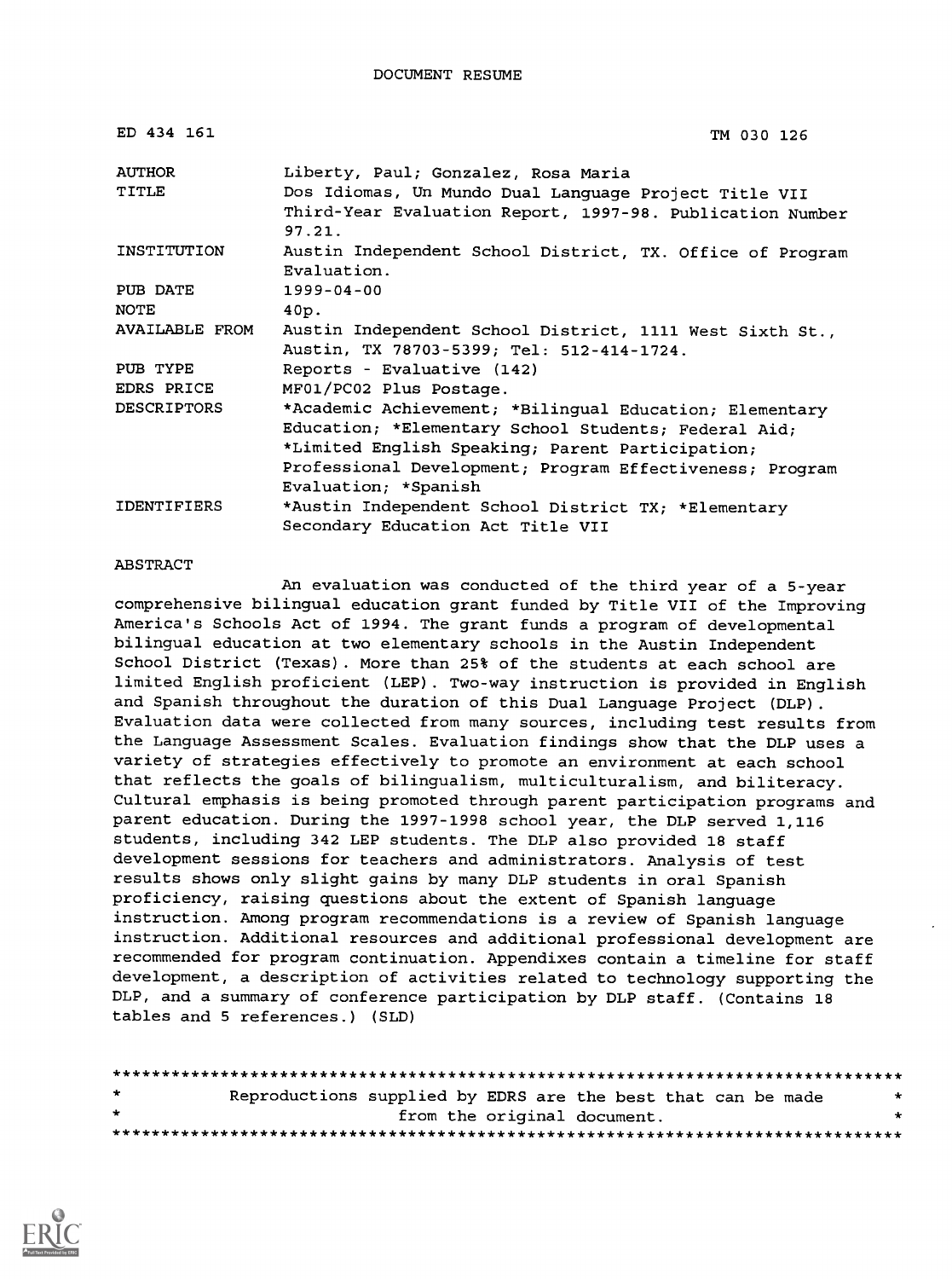# Dos ldiomas, Un Mundo Dual Language Project **Title VII Third-Year Evaluation** Report, 1997-98

 $\mathcal{A}^{\mathcal{A}}$  and  $\mathcal{A}^{\mathcal{A}}$ dre and the second second second second second second second second second second second second second second

U.S. DEPARTMENT OF EDUCATION EDUCATIONAL RESOURCES INFORMATION<br>CENTER (ERIC)

LENTER (ERIC)<br>This document has been reproduced as<br>received from the person or organization originating it.

Minor changes have been made to improve reproduction quality.

Points of view or opinions stated in this document do not necessarily represent official OERI position or policy.

Austin Independent School District Office of Program Evaluation April 1999



 $\overline{\mathbf{26}}$ 

BEST COPY AVAILABLE

PERMISSION TO REPRODUCE AND DISSEMINATE THIS MATERIAL S BEEN GRANTED BY

THE EDUCATIONAL RESOURCES INFORMATION CENTER (ERIC)

 $\mu$  unicom  $\geq$ 

ED 434 161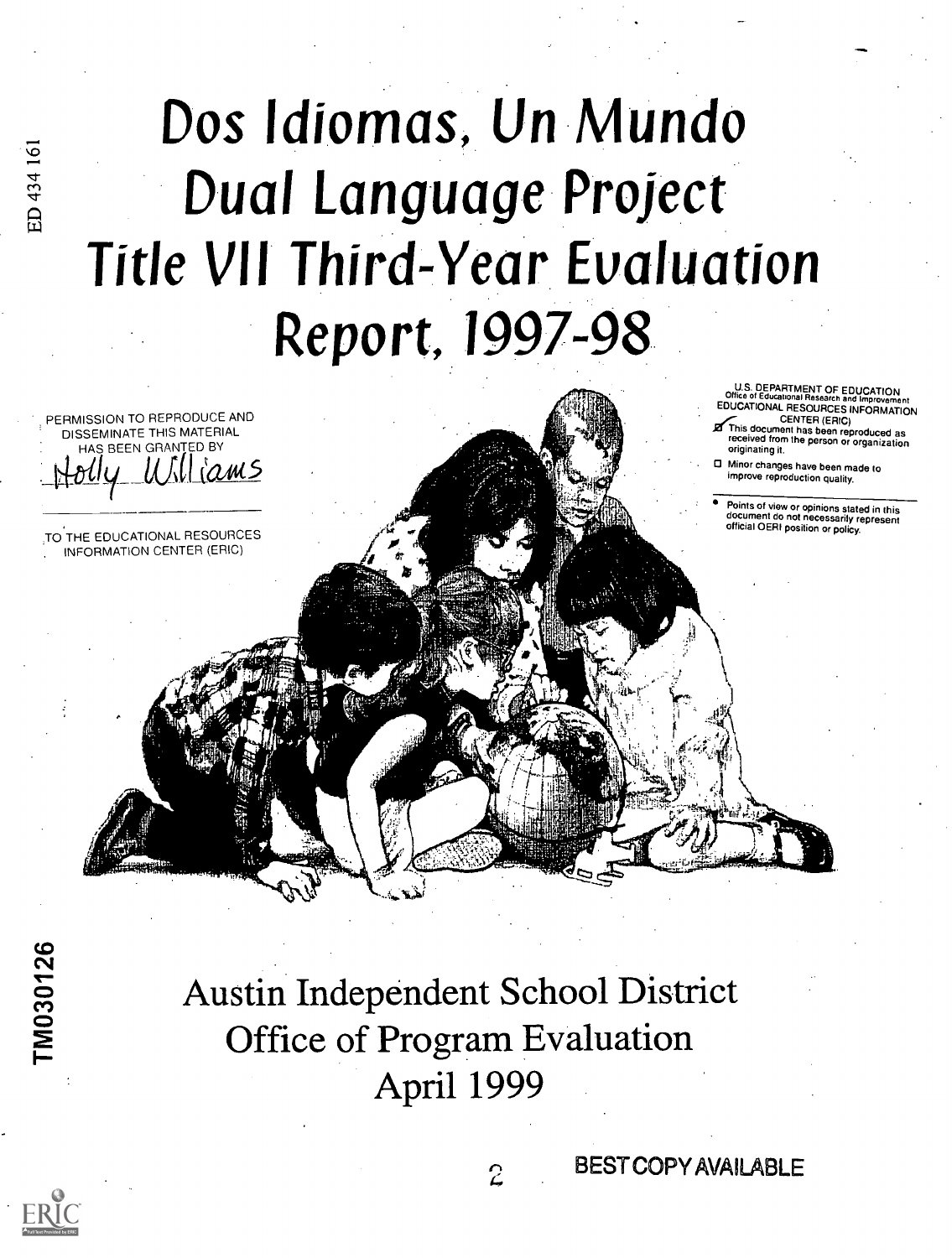### Title VII Dual Language Project, Year Three, Evaluation Report, 1997-98

#### Executive Summary

#### Austin Independent School District Office of Program Evaluation

#### Overview

This is an evaluation of the third year of a five-year comprehensive Bilingual | ADAPTA, Education grant funded by Title VII-Part A of the Improving America's School Act (IASA) of 1994. The grant Finding funds a program of Developmental Bilingual Education (DBE) at two elementary schools, Metz and Sánchez. A large percentage (>25%) of students at both schools are limited English proficient (LEP).

DBE requires dual language (two-way) instruction in English and a second language, in this case Spanish. Instruction continues in both languages throughout the duration of the program. At the same time, students are expected to develop subject matter skills and to meet grade promotion requirements.

The two AISD schools in the Dual Language Project (DLP) are teachers schoolwide Title I programs and are actively involved in systemic reform. For special education students, Sánchez practices inclusion and Metz  $\parallel$  Data uses a resource teacher, along with content mastery.

The main goals of the DLP are the following:

- Develop students' oral  $\bullet$  $\left| \begin{array}{ccc} \bullet & \text{true} \\ \bullet & \text{true} \end{array} \right|$   $\left| \begin{array}{ccc} \bullet & \text{true} \\ \bullet & \text{true} \end{array} \right|$ Spanish;
- Develop grade level appropriate  $\bullet$ student literacy in English and Spanish;
- Increase student achievement levels in reading, language, and mathematics; and,
- Change the attitudes toward bilingualism of the students, parents, staff, and community.

Two principal instructional programs are being implemented, including 1) which integrates  $\vert$  are Montessori materials and techniques with whole language strategies and 2) Out/Descubrimiento, an English and Spanish science and mathematics program that promotes the development of mathematics, science, and higher-level thinking skills. These programs facilitate the  $\vert$  bilingual integration of English and Spanish integration of English and Spanish dominant speakers while helping all students achieve concrete and abstract learning.

#### Methodology

Evaluation data were collected from  $\begin{array}{c|c} \text{invited} \text{ is} \\ \text{many} \text{ sources} \text{ including the district} \end{array}$ many sources including the district mainframe files, which provide demographics, LEP status, academic achievement and literacy information.

The project specialist and resource provided programmatic information from their records, annual performance report, and interviews.

were collected from administrations of the Language Assessment Scales (LAS) throughout the school year.

#### Major Findings

- DLP continued its implementation of two main  $\begin{bmatrix} \text{coup} \\ \text{coup} \end{bmatrix}$ programs through teacher training and specially prepared materials, and specially prepared inaterials,<br>and the use of a number of other language, mathematics, and science programs.
- Science programs.<br>The DLP effectively employs a  $\left| \right|$  serve as variety of strategies in promoting  $\left| \right.$   $\left. \right|$  DLP an environment at each school that reflects the goals of bilingualism, multiculturalism, and biliteracy.

Authors: Paul Liberty. Ph.D. and Rosa Maria González

- Project staff have compiled a variety of cultural materials that being used in staff development and in instruction. Teachers use these materials to provide students with a variety of second language opportunities and experiences. In addition, these materials facilitate schoolwide activities that promote a print-rich, bilingual environment.
- emphasis is promoted through also parental involvement and participation. Parents participated in meetings, conducted in Spanish and English, in which the resource teachers invited parents to participate in instruction. Approximately 100 parents also participated in training sessions on parenting, ESL, and computer classes in 1997-98.
- During 1997-98, the DLP served 1,116 students, including 341 LEP students. Fifty-eight (58) teachers, of whom 38 were certified in bilingual education and nine were certified in English as a Second Language, as well as other support personnel were served by the DLP. Both campuses utilize sitebased management and the DLP is being accomplished with the direction and support of the two campus principals.
- staff and consultants provided 18 staff development for teachers and administrators, plus special training for teachers who will later "consulting teacher trainers."
- staff worked with the computer lab technicians at each campus to provide learning opportunities for students using



3 BEST COPY AVAILABLE

i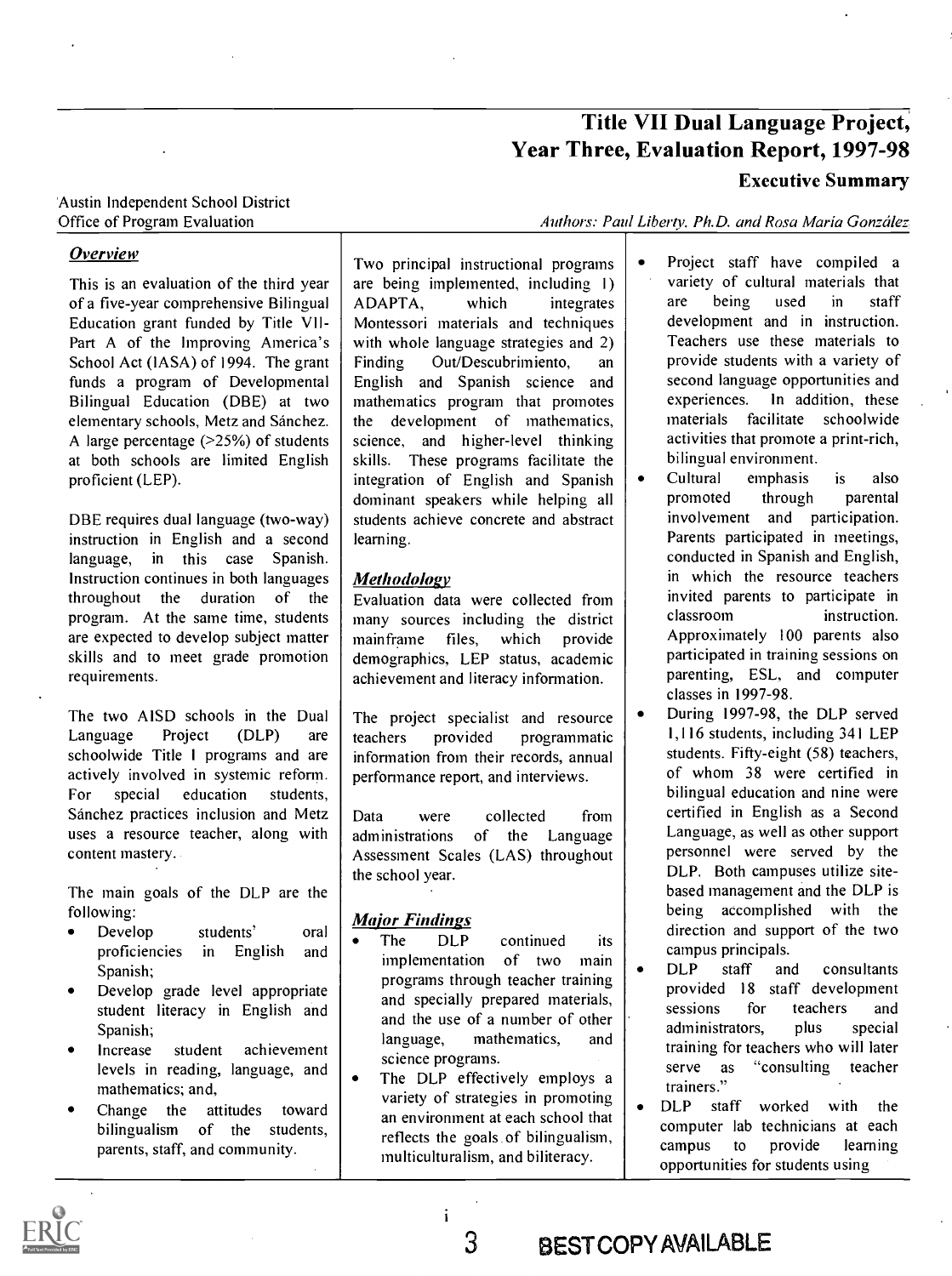developmentally appropriate multimedia software in both English and Spanish.

- Staff use e-mail for most campus communication and work in computer labs in preparation for the district-mandated technology exam. Teachers earn technology certification on the basis of the ClarisWorks Basic Competencies Test. At Metz, 10 teachers have completed technology certification, while at Sánchez 11 Fluent Spe<br>teachers have completed (Level 4). teachers have completed technology certification.
- Texas Assessment of Academic Skills: On the spring TAAS administration, LEP students at Sánchez passed at a higher rate than non-LEP students on 4'h grade writing and  $5<sup>th</sup>$  grade reading. LEP students at Metz outperformed non-LEP students on  $3<sup>rd</sup>$  and  $5<sup>th</sup>$  grade mathematics, and passed at the same rate on  $5<sup>th</sup>$ grade reading.
- Iowa Test of Basic Skills: At Metz, non-LEP students scored considerably higher than LEP students on both the third-grade reading and mathematics tests and the fifth-grade reading test; however, LEP students as a group did better on the fifth-grade mathematics test. At Sánchez, non-LEP students as a group  $\begin{pmatrix} 2. & \text{Cont} \\ -\text{outneformed} & \text{LEP} \end{pmatrix}$  staff outperformed LEP students on start<br>third-orade reading and reflected third-grade reading and mathematics. However, at fifth grade, LEP students had higher mean scores on both the reading and mathematics tests.
- Language Assessment Scales  $(LAS-O)$ : Overall at Sánchez Elementary School, the spring 1998 average LAS-0 Level scores are higher than fall 1997 scores. Students tested in English in grades 2, 3, and 4, on average scored at the Fluent Speaker of English level (Levels 4 and 5). Students tested in Spanish in grades 2, 3,

And 5 on average scored at the Limited Speaker of Spanish level (Level 2).

- Overall at Metz Elementary School, the spring 1998 average | development. LAS-O Level scores were higher development than fall 1997 scores; with the exception of spring 1998, English scores in grade 4 and Spanish scores in grades 4 and 5. Students tested in English in grades 1, 2, 3, and 4 on the average scored at the Fluent Speaker of English level Students tested in Spanish in grades 1, 3, 4, and 5 on average scored at the Non-Speaker of Spanish level (Level I) and students tested in grade 2 scored at the Limited Speaker of Spanish level (Level 2).
- Attrition: The original cohort (1995-96) of PK-3 students totaled 596 in the two schools. In the 1997-98 school year, 459 (77%) of the original cohort were still in the program. Extrapolating from this rate, it is projected that 60%-65% of the original cohort will remain in the program in the final two years of the grant.

#### Recommendations

- 1. Continue to insure that both schools are implementing the DLP in <sup>a</sup> consistent and timely manner.
- 2. Continue to insure that professional development activities in the Campus Improvement Plans are inclusive of the goals of the DLP.
- 3. The analysis of the LAS-0 data show only slight gains by many DLP students on oral Spanish proficiency, thus raising questions about the extent of Spanish . language instruction in the project. During the 1998-99 school year, the project may choose to examine and specify the extent and manner in which each school is utilizing English and Spanish instruction at each grade level.
- 4. As most of the DLP students in the original cohort are progressing academically, teachers in the upper grades will need professional The professional should focus on instructional components in Spanish as a Second Language and Spanish for the Content Areas.
- 5. With the successful operation and implementation of the DLP in place, the evaluation will continue to track the original cohort of students over the next two to three years.
- 6. Additional resources must be budgeted for the second biennial evaluation report, which will be due in December 1999 year. The biennial report will require additional analyses and reporting as called for in comprehensive schoolwide projects.

#### Budget Implications

Funding Source: Federal. Improving America's School Act (IASA), P.L. 103-382 (1994) and 100-27 (1988).

Funding Year: 1997-98

Funding Amount: \$250,000 Additionally, both schools coordinated programs with funds received through other federal, state, district, and city funds.

A copy of the full report for which this is the Executive Summary is available as Publication 97.21 from: Austin Independent School District Office of Program Evaluation 1111 West Sixth Street Austin, Texas 78703-5399 ( 512) 414-1724

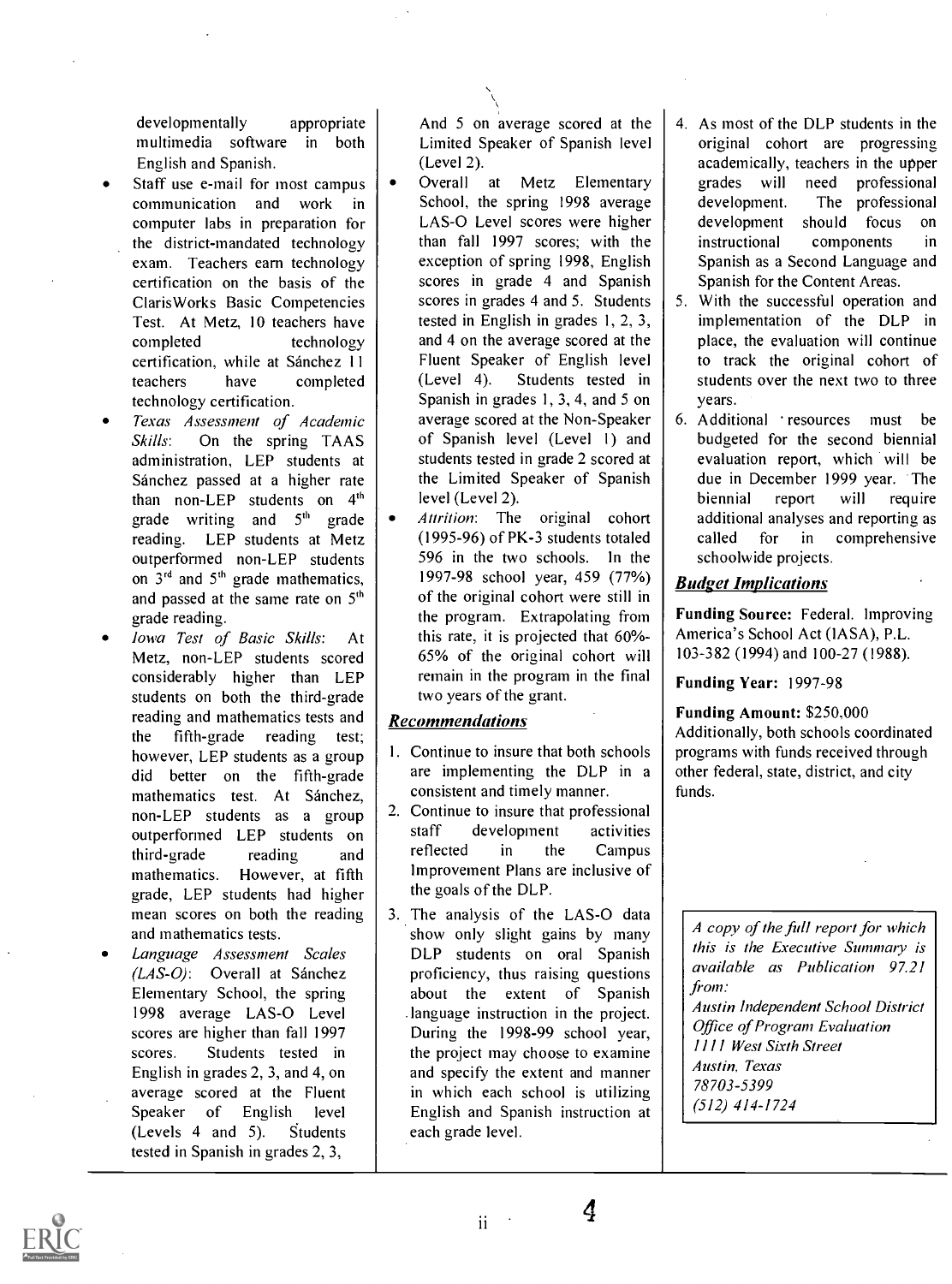### TABLE OF CONTENTS

| Oral Language Proficiency-English and Spanish (Goal 1.1 and 1.2) 11               |  |
|-----------------------------------------------------------------------------------|--|
|                                                                                   |  |
|                                                                                   |  |
|                                                                                   |  |
|                                                                                   |  |
|                                                                                   |  |
|                                                                                   |  |
|                                                                                   |  |
|                                                                                   |  |
| Dual Language Project, Professional Staff Development, Timeline 1997-1998 28      |  |
|                                                                                   |  |
| Activities in Technology Supporting the Dual Language Project, 1997-98 29         |  |
|                                                                                   |  |
|                                                                                   |  |
| Participation at Conferences and Presentations, Dual Language Project, 1997-98 31 |  |
|                                                                                   |  |
|                                                                                   |  |



5.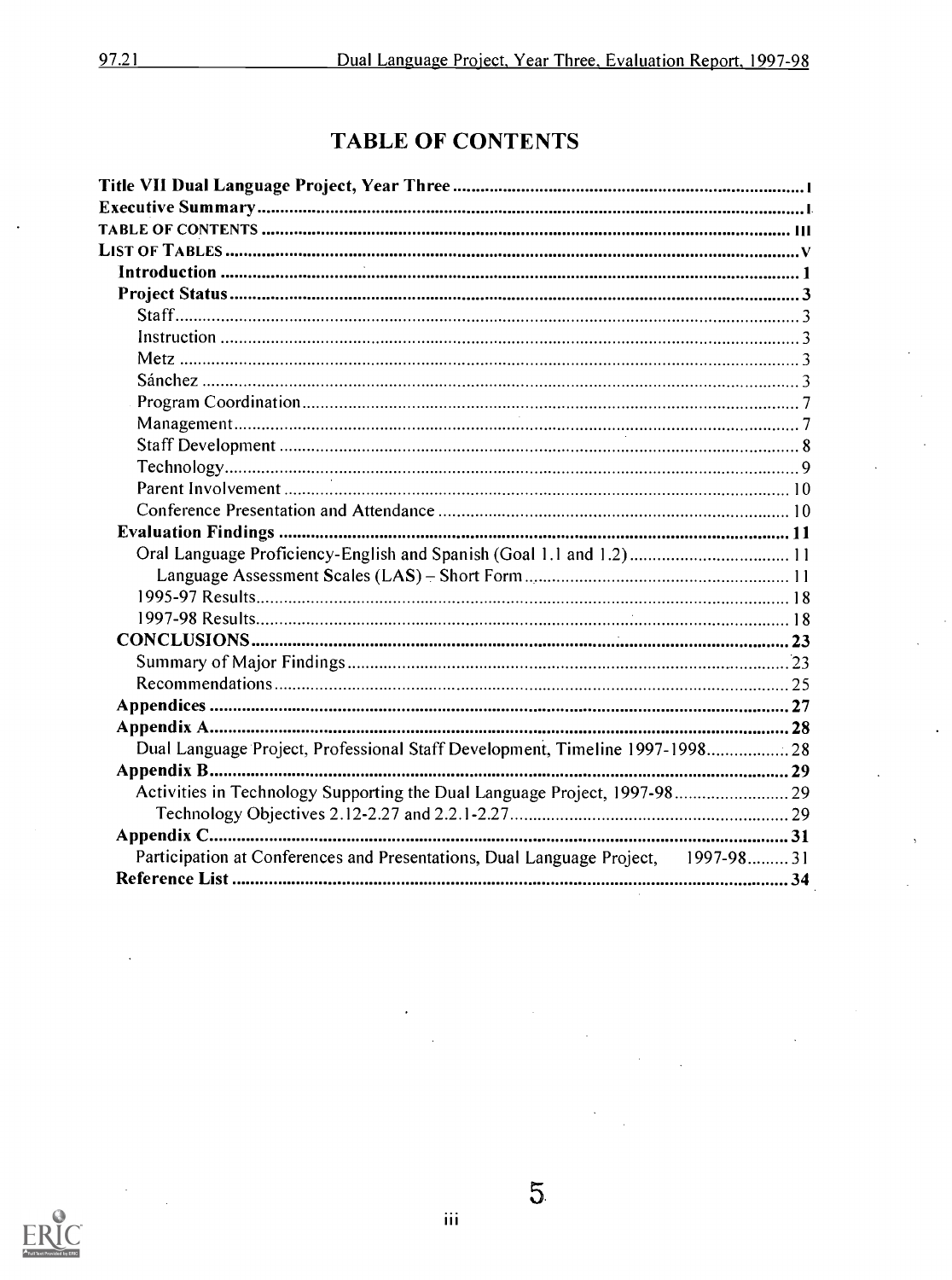ï

### LIST OF TABLES

| Table 5: Professional Staff Development, Teachers and Other Administrative Staff, Metz and Sánchez |
|----------------------------------------------------------------------------------------------------|
|                                                                                                    |
|                                                                                                    |
| Table 7: Sánchez Elementary School, Original Number of Students, Number of Students Who Moved,     |
|                                                                                                    |
| Table 8: Metz Elementary School, Original Number of Students, Number of Students Who Moved,        |
|                                                                                                    |
| Table 9: Sánchez Elementary School, Average LAS-O Level Scores for Students Tested Fall 1997 and   |
|                                                                                                    |
| Table 10: Metz Elementary School, Average LAS-O Level Scores for Students Tested Fall 1997 and     |
|                                                                                                    |
| Table 11: Sánchez Elementary School, Number and Percent of Students Tested by Grade, English and   |
|                                                                                                    |
| Table 12: Metz Elementary School, Number and Percent of Students Tested by Grade, English and      |
|                                                                                                    |
| Table 13: Metz Elementary School, LEP and Non-LEP Students by Grade, Demographic Indicators, and   |
|                                                                                                    |
| Table 14: Sánchez Elementary School, LEP and Non-LEP Students by Grade, Demographic Indicators,    |
|                                                                                                    |
| Table 15: Metz Elementary School, LEP and Non-LEP Students, ITBS Mean Percentiles, 1997-98 21      |
| Table 16: Sánchez Elementary School, LEP and Non-LEP Students, ITBS Mean Percentiles, 1997-98 21   |
| Table 17: Metz Elementary School, LEP and Non-LEP Students, TAAS Percent Passing, 1997-98 22       |
| Table 18: Sánchez Elementary School, LEP and Non-LEP Students, TAAS Percent Passing, 1997-9822     |

6

 $\mathbf{v}$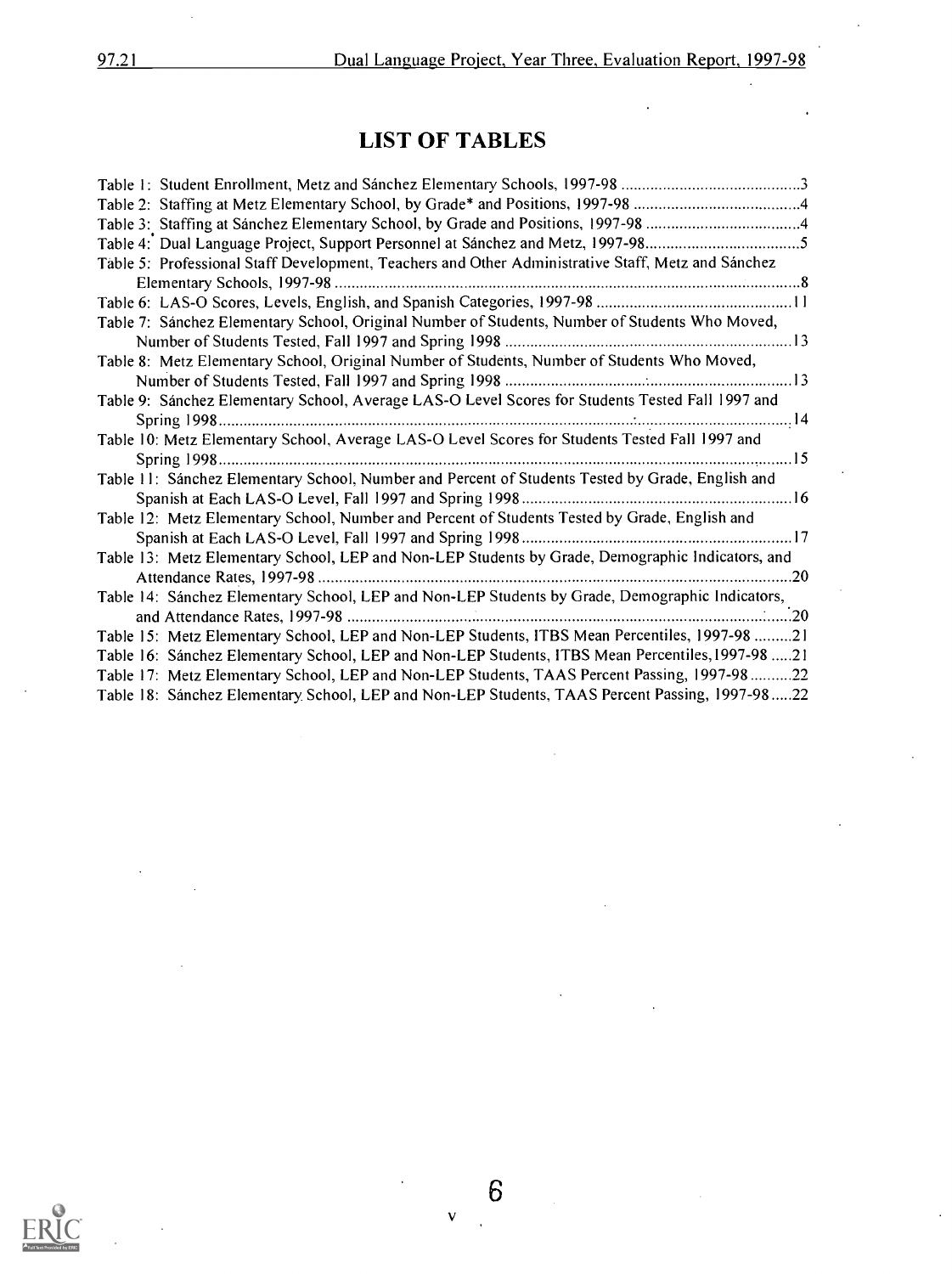#### **INTRODUCTION**

During 1997-98, the Austin Independent School District (AISD) completed the third year of a five-year comprehensive school grant funded by Title VII, Part A of the Improving America's School Act (IASA). The purpose of the grant is to implement a dual language (English and Spanish) instructional program for students in grades Pre-K to six in two elementary schools, Metz and Sánchez. The schools, located in east Austin, have high percentages of Limited English Proficiency (LEP) students. This report evaluates the third year of the project while updating information from the first two years.

The Austin Comprehensive School Project, entitled "Dual Language Project: Dos Idiomas, Un Mundo," is upgrading all instructional programs for LEP and non-LEP students in the two participating schools. The schools, which serve predominantly Hispanic populations, have become year-round, single-track schools. The year-round schedule allows teachers to teach material more effectively and benefits working parents in need of child care services.

The project annually serves about 1,000 students, of which about 30% are classified as LEP. The goal of the project is for all students to develop native-like oral proficiency and gradelevel appropriate reading/writing skills in both English and Spanish. Students develop first and second language skills while being engaged in concept development in heterogeneous groups at each grade level. Instruction is provided through cooperative learning, computer-assisted instruction, and self-paced (student choice) instruction.

The two main instructional programs are ADAPTA (A Developmentally Appropriate Program for Teaching), which integrates Montessori materials and techniques with whole language strategies, and FO/D (Finding Out/Descubrimiento), an English/Spanish science/math program that promotes the development of higher-level thinking skills. These programs facilitate the integration of English dominant speakers with Spanish dominant speakers and bilingual students while helping all students achieve concrete and abstract learning.

The ADAPTA and FO/D programs in Metz and Sanchez are being integrated with AISD's newly adopted initiatives including:

- Math Investigations The K-5 mathematics curriculum focuses on topics dealing with numbers, data analysis, and geometry. Units are built around several investigations, varying in length and difficulty, that offer a variety of problem contexts for students to explore. The program provides all the information teachers need to implement a complete mathematics curriculum.
- Science and Technology for Children (STC) The 24 science units in this program provide all students with stimulating experiences in the life, earth, and physical sciences and the use of technology while simultaneously developing critical thinking and problem solving skills.
- Primary Assessment of Language and Math (PALM) This program provides an ongoing assessment model for guiding instruction. It focuses upon a child's strengths and incorporates this information into each child's daily instruction. It also allows teachers to monitor and evaluate each child's ability and performance.



7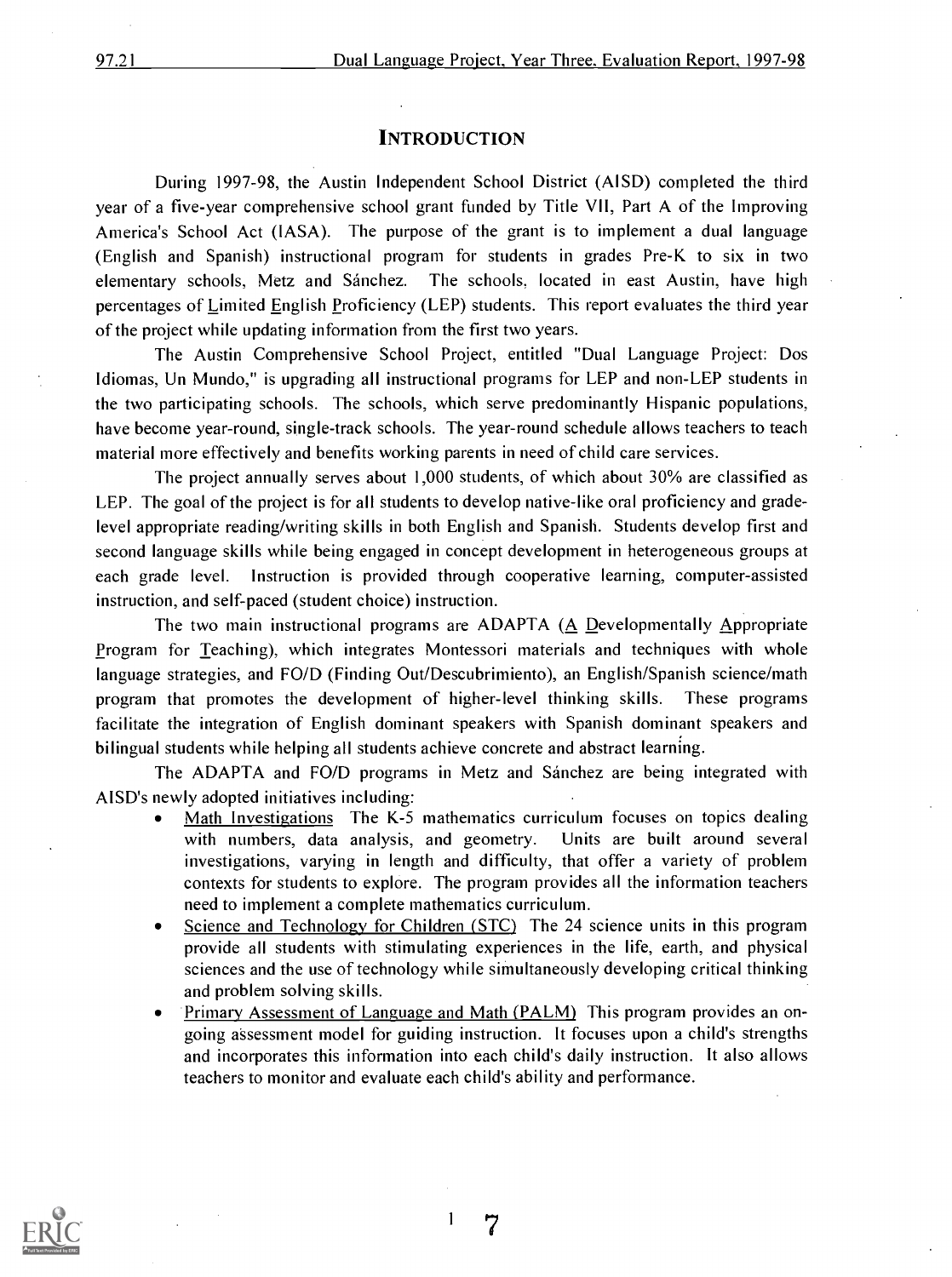Full Option Science System (FOSS) This developmentally appropriate science program combines the content and process of science to accomplish its goal, which is to "develop scientific literacy for all students and instructional efficiency for all teachers."

The Dual Language Project (DLP) has produced an environment at each school that reflects the goals of bilingualism, multiculturalism, and biliteracy. This has been achieved by providing teachers with a variety of literacy-enhancing skills and by compiling cultural units of study for campus teacher use. Teacher Resource Notebooks for cultural activities are housed at each campus. These Notebooks have been compiled by DLP personnel from resource files, as well as from sources on the Internet. Topic areas include: 1) Spanish poetry, 2) Spanish/English songs, rhymes, and games, 3) Literacy, 4) Dia de los Muertos, 5) Black Heritage, 6) Hispanic Recipe Book, 7) English/Spanish cassettes, 8) the 16 de septiembre, and 9) Navidad/Christmas.

Intensive staff development is provided for all teachers (Pre-K-3) implementing the instructional program on use of Montessori techniques, and on Montessori and ADAPTA instructional materials. The DLP staff and consultants provided 18 professional staff development sessions for teachers and administrators. Special training was provided for teachers, who following training, serve as "consulting teacher trainers", on Finding Out/Descubrimiento; at their respective grade levels and campuses.

Throughout the year, both campuses simultaneously participate in at least two cultural units of study on a schoolwide basis. The units of study were complete with student-produced work, student displays, and culminating activities related to Dia de los Muertos and Black History.

In addition to providing dual language instruction in the classroom, schools provide daily school assemblies that encourage student participation in English and Spanish in the areas of art, music, and other cultural activities. At each campus, dual language displays of students' work are promoted, reflecting the use of dual language in instruction, materials, and technology.

Parental involvement and participation is stressed in both campuses. Parents participate in meetings, conducted in English and led in Spanish, in which the resource teachers invite parents to participate in the classroom. After training, parents have the opportunity to work alongside resource teachers on the construction of materials for student use or engage in volunteer activities, such as reading to children and teaching cultural customs.

Parents also participate in parenting sessions conducted by the parent representative at each campus, and in ESL and computer classes offered at each campus. Metz has provided a variety of parent workshops, including a Family Mathematics Night, and field trips for parents.

Sanchez parents participate with Americorps personnel in the Parents Advocates for Literacy (PALS) program, meeting for 45 minutes each morning and working with Pre-K students. Sanchez also sponsored two Family Mathematics Nights in conjunction with Americorps members. Parents come to school on a regular basis to eat lunch with their children and help construct classroom materials for the use of teachers.

Along with program and school personnel, parents from both campuses attend state and national conferences to keep informed of current trends in dual language instruction. These activities serve to strengthen the home-school partnership.



2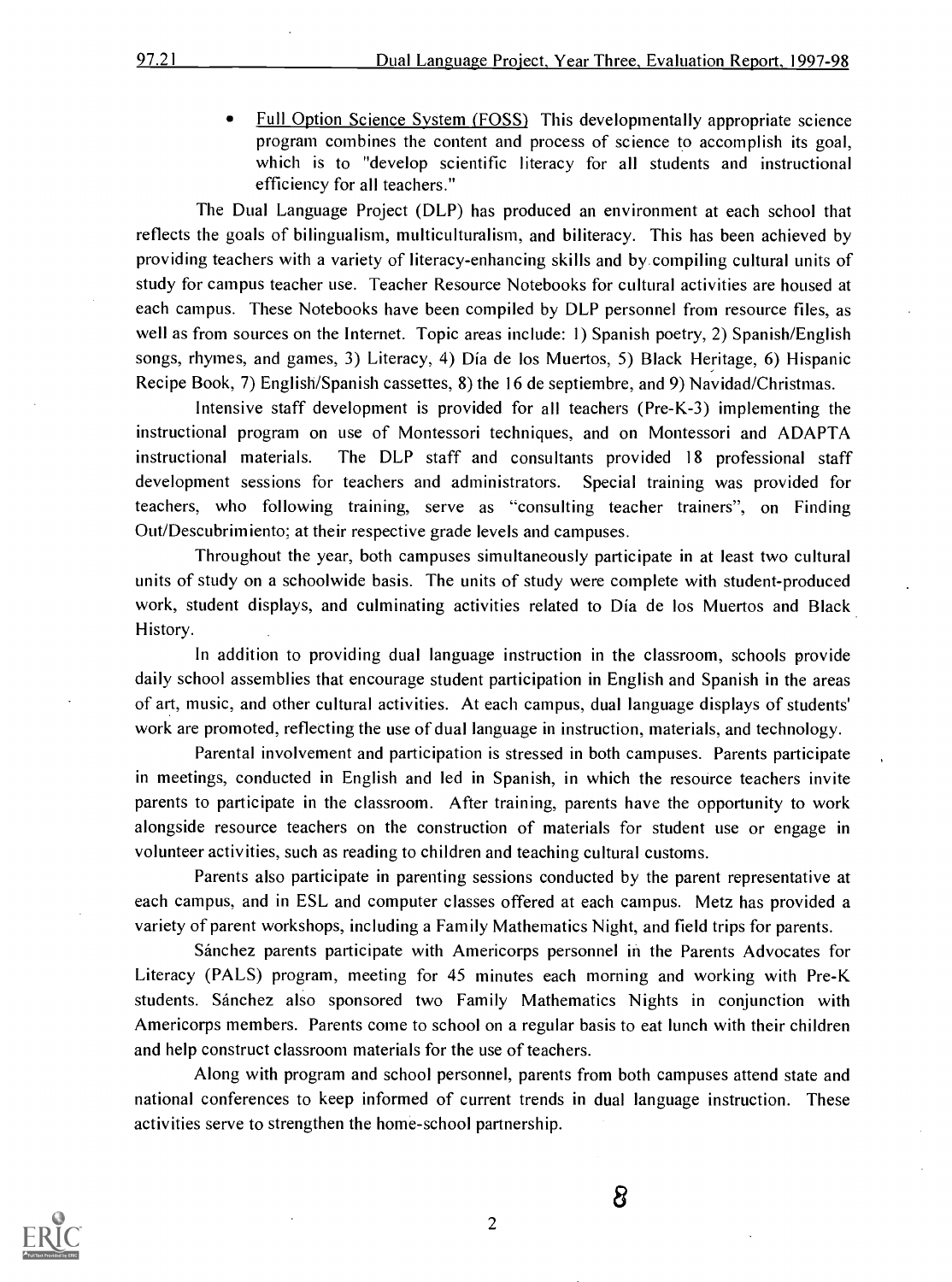#### PROJECT STATUS

The previous Biennial Evaluation Report, 1995-97 (OPE Publication Number 96.08) and the Annual Performance Report, 1997-98 presented detailed information on developments within the performance objectives. Major accomplishments during the third year are presented below as educational restructuring continues in the two schools.

#### **STAFF**

Housed on the Sanchez campus, the Dual Language Project (DLP) consists of a staff of four, all of whom devote 100% of their time to the project. The project is coordinated by the project specialist. He is assisted by two resource teachers and the project secretary. The project specialist and one resource teacher are supported by the grant. The other resource specialist is supported by local funds, with equal contributions from the two campuses.

None of the present project staff were part of the original Dual Language Team in Fall. 1995. The current staff date to the second and third years of project implementation. The project specialist joined the team in November 1997. Resource teachers commenced working October and November 1996, while the project secretary began April 1996.

One resource teacher has Montessori teaching credentials and 8 years teaching experience; the other has Bilingual/ESL certification and 19 years of bilingual classroom experience. The project specialist has 22 years of service with AISD. He has served as a bilingual classroom teacher in grades 3-6, as a special education teacher, a campus curriculum specialist, curriculum writer, and as a consulting teacher trainer. His teacher certification is for elementary Bilingual/ESL, 1-6 and regular Special Education, K-12.

#### **INSTRUCTION**

More than 1,100 students were served in the two campuses during 1997-98. Information on student enrollment and the numbers of teachers, teacher assistants, and support personnel at each campus are shown in Tables 1, 2, and 3.

|             | PreK |     | <b>S</b> Gr. 1 |     | Gr. 2 $\ll$ Gr. 3 Gr. 4 |     | Gr.5 | Gr.6 | <b>Total</b> |
|-------------|------|-----|----------------|-----|-------------------------|-----|------|------|--------------|
| <b>Metz</b> |      |     |                |     |                         |     |      |      |              |
| <b>LEP</b>  | 25   | 31  | 22             | 21  | 24                      | 14  | 19   | 14   | 170          |
| Non-LEP     | 35   | 50  | 65             | 63  | 55                      | 51  | 56   | 43   | 418          |
|             |      |     |                |     |                         |     |      |      |              |
| Metz-All    | 60   | 81  | 87             | 84  | 79                      | 65  | 75   | 57   | 588          |
| Sánchez     |      |     |                |     |                         |     |      |      |              |
| <b>LEP</b>  | 19   | 20  | 30             | 23  | 18                      | 22  | 20   | 19   | 171          |
| Non-LEP     | 36   | 52  | 54             | 34  | 55                      | 44  | 36   | 46   | 357          |
|             |      |     |                |     |                         |     |      |      |              |
| Sánchez-All | 55   | 72  | 84             | 57  | 73                      | 66  | 56   | 65   | 528          |
| <b>DLP</b>  |      |     |                |     |                         |     |      |      |              |
| Total       | 115  | 153 | 171            | 141 | 152                     | 131 | 131  | 122  | 1,116        |

Table 1: Student Enrollment, Metz and Sanchez Elementary Schools, 1997-98



9

3

BEST COPY AVAILABLE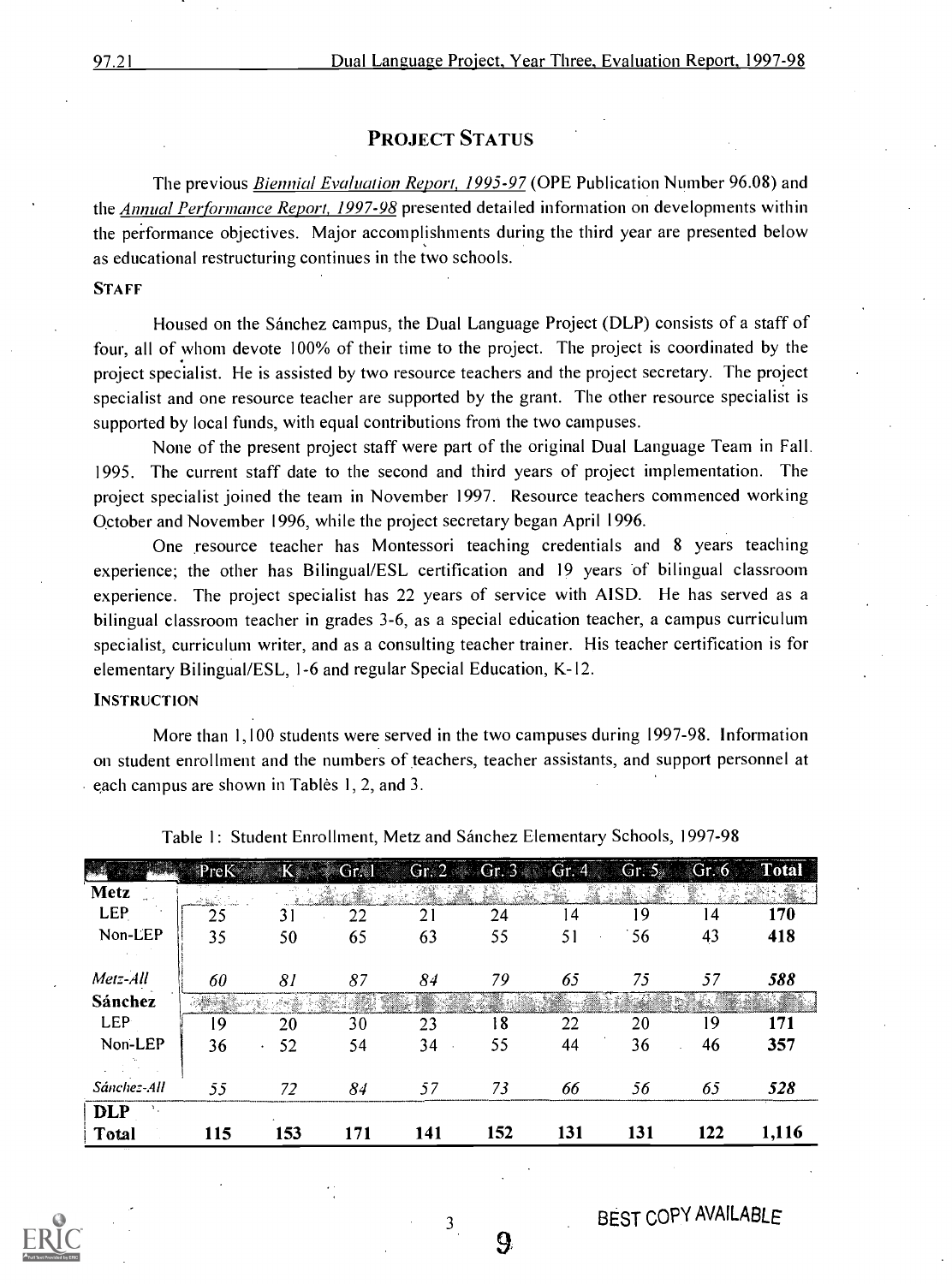| <b>Staff</b> | $S_1$ PreK/K K/1 Gr. 1/2 Gr. 2/3 Gr. 3/4 Gr. 4/5 Gr. 5/6 Total |  |  |  |    |
|--------------|----------------------------------------------------------------|--|--|--|----|
| Bilingual    |                                                                |  |  |  | 20 |
| <b>ESL</b>   |                                                                |  |  |  |    |
| Other        |                                                                |  |  |  |    |
| Teachers     |                                                                |  |  |  |    |
| Teacher      |                                                                |  |  |  |    |
| Assistants   |                                                                |  |  |  |    |
| Support      |                                                                |  |  |  |    |
| Staff        |                                                                |  |  |  | 19 |
| Total Staff  |                                                                |  |  |  | 51 |

Table 2: Staffing at Metz Elementary School, by Grade\* and Positions, 1997-98

\*Metz utilizes multi-age classrooms with one exception at grade 6.

Table 3: Staffing at Sánchez Elementary School, by Grade and Positions, 1997-98

|                    | Staff PreK K Gr. 1 Gr. 2 Gr. 3 Gr. 4 Gr. 5 Gr. 6 |  |  |  | Total |
|--------------------|--------------------------------------------------|--|--|--|-------|
| Bilingual          |                                                  |  |  |  |       |
| <b>ESL</b>         |                                                  |  |  |  |       |
| Other              |                                                  |  |  |  |       |
| Teachers           |                                                  |  |  |  |       |
| Teacher            |                                                  |  |  |  |       |
| <b>Assistants</b>  |                                                  |  |  |  |       |
| Support            |                                                  |  |  |  |       |
| Staff              |                                                  |  |  |  | 38    |
| <b>Total Staff</b> |                                                  |  |  |  | 66    |

As seen in Table 1, the DLP served 1,116 students at the two campuses, including 341 LEP (30%) and 775 non-LEP (70%). At least 81% of these students are eligible for the federal free or reduced-price lunch program. Also, 10% of students at each campus are from migrant families.

Students received their instruction from 58 teachers and two teacher assistants, and were assisted by 57 support staff. Of the 58 teachers involved in the DLP in the two schools, 38 (65%) have bilingual/ESL certification and nine (16%) have ESL endorsement. The 11 other teachers are certified teachers with various specializations.

Also, 57 support personnel are participating in the Project. Table 4 lists the support staffs, by position, in the two schools: 38 in Sánchez and 19 in Metz. Forty-two percent (42%) of the Sanchez support staff have Bilingual/ESL certification, as do 53% of the Metz support staff.

4



 $10$  BEST COPY AVAILABLE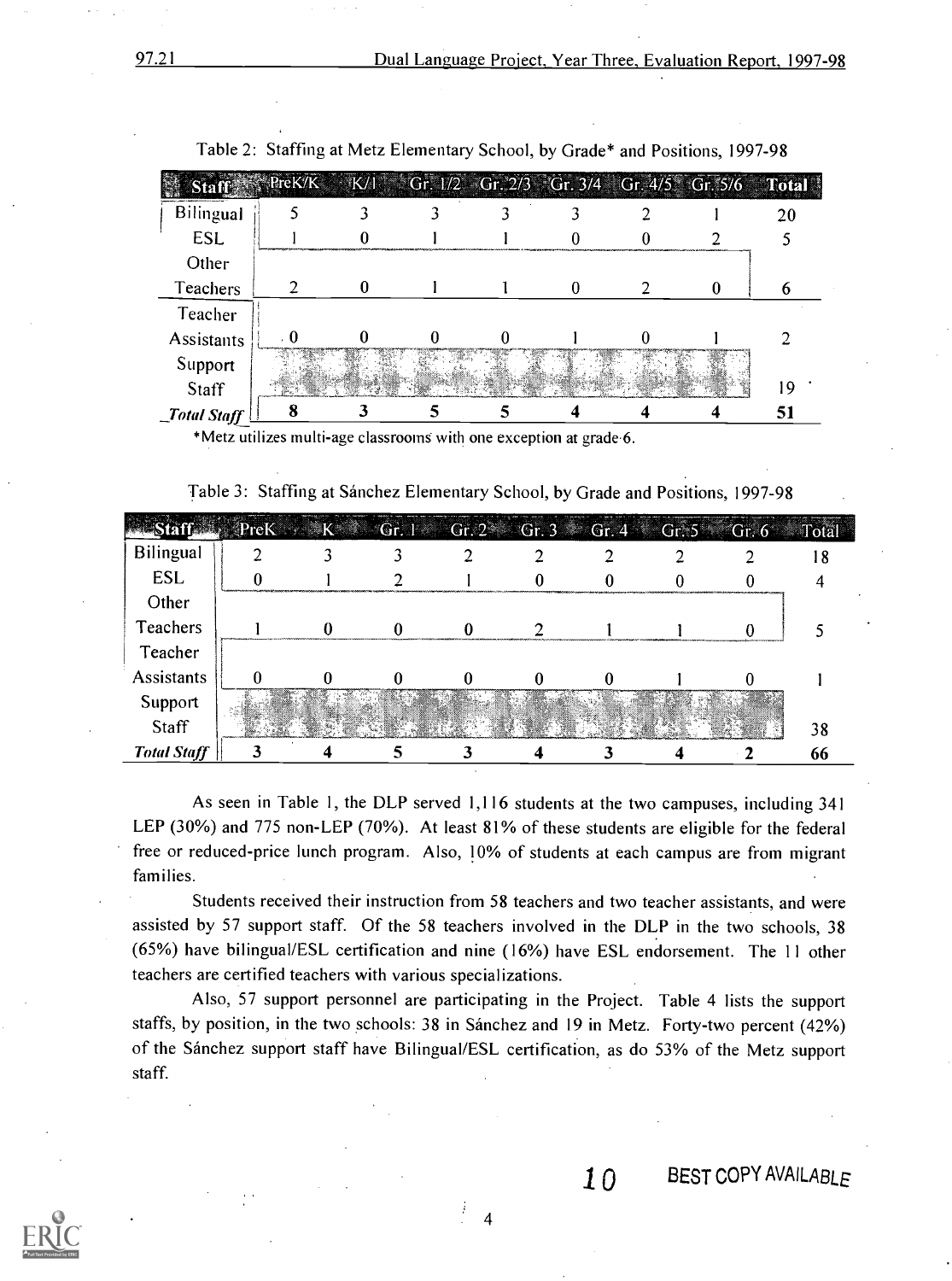| <b>Elizabeth Postfon</b>          | <b>Grades Served</b> | <b>Sänchez</b>   | Metz             |
|-----------------------------------|----------------------|------------------|------------------|
| Principal                         | Pre-K-6              | Bilingual        | Bilingual        |
| <b>Helping Teacher</b>            | $Pre-K-6$            | $***()$          | <b>Bilingual</b> |
| Counselor                         | Pre-K-6              | <b>Bilingual</b> | 0                |
| Counselor                         | $Pre-K-6$            | $\bf{0}$         |                  |
| <b>Music</b>                      | $Pre-K-6$            | 0                | $\bf{0}$         |
| Art                               | $Pre-K-6$            | $\bf{0}$         | 0                |
| P.E.                              | Pre-K-6              | $\bf{0}$         | Bilingual        |
| Librarian                         | $Pre-K-6$            | $\bf{0}$         | $\mathbf{0}$     |
| <b>Computer Technician</b>        | $Pre-K-6$            | <b>Bilingual</b> | <b>Bilingual</b> |
| <b>Speech</b>                     | $Pre-K-6$            | <b>Bilingual</b> | 0                |
| <b>Speech</b>                     | $Pre-K-6$            |                  | $\theta$         |
| <b>Special Education</b>          | $Pre-K-6$            | <b>Bilingual</b> | <b>Bilingual</b> |
| <b>Special Education</b>          | $Pre-K-6$            | <b>Bilingual</b> | $\bf{0}$         |
| <b>Special Education</b>          | Pre-K-6              | $\bf{0}$         |                  |
| <b>Special Education</b>          | Pre-K-6              | $\bf{0}$         |                  |
| <b>Reading Recovery/Literacy</b>  | RR: Grade 2/3        |                  | <b>Bilingual</b> |
| <b>Reading Recovery/Literacy</b>  | RR: Grade 3/4        |                  | <b>Bilingual</b> |
| <b>Reading Recovery/Literacy</b>  | RR: Grade 6          |                  | <b>ESL</b>       |
| <b>Content Mastery</b>            | $K-6$                |                  | $\bf{0}$         |
| <b>Content Mastery Assistant</b>  | $K-6$                |                  | <b>Bilingual</b> |
| <b>Parent Training Specialist</b> | $Pre-K-6$            | <b>Bilingual</b> | Bilingual        |
| <b>Curriculum Specialist</b>      | $Pre-K-6$            | $\bf{0}$         | <b>Bilingual</b> |
| <b>PALS Coordinator</b>           | Pre-K                | $\theta$         |                  |
| PALS (10 parents)***              | Pre-K                | 6 of 10          |                  |
| Americorps***                     | $K-3$                | 3 of 11          |                  |
| <b>Total Support Staff</b>        |                      | 38               | 19               |
| <b>Total Bilingual Staff</b>      |                      | 16(42%)          | 10(53%)          |
| <b>Total ESL Staff</b>            |                      | $0(0\%)$         | 1(5%)            |

Table 4: Dual Language Project, Support Personnel at Sánchez and Metz, 1997-98

\*0=No Bilingual/ESL certification

\*\*Blank=no position on that campus

\*\*\*Do not possess teaching certificates.

### BEST COPY AVAILABLE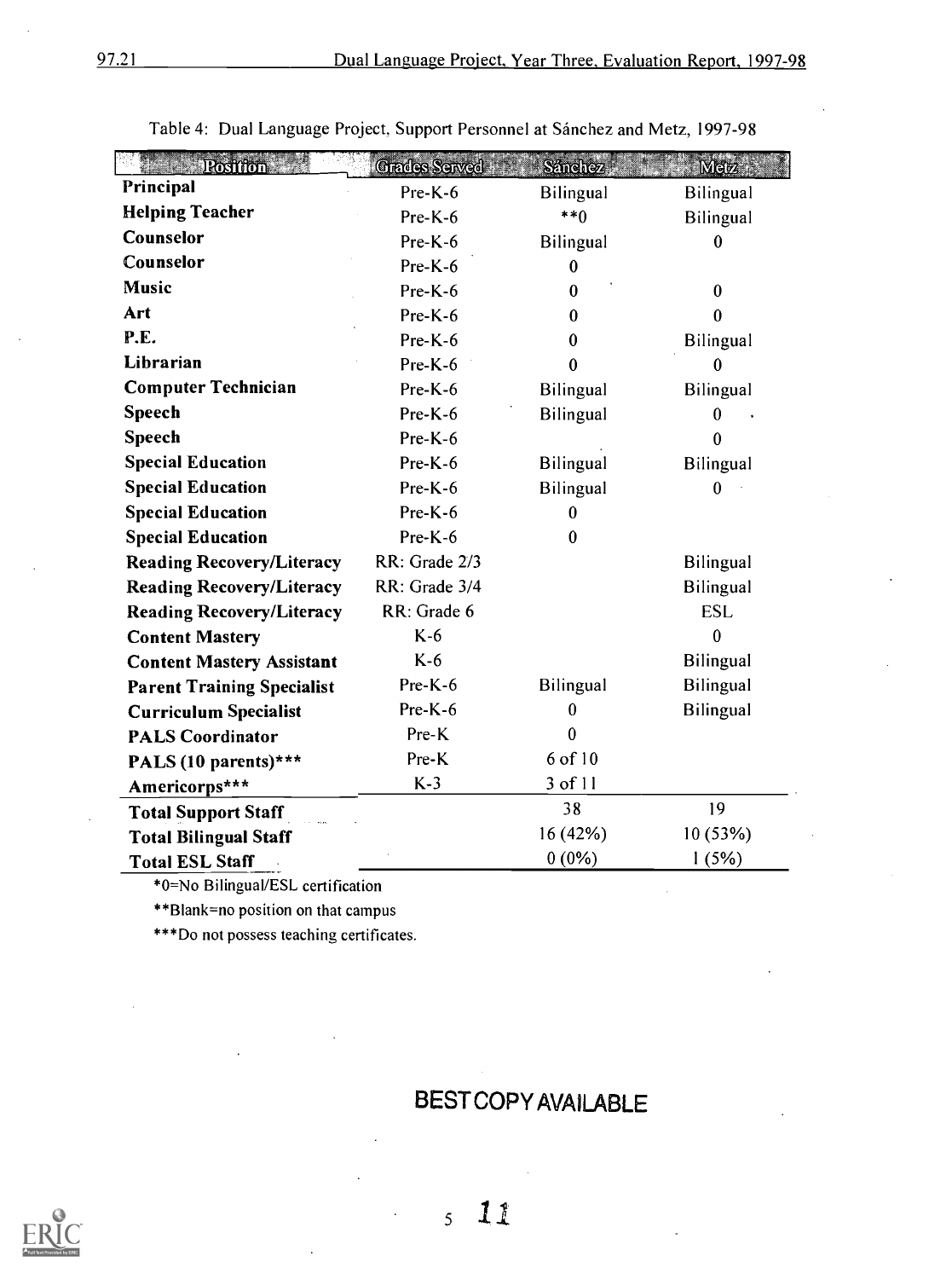The DLP instructional program is continuing to use the 'approach developed for the project. Project staff continue to be trained on the ADAPTA curriculum. In the ADAPTA model of emergent literacy, students learn to use manipulatives in small groups prior to working with them independently. The focus of the DLP is on five of the ADAPTA modules. The titles of the modules are as follows and the objectives from the original proposal are listed in parenthesis.

- Practical Life Module (Objectives 1.1 and 1.2)  $\bullet$
- Language Module (Objectives 2.1, 2.2, 2.3 and, 2.4)
- Sensorial Module (Objective 4.1, 4.2, 4.3)  $\bullet$
- Mathematics Module (Objectives 4.1, 4.2, 4.3)
- Cultural Studies (Objective 3.1)

Following training on the different modules, the DLP Specialist and the Resource Teachers provide direct support to the teachers in the classroom to further facilitate the implementation of the ADAPTA modules.

Teachers in Grades 2-6 use FO/D (Finding Out/Descubrimiento), a dual language science/mathematics program. FO/D uses cooperative learning to promote hands-on concept development and problem-solving in mathematics and science. FO/D contains exercises and experiments that are focused on developing higher-level thinking skills (Objectives 4.2, 4.2, 4.3). During the year, both Sanchez and Metz sent one teacher per grade level, a total of 10, to the FO/D Training of Trainers Institute where they learned to serve as campus resource persons on the FO/D model.

In addition to the above-mentioned instructional materials, teachers provide students, both English and Spanish speakers, with a variety of second language opportunities and experiences in the classroom. The DLP has provided recorded music, games, a literacy notebook, and cultural notebooks to aid in schoolwide activities that promote a print-rich bilingual environment at each school (Objectives 4.2, 4.2.3, 4.3.3). Teachers are encouraged to use these resources to develop additional second language activities for whole and small groups of students and for learning centers in their classrooms.

Recently, the DLP has acquired the Total Physical Response (TPR) materials for all teachers at both campuses. TPR is a proven, highly effective method for teaching and learning a foreign language. It actively engages both the teacher and student in fun activities that provide real, practical use of the language (Objectives 1.1, 1.2).

The DLP is a two-way dual language program whereby instruction in English and Spanish is provided to limited English proficient (LEP) and native English-speaking students (non-LEP). Actually, "dual language" may include any program that involves the use of two languages (e.g. a developmental bilingual program). In the two-way model, all students, LEP and non-LEP, develop language and academic skills in English and Spanish and students are instructed and assessed in both languages. Further information on the professional development sessions and on the ADAPTA and Finding Out/Descubrimiento workshops, at specific grade levels is cited in Appendix A. During the training activities, the teachers were provided with a theoretical background as it pertained to the program materials, and the consultants demonstrated the use of the materials. Teachers had ample time for hands-on practice, suggestions for

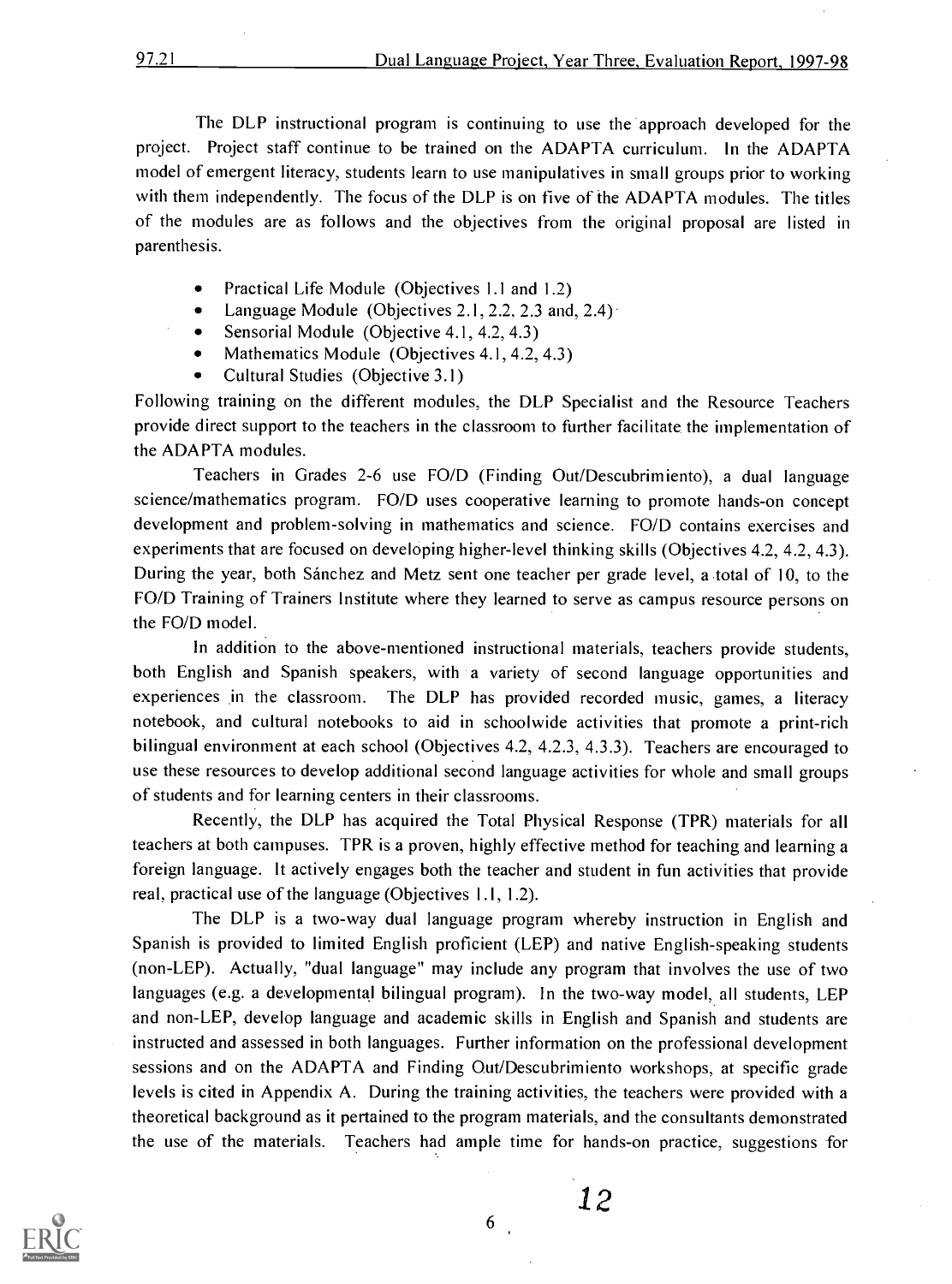multiple uses for the instructional materials were discussed, and time was allowed for questions and answers. On occasion lessons and the use of the materials were modeled in Spanish and English. Following the training, the project specialist and the resource teachers would provide support to teachers through demonstration of language and mathematics lessons in the classroom.

#### PROGRAM COORDINATION

Schoolwide coordination is achieved through project goals that are integral parts of each school's Campus Improvement Plan (CIP). The Campus Advisory Council (CAC), composed of parents and teachers, further promotes goals at each campus. Each campus provides a Schoolwide Title <sup>I</sup> program for all its students, thereby extending services through the integration of federal, state, and local resources.

Also, collaborative relationships with community resources enhance the project by providing resources for training teachers and parents. Collaborative agencies involved with staff and parent development include the Dana Research Center (UT-Austin), the STAR Center (Comprehensive Assistance Center located in IDRA, San Antonio), Americorps (UT-Austin, College of Education), and a number of business partners and community organizations.

#### MANAGEMENT

Both schools utilize site-based management and parent involvement in accomplishing program planning and implementation. Systemic reform initiatives at each campus are addressed in the Campus Improvement Plan. Both campuses have strong administrative and instructional leadership, which along with their support of the DLP staff, has facilitated management and implementation of the project.

Hiring of project staff is done by the principals of the two schools in conjunction with the AISD Department of Bilingual Education. DLP staff are supervised mainly by the Sanchez principal with input from the Metz principal. Staff are evaluated annually using district procedures, and receive feedback and recommendations for improving their academic, interpersonal, and managerial skills.

Budget allocations and disbursements are planned and provided equally at both campuses. Every effort is made to coordinate federal, state, and district initiatives to support the goals of the project. For example, Title 1 funds were used to purchase Spanish materials. To better accommodate all students, Title <sup>1</sup> monies were used to acquire companion English materials, thereby allowing all students to work with a bilingual set of materials. Also, Title VII funds are used to support one of the resource specialists, while local funds, with equal contributions from each campus, support the other resource specialist.

Essential project records and student files are maintained at each campus. The assessment and data collection process is facilitated by the district evaluation staff working with site-based project staff. This year DLP staff and the district evaluation staff created a student database to facilitate student tracking and computer processing of student information. The DLP staff are primarily responsible for carrying out achieving the English and Spanish testing of Cohort 1-All Students.

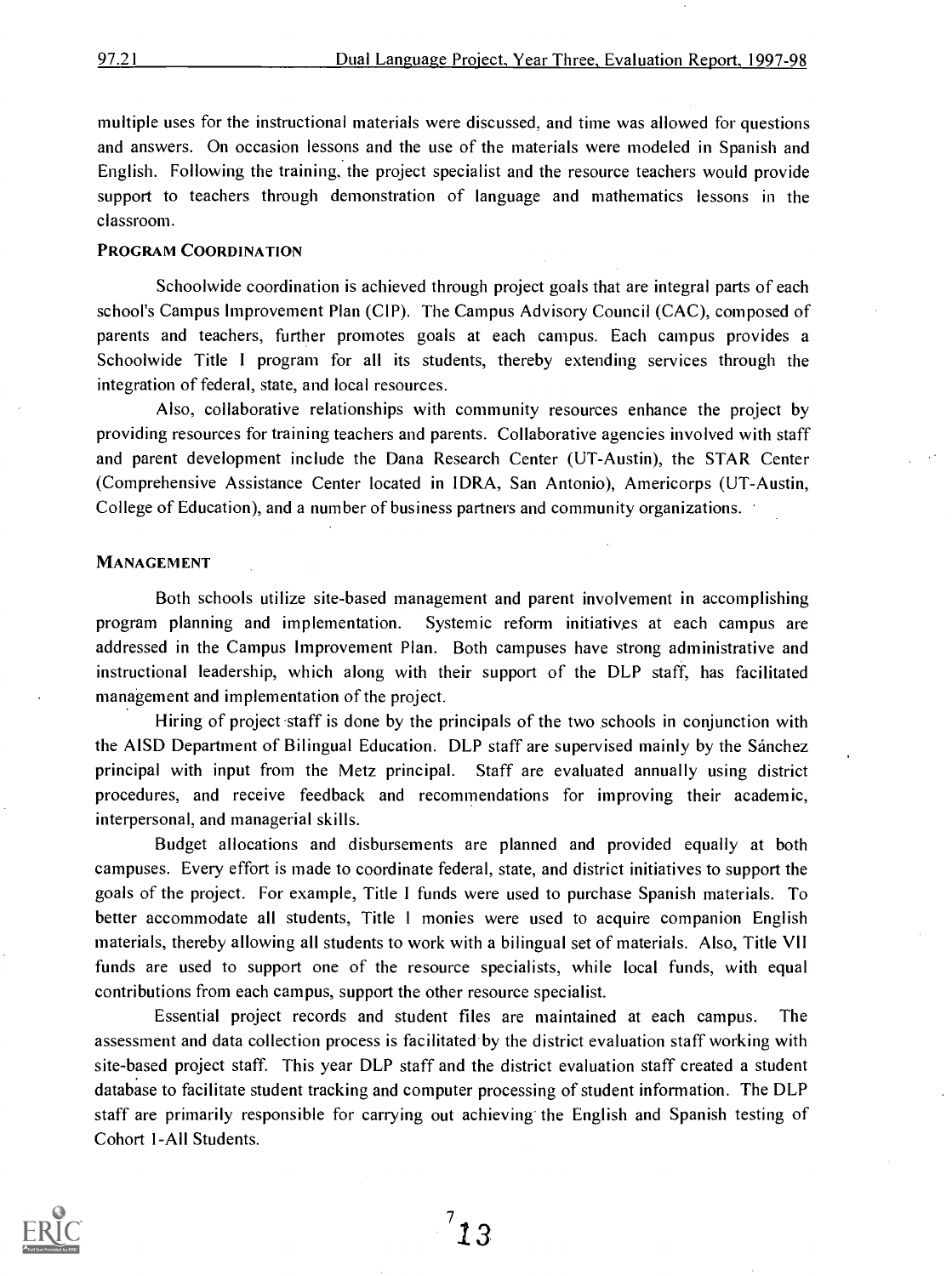#### STAFF DEVELOPMENT

During 1997-98, the professional staff development activities focused on teacher support and on the continued implementation of the ADAPTA and FO/D programs. In addition concerted efforts were made at achieving the integration and alignment of the ADAPTA and FO/D curriculum with AISD curriculum initiatives. Those initiatives include: Math Investigations, Science and Technology for Children, Primary Assessment of Language and Mathematics, and the Full Option Science System. Also, the development of receptive and expressive language skills in the primary  $(L1)$  and secondary language  $(L2)$  continued with a strong emphasis on writing skills.

These staff applications, along with related materials and dual language methods, included 11 additional Pre-K-6 classrooms this year and 15 additional teachers who were either new to the schools or current grade levels. Staff additions were due to the two schools Absorbing 279 students as the result of school boundary adjustments, increases in student enrollment at certain grade levels, and teacher attrition.

The major staff development activities for teaching and administrative staff during the year are listed and described in Appendix A. A total of 18 professional staff development sessions were provided for teachers from both schools. Ten workshop (56%) were held during the 1997 fall semester, and eight (44%) were held during the spring semester. Most (94%) of the DLP training was provided for teachers, who taught students in grades pre-K-3, and one (6%) workshop for teachers, who instructed students in grades 2-6. In the 1997-98 school year, Cohort 1 students were in grades 1-5.

In 1997-98, a total of 253 teachers and other administrative staff participated in professional staff development supported by the Dual Language Program. The workshops occurred in increments of two to six and one-half hours; with most workshops lasting six hours. Seventy-two (72%) of the training sessions lasted six hours, 16% lasted three hours, 6% lasted six and one-half hours, and 6% lasted two hours. Altogether, 95.5 hours of professional staff development on a variety of ADAPTA subjects and materials, ADAPTA Individualized Language Activities, and Finding Out/Descubrimiento were delivered to teacher and other administrative staff for a total of 15,770.5 staff hours (see Table 5).

Table 5: Professional Staff Development, Teachers and Other Administrative Staff, Metz and Sánchez Elementary Schools, 1997-98

| Duration of Workshop- All Number of<br>Number of Hours | <b>Workshops</b> | <b>Panterpants</b> | Number of Total Number of<br><b>Staff Hours</b> |
|--------------------------------------------------------|------------------|--------------------|-------------------------------------------------|
|                                                        |                  |                    |                                                 |
|                                                        |                  | - 71               | 243                                             |
| h                                                      |                  | 197                | 15,366                                          |
| 6.5                                                    |                  | 23                 | 149.5                                           |
| <b>Total</b>                                           |                  | 253                | 15,770.5                                        |



BEST COPY AVAILABLE 8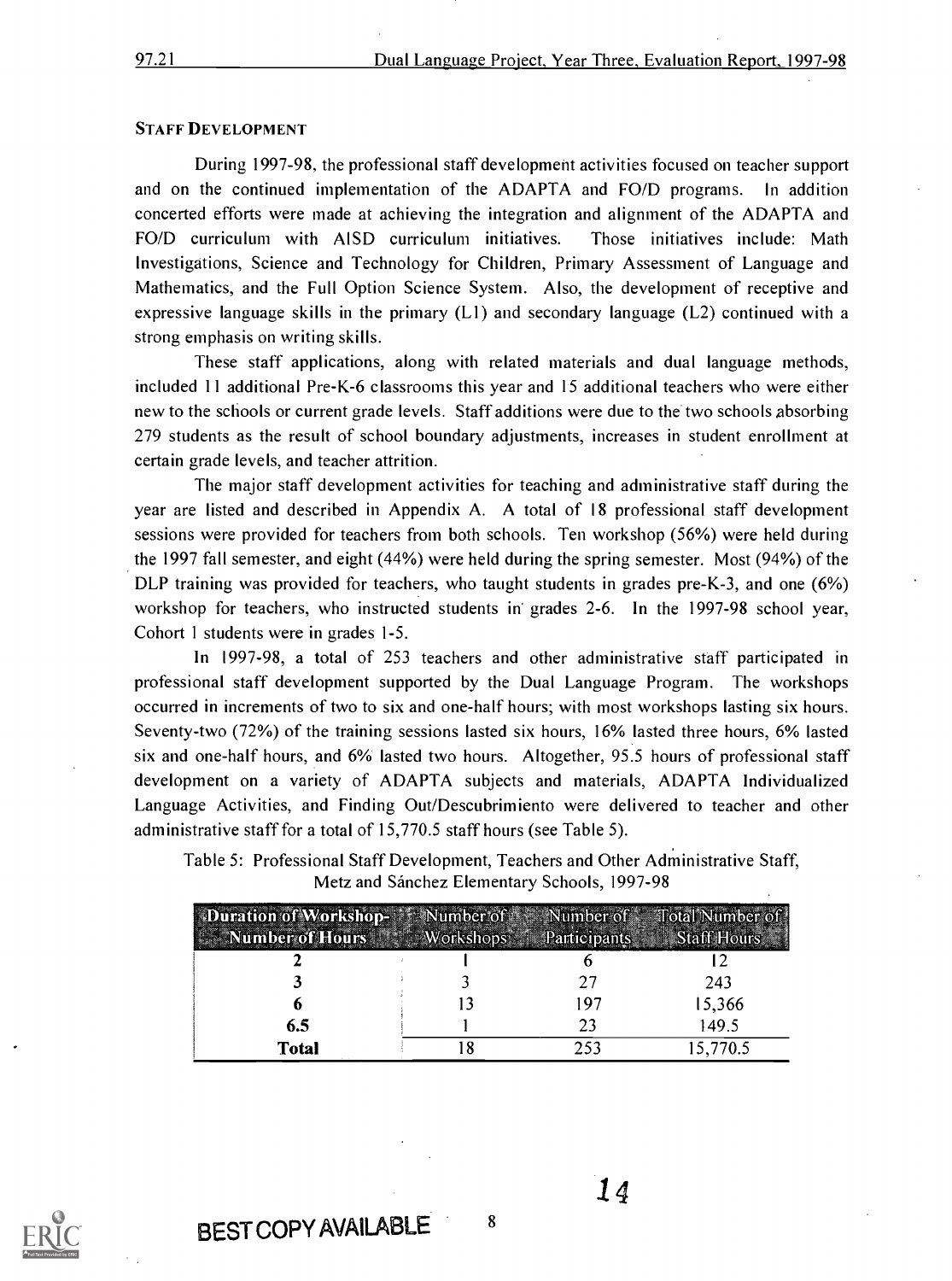The project ensures significant support to all staff in the implementation of the curriculum through a comprehensive staff development program:

- teaching staff receives training by consultants with expertise in the fields of language acquisition, Montessori methodology, and mathematics and science.
- training manuals are kept by participants, including a description of the methods  $\bullet$ taught by consultant, teaching plans and strategies that were prepared in connection with training, and detailed specific lessons that were developed to teach cognitive skills.
- videotaped demonstrations of lessons and materials used in teaching modules are  $\bullet$ available for checkout by teachers.
- DLP staff prepares copies of published research articles on topics related to dual language program instruction. Information on materials and training is disseminated via e-mail.
- DLP staff have set up a teacher/parent resource library containing items for loan to  $\bullet$ either parents or teachers. Items include resources such as Dual Language Project information notebooks, cooperative learning notebooks, Spanish rhymes, games, videotaped lessons of previous training, cassettes with Spanish and English music, a literacy notebook, Montessori literature, and cultural units. DLP. staff are continually compiling information for teacher use.
- Montessori handbooks were purchased and distributed, with one copy supplied at  $\bullet$ every two grade levels for teachers to have as an additional resource.
- classroom teachers receive direct support from project resource teachers through technical assistance, demonstration teaching, preparation of special materials, sharing within grade-level teams, and corresponding 'parent training that supports classroom instruction.

Besides using consultants and resource teachers in staff development, a lead teacher is often assigned to participate in special, often off-site, staff development workshops with the responsibility of delivering training to local cadres of teachers and parents.

During the 1997-98 school year, teachers and staff attended Collaborative Teaching, Total Physical Response, Finding Out/Descubrimento and Cooperative Learning workshops. The project specialist and resource teachers attended a nine-day training session on Kagan's Cooperative Learning Strategies. The DLP Staff will present Cooperative Learning training to teachers in both campuses during fall 1998. Thus, in addition to formal training sessions on the core materials and schoolwide applications of dual language methods, a variety of continuing training and technical assistance activities are available to staff that promote the implementation and restructuring of education in the two campuses.

#### **TECHNOLOGY**

Instructional technology is a major focus of the DLP (Objectives 2.1.2-2.1.7 and 2.2.1-2.2.7). During the first two years, the emphasis in this area was upon the acquisition of bilingual materials and software, such as reading materials in English and Spanish and the acquisition and use of Accelerated Reader software program in English and Spanish. Other materials acquisitions included "Heart Beeps  $T M$ ," a program to reinforce Texas Assessment of Academic Skills (TAAS) test objectives in Spanish, writing software in both languages, and a science



9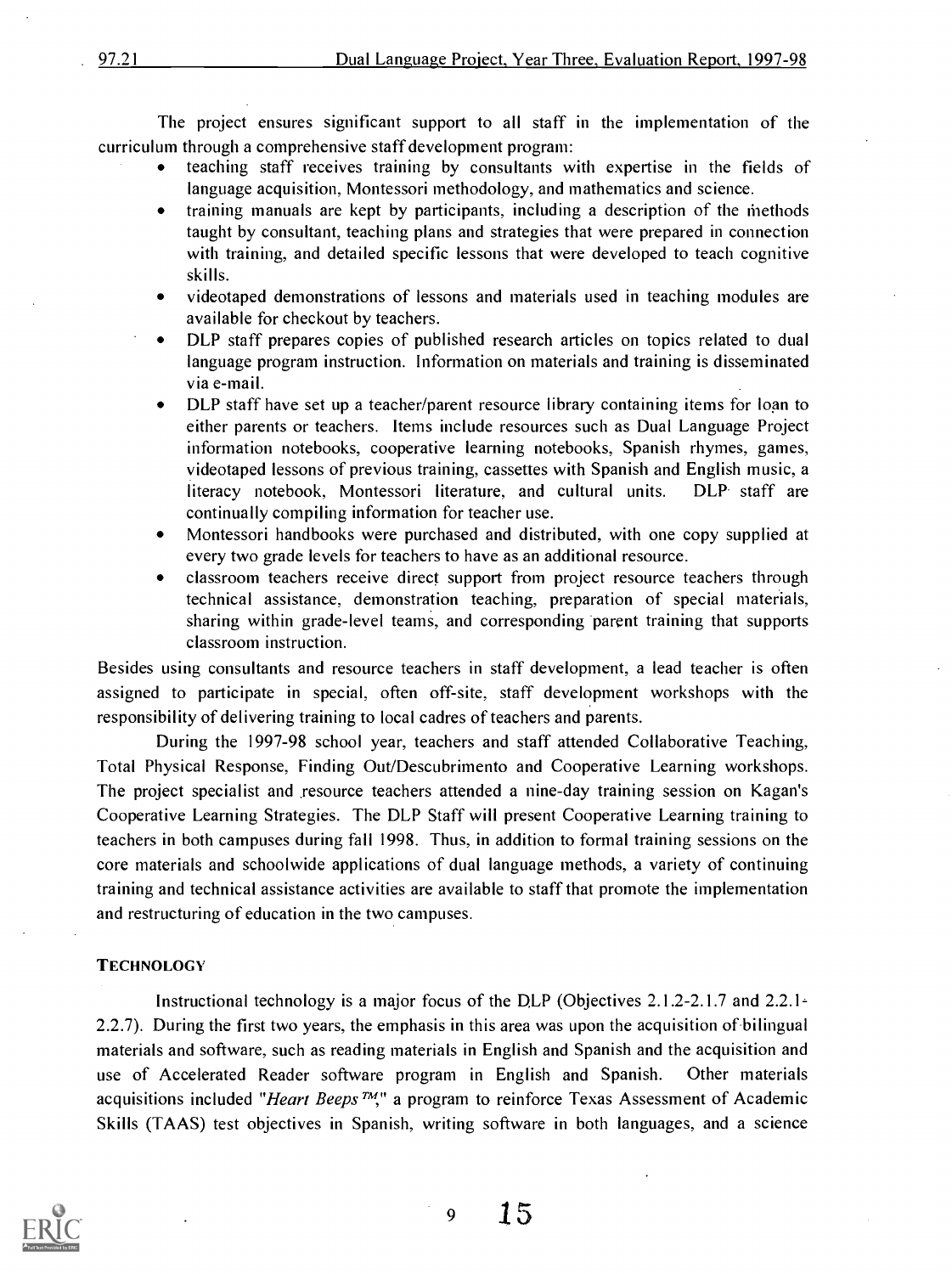dictionary in Spanish. Appendix B provides information on technology developments during 1997-98.

Computers have not been purchased with Title VII funds. Presently, DLP students at Metz have access to 72 computers located in 34 classrooms and 29 computers in the computer lab and the school library. Internet connections are available for students in 20 of the 34 classrooms and on 28 computers in the lab: Sanchez students have access to approximately 100 computers located in 34 classrooms and 29 computers in the computer lab and the school library. There are 34 Internet connections available at Sanchez in 34 classrooms and on 30 computers in the lab and library.

The Computer Lab Technicians ("techs") at each campus provide learning opportunities for students using developmentally appropriate multimedia software in both English and Spanish, as well as TENET/Internet access. While the classroom teacher is responsible for project-based, technology supported instruction, techs provide direct instruction on computer skills and software manipulation in the lab classes. Students produce a variety of projects using computer technology.

Teachers have access to e-mail and each teacher has an e-mail address. Staff are encouraged to use e-mail for a majority of their on-campus communication, which includes school bulletins, announcements, and communication with parents. Also, staff use the computer labs to prepare their technology skills in anticipation of the A1SD-mandated technology competency evaluation. Teachers earn technology certification on the basis of the Claris Works Basic Competencies Test. At Metz, 10 teachers have completed technology certification, while at Sánchez 11 teachers have completed technology certification.

#### PARENT INVOLVEMENT

The project annually provides a wide range of parental involvement and parent training activities. Due to the positive feedback from parents who attended the National Association of Bilingual Education (NABE) last year, DLP staff elected to forego attending the Texas Association of Bilingual Education (TABE) Conference this year in order to allow two additional parents to attend the NABE 1999 Conference. A parent orientation meeting was held for the parents going to NABE, giving them information about the workshops, schedules, and hotel accommodations. The DLP staff and the parent training specialists at both campuses worked cooperatively to purchase video tapes on substance abuse. The video tapes were used at parent training sessions on substance abuse. In addition, the parent training specialists have provided parent training activities on literacy.

Through Title VII, parent/child computer classes were held at Sánchez and Metz. Parents were able to review software programs, use processing software in English and Spanish, access sites on the Internet, and communicate with their children during the school day.

#### CONFERENCE PRESENTATION AND ATTENDANCE

The participation by DLP teachers, teachers, and parents in professional meetings is reported in Appendix C. Nineteen (19) major presentations are listed. Related activities are cited under "staff development" which include DLP staff and teachers participating in training sessions that would prepare them as "trainer of trainers" in various curriculum areas.



 $10 \t 16$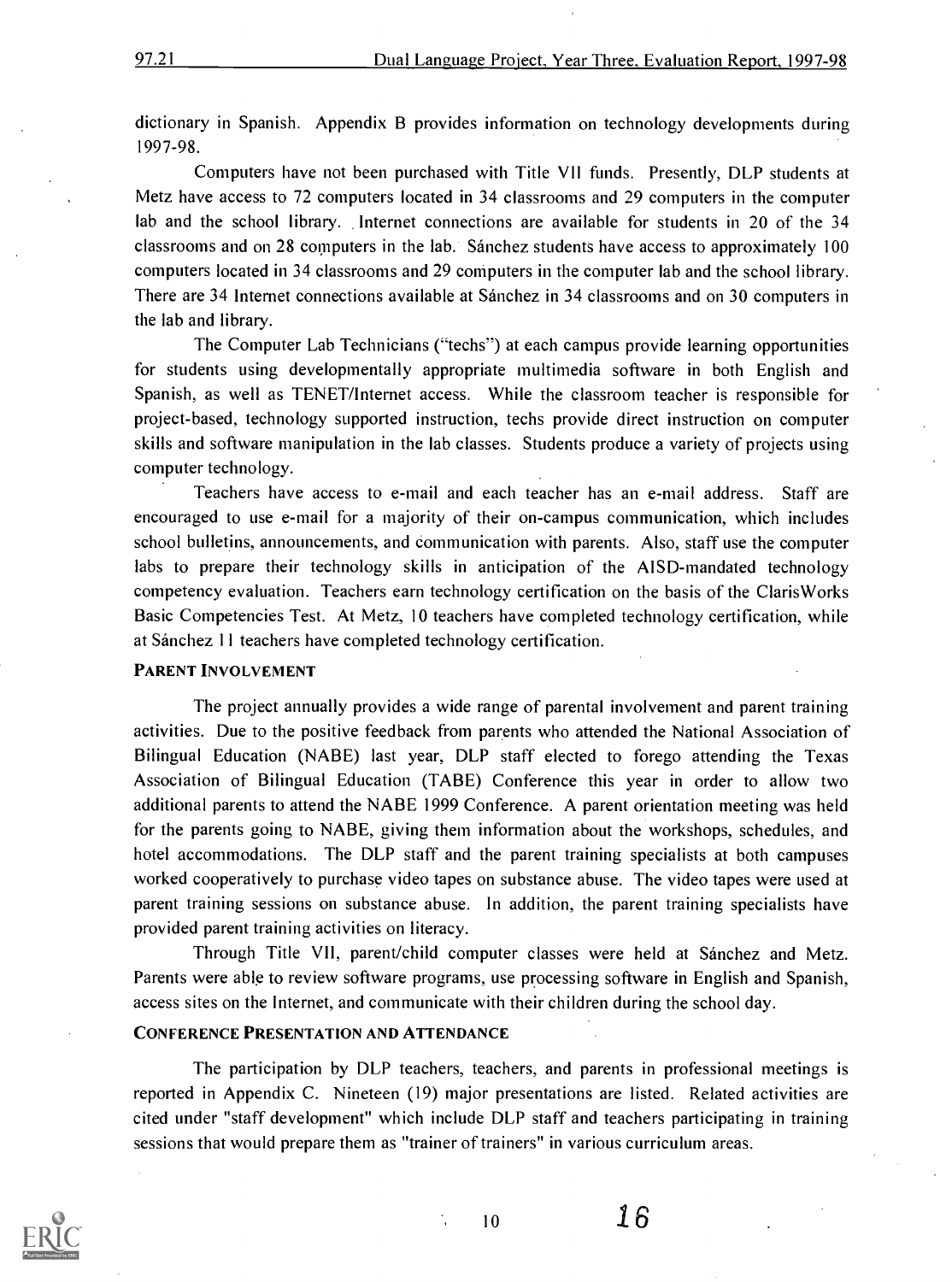#### EVALUATION FINDINGS

#### ORAL LANGUAGE PROFICIENCY-ENGLISH AND SPANISH (GOAL 1.1 AND 1.2)

#### Language Assessment Scales (LAS) - Short Form

The Language Assessment Scales (LAS) constitute a comprehensive system designed to provide complete information about a student's language proficiency. The LAS consists of two major tests batteries: the Language Assessment Scales-Oral (LAS-0), which measure listening and speaking, and the Language Assessment Scales-Reading/Writing (LAS-R/W), which measure reading and writing skills in English (De Avila & Duncan, 1994: 1), and is available in short and long forms. The DLP chose to administer the short form of the LAS-O. Henceforth, any reference to the LAS will solely refer to the Oral Test Battery, short form. The LAS is available in English and Spanish versions (De Avila & Duncan; 1987: Duncan & De Avila, 1986). The LAS can be administered to students between ages 6  $\frac{1}{2}$  to 18, and who are in grades 1-12.

The LAS-0 is the result of more than a decade of field use and research and uses a convergent approach for assessment of oral proficiency. It is not an achievement test in the strictest sense and is not used for that purpose for the DLP. The LAS-0 includes one direct measure of language proficiency—the "Cuentos" section in the Spanish LAS and the "Stories" section in the English LAS. Oral proficiency is measured by a procedure called focused holistic scoring, based on the results of research with students from Hispanic and Anglo-American ethno-linguistic groups. To maintain the reliability and validity of the LAS tests, all tests were administered by proficient, literate speakers of English and Spanish. To increase reliability, the Cuentos/Stories student response portion of the test was audiotaped. In addition testers had to undergo an intensive training session in administration and scoring of the tests.

The LAS scores of the students determine when they take the academic achievement assessments (Iowa Test of Basic Skills and La Prueba de Realización). Since the LAS-O scores are crucial in determining the students' readiness for academic achievement assessment, the LAS-0 levels are explained in Table 6.

|           |             |                            | Total Score LAS Level English LAS Category Spanish LAS Category |
|-----------|-------------|----------------------------|-----------------------------------------------------------------|
| 85-100    |             | Fluent Speaker of English  | Fluent Speaker of Spanish                                       |
| 75-84     | 4           | Fluent Speaker of English  | Fluent Speaker of Spanish                                       |
| $65 - 74$ |             | Limited Speaker of English | Limited Speaker of Spanish                                      |
| $55 - 64$ | $2^{\circ}$ | Limited Speaker of English | Limited Speaker of Spanish                                      |
| $0 - 54$  |             | Non-Speaker of English     | Non-Speaker of Spanish                                          |

|  | Table 6: LAS-O Scores, Levels, English, and Spanish Categories, 1997-98 |  |
|--|-------------------------------------------------------------------------|--|
|  |                                                                         |  |

Students who score less than a level 4 on the LAS -O, in either Spanish or English, are retested annually until they attain at least a level 4 in the first language (LI) and the second language (L2). Once students reach a level of 4 or 5 on the LAS-0 in the first and the second language, they are not retested until the fifth year of the DLP, or until they reach grade 6 and are about to exit the elementary instruction program. In spring 2000 (fifth year of DLP funding), all third grade students in Cohort 1 (the original group of DLP students) scoring a level 5 in LAS-0

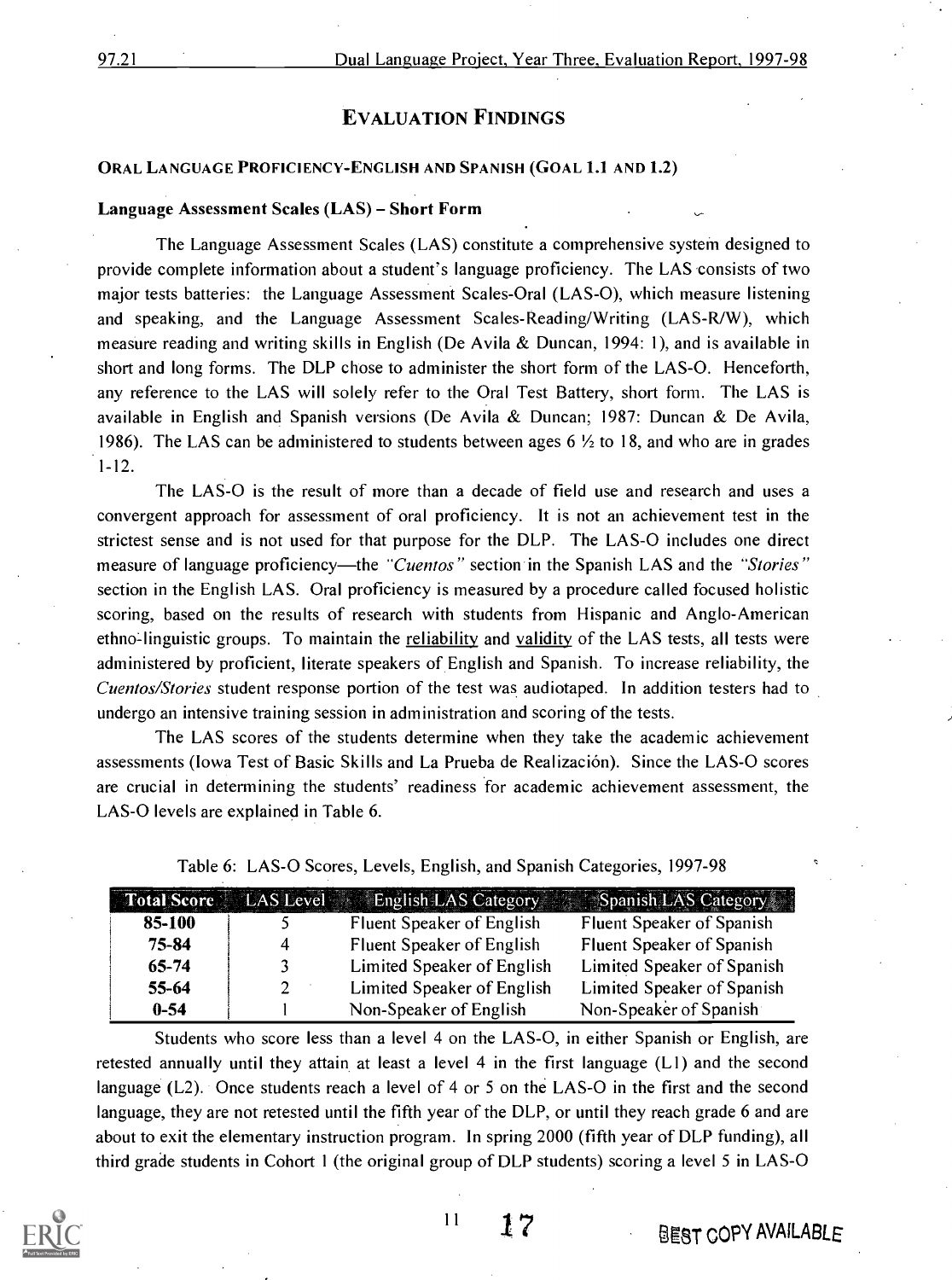in LI and L2 will be assessed to determine language maintenance in L1 and L2 with an appropriate oral language proficiency instrument.

During fall of the 1997-98 school year, the program staff, the instructional coordinator, and the evaluation associate revisited the original testing plan addressed in the proposal. One of the recommendations in the Title VII Biennial Evaluation Report, 1995-97 (OPE Publication Number 96.08) had addressed the need to reopen the testing discussion in order to determine what was feasible in terms of staff, program resources, and cost effectiveness. The program staff decided to follow-up only the original Cohort 1 of students because they would be the group of students who would most benefit from the program's instructional activities. The original Cohort I consisted of students in grades Pre-K-3 in 1995-96 and in the 1997-98 the students were in grades 1-5.

In 1997-98, the first and second graders at both schools were administered the LAS-0 for the first time because the only scores previously available for both groups were Pre'-LAS scores. Previous language testing has produced clouded results because the Pre-LAS-0 and the LAS-O do not possess scalar comparability. That is, a score of 4 or 5 on the Pre-LAS does not mean the same thing on the LAS-O. The students in grades 3, 4, and 5, who had not reached a level of 4 or 5 in the previous testing cycle were retested to determine their oral language proficiency. Students were tested during fall 1997 and spring 1998 to assure that all students in Cohort 1 participated in the oral language proficiency assessment.

A total of 129 students were tested with the English LAS and 284 with the Spanish LAS during fall 1997 from both schools. During spring 1998, a total of 145 students from Metz and Sanchez schools were administered the English LAS and 143 were administered the Spanish LAS. Tables 7 and 8 present the original number of students in Cohort 1, the number of students who moved, the number of students tested by school, and grade level.

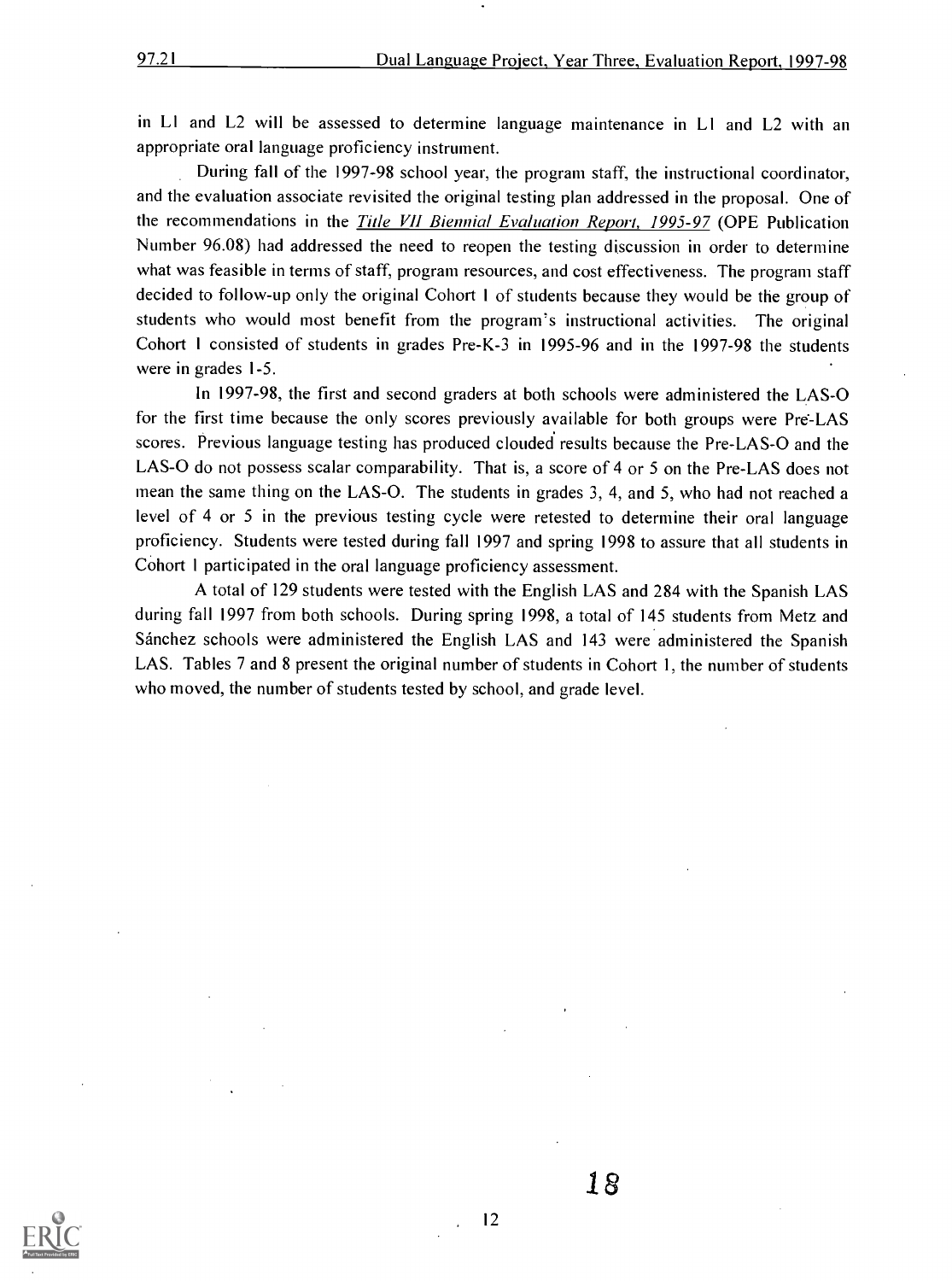#### Table 7: Sánchez Elementary School, Original Number of Students, Number of Students Who Moved, Number of Students Tested, Fall 1997 and Spring 1998

|              | Original<br>Number of<br>Students, | Number of<br>Students Who<br>Moved,<br>$1995-96*$ January 1998 | Number of Students | Tested Fall 1997 |         | Number of Students<br>Tested Spring 1997 |
|--------------|------------------------------------|----------------------------------------------------------------|--------------------|------------------|---------|------------------------------------------|
|              |                                    |                                                                | English            | Spanish          | English | Spanish                                  |
|              | 50                                 |                                                                |                    | 12               | 32      |                                          |
|              |                                    | 20                                                             |                    |                  | 32      | 28                                       |
|              | 65                                 | 19                                                             |                    | 28               |         | 4                                        |
|              | 66                                 | l 8                                                            |                    |                  | l 4     | 29                                       |
|              | 62                                 | 14                                                             |                    | 34               |         |                                          |
| <b>Total</b> | 297                                | 79                                                             | 42                 | 92               | 89      | 105                                      |

(\*Since the inception of the DLP, six students have transferred to Sanchez Elementary School from Metz Elementary School.)

Table 8: Metz Elementary School, Original Number of Students, Number of Students Who Moved, Number of Students Tested, Fall 1997 and Spring 1998

|       | Students, | Original Number of<br>Number of Students Who<br>Moved,<br>Grade 1995-96* January 1998 F |         | Number of Students Number of Students<br>Tested Fall 1997 Formal Tested Spring 1997 |         |         |
|-------|-----------|-----------------------------------------------------------------------------------------|---------|-------------------------------------------------------------------------------------|---------|---------|
|       |           |                                                                                         | English | Spanish                                                                             | English | Spanish |
|       | 46        |                                                                                         | 24      | 28                                                                                  | n       |         |
|       | 70        |                                                                                         | 22      | 45                                                                                  | 38      |         |
|       | 63        | 12                                                                                      | 23      | 40                                                                                  |         |         |
|       | 63        |                                                                                         |         | 39                                                                                  |         |         |
|       | 62        | 12                                                                                      | o       | 40                                                                                  |         |         |
| Total | 304       | 58                                                                                      | 87      | 192                                                                                 | 56      | 38      |

(\*Since the inception of the DLP:one student has transferred to Metz Elementary School from Sanchez Elementary School.)

The LAS-0 levels of the students tested were averaged by grade and for each semester in which the students were tested. Tables 9 and 10 present the averaged level scores for Sánchez Elementary School and Metz Eleinentary School, respectively. The data for Sanchez Elementary School indicate:

- Baseline data for students tested in fall 1997 in grade <sup>1</sup> in both English and Spanish indicated that students were at Level 1 (assigned to non-speakers of English or Spanish).
- $\bullet$ Baseline data for students tested in fall 1997 in grade 2 in Spanish indicated that students were at Level 1 (assigned to non-speakers of Spanish).
- The data for students re-tested in fall 1997 in grades 3, 4, and 5 in English indicated that  $\bullet$ students were at Levels 2 and 3 (assigned to limited speakers of English). The data for students re-tested in fall 1997 in grades 3, 4, and 5 in Spanish indicated that students were at Level 1 (assigned to non-speakers of Spanish).



 $13 \quad 19$ 

**BEST COPY AVAILABLE**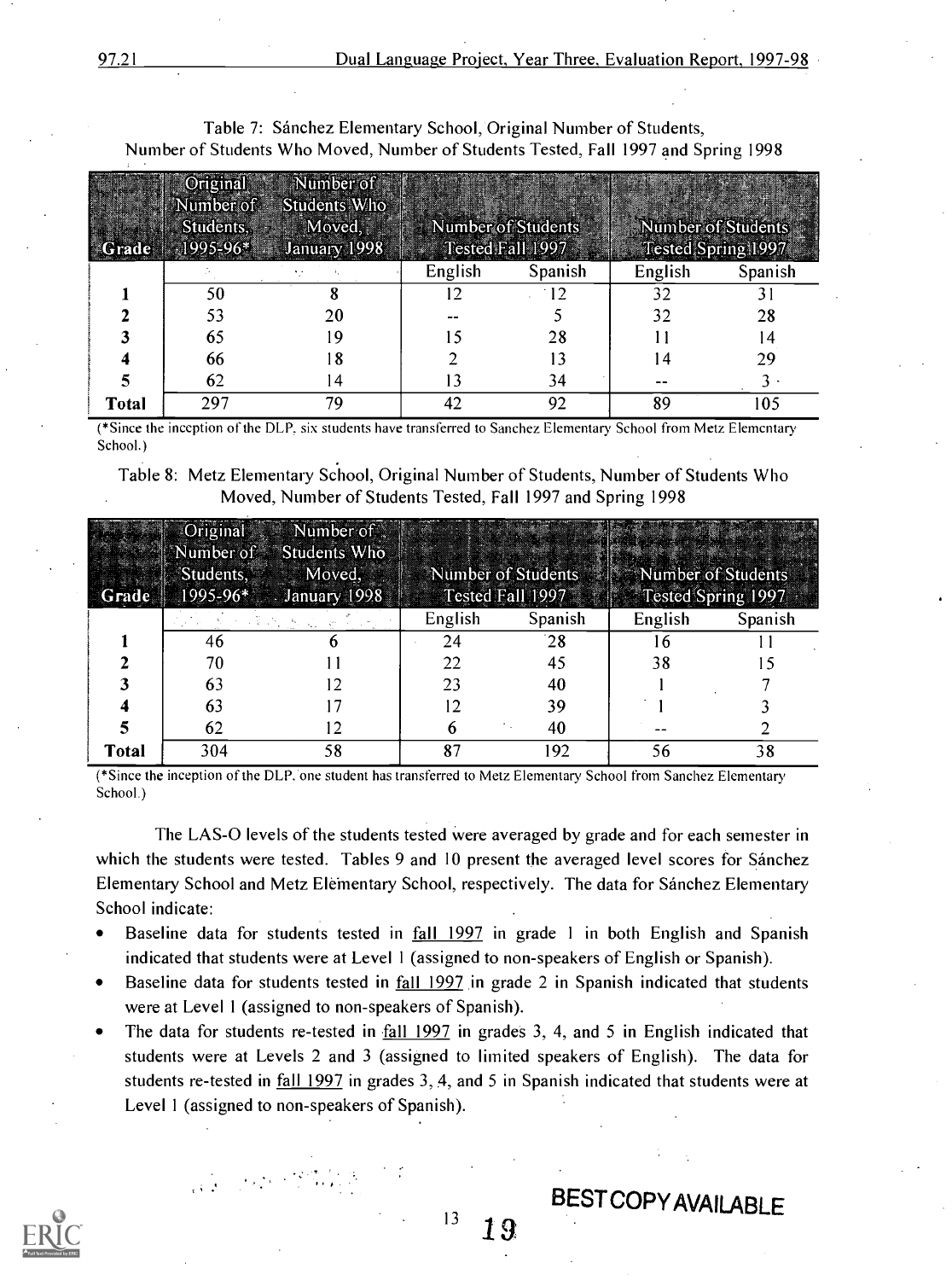- Baseline data for students tested in spring 1998 in grade 1 in English indicated that students were at Level 3 (assigned to limited speakers of English), and the level in Spanish in grade 1 was at Level 1 (assigned to non-speakers of Spanish).
- Baseline data for students tested in spring 1998 in grade 2 in English indicated that students were at Level 4 (assigned to fluent speakers of English), and the level in Spanish grade 2 was at Level 2 (assigned to limited speakers of Spanish).
- The data for students re-tested in spring 1998 in grades 3, and 4 in English indicated that students were at Levels 4 and 5 (assigned to fluent speakers of English). The data for students re-tested in spring 1998 in grades 3, 4, and 5 in Spanish indicated that students were at Levels 1 and 2 (assigned to non-speakers and limited speakers of Spanish), respectively.
- Overall at Sanchez Elementary School, the spring 1998 average LAS-0 Level scores are higher than fall 1997 scores. Students tested in English in grades 2, 3, and 4, on average scored at the Fluent Speaker of English level (Levels 4 and 5). Students tested in Spanish in grades 2, 3, and 5 on average scored at the Limited Speaker of Spanish level (Level 2).

#### Table 9: Sanchez Elementary School, Average LAS-0 Level Scores for Students Tested Fall 1997 and Spring 1998

| Grade |         | <b>Fall 1997</b> | Spring 1998 | Average LAS Level Scores Average LAS Level Scores |
|-------|---------|------------------|-------------|---------------------------------------------------|
|       | English | Spanish          | English     | Spanish                                           |
|       | 1.66    | 1.25             | 3.81        | 1.90                                              |
| 2     |         | 1.20             | 4.03        | 2.28                                              |
|       | 3.33    | 1.71             | 4.72        | 2.00                                              |
|       | 2.50    | 1.38             | 5.00        | 1.37                                              |
|       | 3.84    | 1.52             |             | 2.33                                              |

The data on Table 10 for Metz Elementary School indicate:

- Baseline data for students tested in fall 1997 in grades 1 and 2 in English indicated that students were at Level 2 (assigned to limited speakers of English). The data for students retested in fall 1997 in grades 1 and 2 in Spanish indicated that students were at Level <sup>1</sup> (assigned to non-speakers of Spanish).
- The data for students re-tested in fall 1997 in grade 3 in English indicated that students were at Level 3 (assigned to limited speakers of English).
- The data for students tested in fall 1997 in grades 4 and 5 in English indicated that students were at Level 4 (assigned to fluent speakers of English).
- The data for students re-tested in fall 1997 in grades 3, 4, and 5 in Spanish indicated that students were at Level 1 (assigned to non-speakers of Spanish).
- Baseline data for students tested in spring 1998 in grade 1 and 2 in English indicated that students were at Level 4 (assigned to fluent speakers of English).
- Baseline data for students tested in spring 1998 in grade 1 and 2 in Spanish indicated that students were Levels 1 and 2 (assigned to non-speakers of Spanish, and limited speakers of Spanish), respectively.

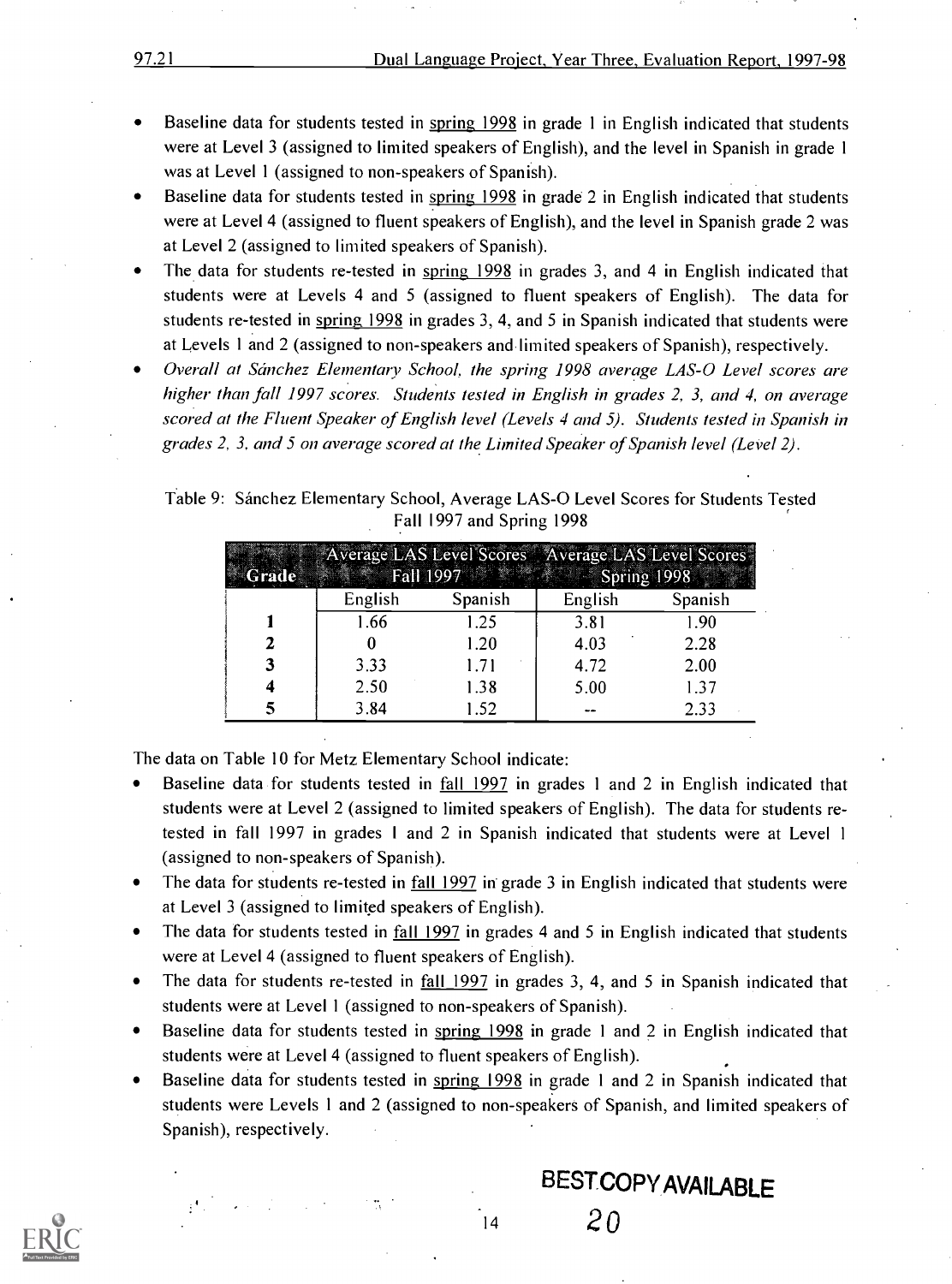- The data for students re-tested in spring 1998 in grades 3, and 4 in English indicated that students were at Level 4 (assigned to fluent speakers of English). The data for students retested in spring 1998 in grades 3, 4, and 5 in Spanish indicated that students were at Level 1 (assigned to non-speakers of Spanish).
- Overall at Metz Elementary School, the spring 1998 average LAS-0 Level scores were higher than fall 1997 scores; with the exception of spring 1998, English scores in grade 4 and Spanish scores in grades 4 and 5. Students tested in English in grades 1, 2. 3, and 4 on the average scored at the Fluent Speaker of English level (Level 4). Students tested in Spanish in grades 1, 3, 4, and 5 on the average scored at the Non-Speaker of Spanish level (Level 1) and students tested in grade 2 scored at the Limited Speaker of Spanish level (Level 2).

Table 10: Metz Elementary School, Average LAS-0 Level Scores for Students Tested Fall 1997 and Spring 1998

| नेकराव |         | Scores Fall 1997 | Average LAS-O Level Average LAS-O Level<br>Scores Spring 1998 |         |  |
|--------|---------|------------------|---------------------------------------------------------------|---------|--|
|        | English | Spanish          | English                                                       | Spanish |  |
|        | 2.12    | 1.17             | 4.37                                                          | 1.90    |  |
|        | 2.90    | 1.13             | 4.02                                                          | 2.93    |  |
|        | 3.47    | 1.25             | 4.00                                                          | 1.57    |  |
|        | 4.16    | 1.15             | 4.00                                                          | 1.00    |  |
|        | 4.00    | .60              |                                                               | 1.00    |  |

Tables 11 and 12 present the number and percent of students tested by grade, in English and Spanish, and their LAS-0 Levels during fall 1997 and spring 1998. The students in both schools are acquiring English, as the higher percentages and numbers of students demonstrate at the respective LAS-0. Levels of 4 and 5 (Fluent Speakers of English). The higher percentages and numbers of students at Levels 1 and 2 (Non-Speakers of Spanish and Limited Speakers of Spanish) in the Spanish columns would indicate the dual language or Spanish acquisition for program students is occurring at a slower pace.

### BEST COPY AVAILABLE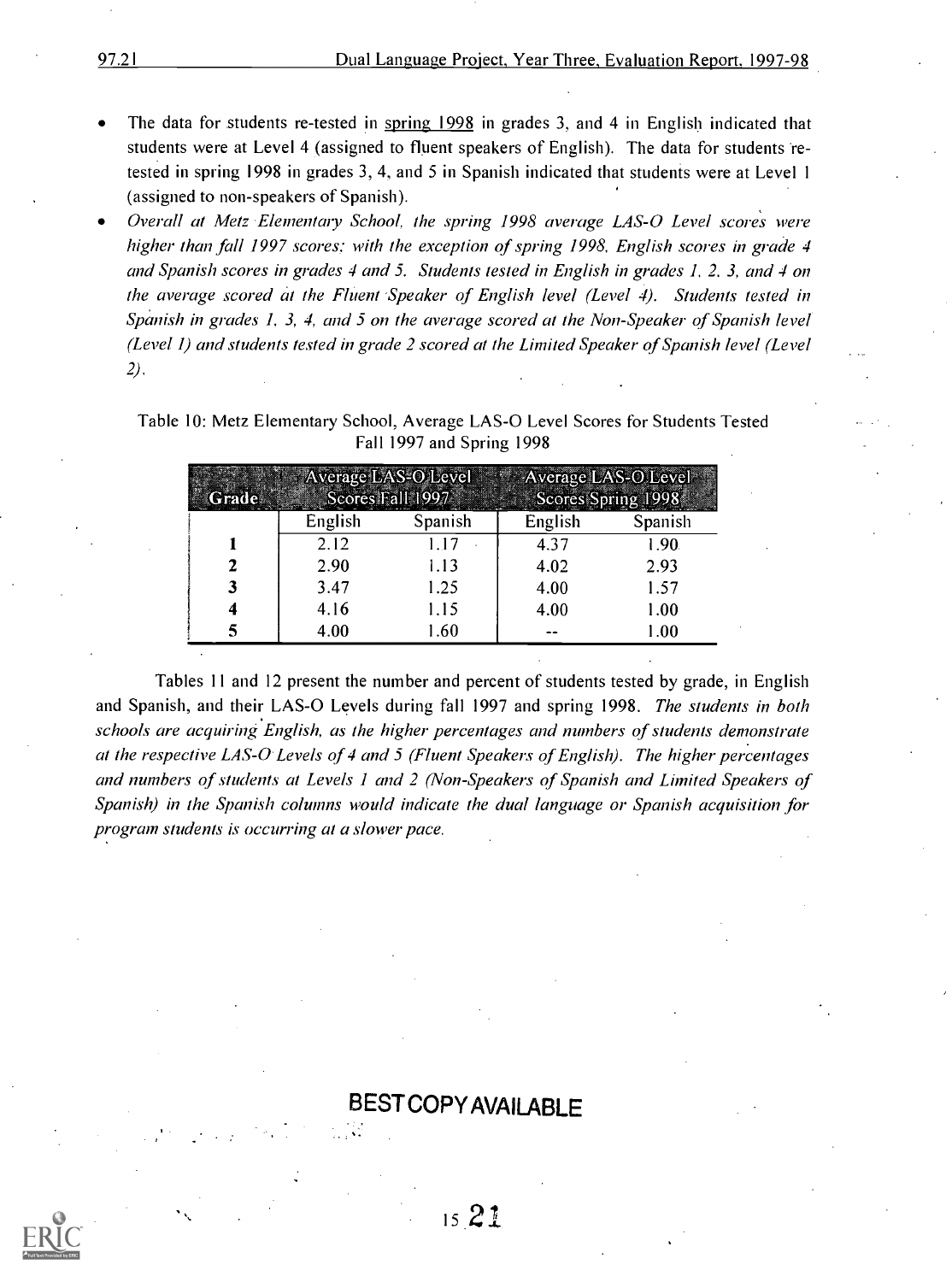| <b>ELAS-O</b><br><b>Eavel</b> |                  |                                                                                   | Grade 1 Fall 1997 |                          |                         | <b>Scrade 1 Spring 1998</b>                   |                         |                          |
|-------------------------------|------------------|-----------------------------------------------------------------------------------|-------------------|--------------------------|-------------------------|-----------------------------------------------|-------------------------|--------------------------|
|                               |                  | English                                                                           |                   | Spanish                  |                         | English                                       |                         | Spanish                  |
|                               | #                | %                                                                                 | $\overline{\#}$   | $\%$                     | $\overline{t}$          | $\frac{0}{6}$                                 | $\overline{\#}$         | %                        |
| 5                             | $\bf{0}$         | $\overline{\phantom{a}}$                                                          | $\bf{0}$          | $\frac{1}{2}$            | 10                      | 31%                                           | 5                       | 16%                      |
| 4                             | $\bf{0}$         | ٠.                                                                                | $\mathbf{I}$      | 8%                       | $\overline{11}$         | 34%                                           | $\overline{2}$          | 6%                       |
| 3                             | 2                | 17%                                                                               | $\pmb{0}$         | الراجعان                 | $\overline{7}$          | 22%                                           | $\pmb{0}$               | $\frac{1}{2}$            |
| $\overline{2}$                | 4                | 33%                                                                               | $\bf{0}$          | المخار<br>a.             | $\overline{3}$          | 9%                                            | $\overline{2}$          | 6%                       |
|                               | 6                | 50%                                                                               | 11                | 92%                      | $\mathbf{1}$            | 3%                                            | $\overline{22}$         | 71%                      |
| Total                         | $\overline{12}$  | 100%                                                                              | $\overline{12}$   | 100%                     | 32                      | $-99%$                                        | 31                      | 99%                      |
|                               |                  | Grade 2 Fall 1997                                                                 |                   |                          |                         | Grade 2 Spring 1998                           |                         |                          |
| 5                             | $\bf{0}$         | --                                                                                | $\bf{0}$          | المصاد                   | 16                      | 50%                                           | 7                       | 25%                      |
| $\overline{\mathbf{4}}$       | $\boldsymbol{0}$ | أباريتها                                                                          | $\bf{0}$          | $\omega_{\rm{min}}$      | 6                       | 19%                                           | $\overline{c}$          | 7%                       |
| 3                             | $\boldsymbol{0}$ | زاد رجگ                                                                           | $\bf{0}$          | $\omega_{\rm{m}}$ :      | $\overline{7}$          | 22%                                           | 1                       | $-4\%$                   |
| $\overline{c}$                | $\bf{0}$         | ee.                                                                               |                   | 20%                      | $\mathbf{I}$            | 3%                                            | $\bf{0}$                | $\overline{\phantom{a}}$ |
|                               | $\bf{0}$         | ال المعنى<br>الماليون                                                             | 4                 | 80%                      | $\overline{2}$          | 6%                                            | 18                      | 64%                      |
| Total                         | $\bf{0}$         | $\Delta \Sigma^{\prime\prime}$ , $\beta \lambda$                                  | $\overline{5}$    | 100%                     | 32                      | 100%                                          | 28                      | 100%                     |
|                               |                  | Grade 3 Fall 1997                                                                 |                   |                          | Grade 3 Spring 1998     |                                               |                         |                          |
| 5                             | $\bf{0}$         | ang <u>Ta</u> rawa                                                                | $\overline{2}$    | 7%                       | $\overline{\mathbf{8}}$ | 73%                                           | $\overline{3}$          | $-21%$                   |
| $\overline{4}$                | 8                | 53%                                                                               | 1                 | $4\%$                    | $\overline{3}$          | 27%                                           | $\pmb{0}$               | إشد                      |
| 3                             | 5                | $33\%$                                                                            | 4                 | 14%                      | $\overline{0}$          | ķ.                                            | $\mathbf{I}$            | 7%                       |
| $\overline{2}$                |                  | $7\%$                                                                             |                   | $4\%$                    | $\boldsymbol{0}$        | ÷.<br>iee.                                    | $\pmb{0}$               |                          |
| $\mathbf{I}$                  |                  | 7%                                                                                | 20                | 71%.                     | $\bf{0}$                | 픊                                             | 10                      | 71%                      |
| Total                         | $\overline{15}$  | 100%                                                                              | 28                | 100%                     | 11                      | $-100\%$                                      | 14                      | 99%                      |
|                               |                  | Grade 4 Fall 1997                                                                 |                   |                          |                         | Grade 4 Spring 1998                           |                         |                          |
| 5                             | $\bf{0}$         | ان الأم <del>ا</del> ر ال                                                         | $\boldsymbol{0}$  | Шu                       | 4                       | 100%                                          | $\bf{0}$                | $\frac{1}{2}$            |
| $\overline{4}$                |                  | 50%                                                                               | 1                 | $7\%$                    | $\bf{0}$                |                                               | 2.                      | 7%                       |
| 3                             | $\bf{0}$         | $\overline{\mathcal{L}}_{\mathcal{A}_{\mathcal{A}}\cup\mathcal{A}_{\mathcal{A}}}$ | 1                 | $7\sqrt{0}$              | $\bf{0}$                |                                               | $\mathbf{I}$            | 3%                       |
| $\overline{2}$                | $\bf{0}$         | ودججني                                                                            | $\bf{0}$          | المشا                    | $\bf{0}$                | anda<br>Sanada Sa                             | $\overline{\mathbf{3}}$ | $\sqrt{10\%}$            |
|                               |                  | .50%                                                                              | 11                | $85\%$                   | $\bf{0}$                | ÷÷                                            | 23                      | 79%                      |
| Total                         | $\overline{c}$   | 100%                                                                              | $\overline{13}$   | $99\%$                   | $\overline{14}$         | 100%                                          | $\overline{29}$         | 100%                     |
|                               |                  | Grade 5 Fall 1997                                                                 |                   |                          |                         | Grade 5 1998                                  |                         |                          |
| 5                             | 5                | $38\%$                                                                            | 1                 | $3\%$ .                  | $\boldsymbol{0}$        | 化离色                                           | $\bf{0}$                | 3.44 M                   |
| $\overline{4}$                | $\overline{c}$   | $\sqrt{15\%}$                                                                     | 3                 | $9\%$                    | $\pmb{0}$               | $\frac{\partial \phi}{\partial \overline{z}}$ | $\bf{0}$                | وديائيت                  |
| $\overline{\mathbf{3}}$       | 5                | $38\%$                                                                            | $\overline{2}$    | $6\%$                    | $\pmb{0}$               | se≖ j                                         | $\overline{2}$          | $-67\%$                  |
| $\overline{2}$                | 1                | $*8\%$                                                                            | $\mathbf{l}$      | $3\%$                    | $\pmb{0}$               | ਕੁੰਗ ਦੇਸ਼                                     | $\pmb{0}$               | والمأكد الأقراء ولا      |
| $\mathbf{I}$                  | $\pmb{0}$        | ्र<br>इत्तर <sup>्</sup> ।                                                        | $\overline{27}$   | $\frac{1}{2}$ 79% $\sim$ | $\boldsymbol{0}$        | $\omega \leq \omega$ .                        | $\mathbf{I}$            | $-33\%$ +                |
|                               |                  |                                                                                   |                   |                          |                         |                                               |                         |                          |

Table 11: Sánchez Elementary School, Number and Percent of Students Tested by Grade, English and Spanish at Each LAS-0 Level, Fall 1997 and Spring 1998

经变

### BESTCOPYAVAILABLE

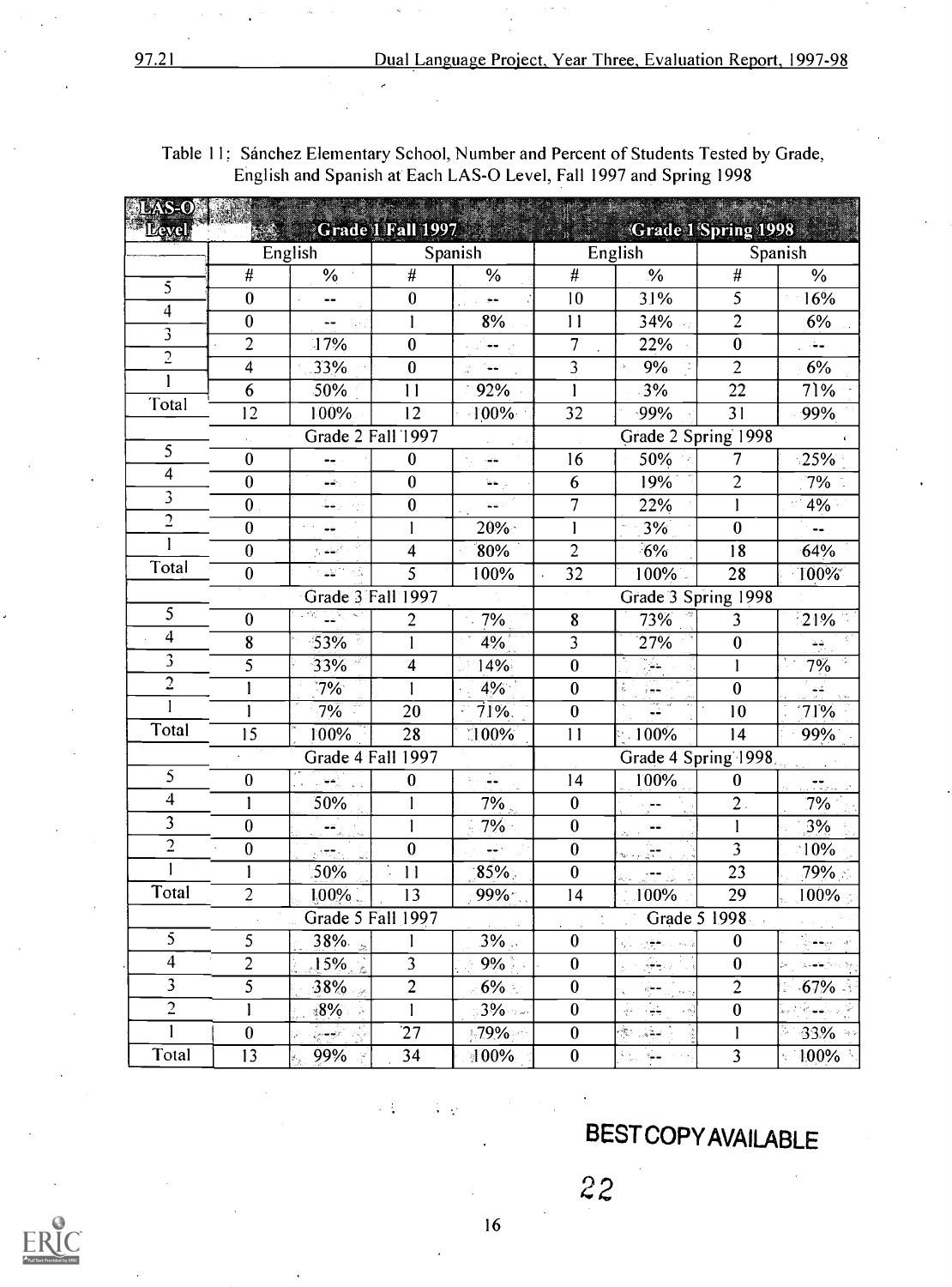#### Table 12: Metz Elementary School, Number and Percent of Students Tested by Grade, English and Spanish at Each LAS-O Level, Fall 1997 and Spring 1998

| LAS-O<br>Level:           |                           |                                                              | Grade 1 Fall 1997 |                                |                         | <b>Grade 1 Spring 1998</b>                      |                         |                                       |  |
|---------------------------|---------------------------|--------------------------------------------------------------|-------------------|--------------------------------|-------------------------|-------------------------------------------------|-------------------------|---------------------------------------|--|
| $\frac{1}{2}$             |                           | English                                                      |                   | Spanish                        |                         | English                                         |                         | Spanish                               |  |
|                           | $\#$                      | $\%$ .                                                       | $\#$              | $\frac{0}{6}$                  | $\#$                    | $\frac{1}{2}$                                   | $\#$                    | $\%$                                  |  |
| 5                         | $\bf{0}$                  | والعفار                                                      | $\mathbf{0}$      | $\overline{\phantom{a}}$       | 10                      | 63%                                             | $\bf{0}$                | ÷                                     |  |
| $\overline{4}$            |                           | 4%                                                           | $\bf{0}$          | $- -$                          | $\overline{\mathbf{4}}$ | 25%                                             | $\mathbf{I}$            | 9%                                    |  |
| 3                         | $\overline{7}$            | 29%                                                          | $\overline{c}$    | $-7\%$                         |                         | 6%                                              | $\overline{c}$          | 1.8%                                  |  |
| $\overline{c}$            | 10                        | 42%                                                          |                   | 4%                             | $\bf{0}$                | 44.                                             | $\overline{3}$          | 27%                                   |  |
|                           | 6                         | 25%                                                          | 25                | 89%                            |                         | 6%                                              | 5                       | 45%                                   |  |
| Total                     | 24                        | 100%                                                         | 28                | $-100%$                        | 16                      | 100%                                            | 11                      | 99%                                   |  |
|                           |                           | Grade 2 Fall 1997                                            |                   |                                | $\mathcal{I}$           | Grade 2 Spring 1998                             |                         |                                       |  |
| 5                         | 1                         | $.4\%$                                                       | $\boldsymbol{0}$  | $\sigma_{\rm c}$ and           | 15                      | 39%                                             | $\bf{0}$                | ĺТ,                                   |  |
| $\overline{4}$            | $\overline{7}$            | 32%                                                          |                   | 2%                             | 10                      | 26%                                             | 7                       | 46%+                                  |  |
| $\overline{\mathfrak{z}}$ | 6                         | 27%                                                          | $\mathbf{1}$ .    | $2\%$                          | 12                      | 32%                                             | 4                       | 27%                                   |  |
| $\overline{c}$            | 5                         | 23%                                                          |                   | $2\%$                          |                         | 3%                                              | $\boldsymbol{0}$        | والأفقا                               |  |
|                           | $\overline{\overline{3}}$ | 14%                                                          | 42                | 93%                            | $\bf{0}$                | <u>ਸੰਗੜ੍</u> ਹ ਵਿੱ                              | $\overline{\mathbf{4}}$ | 27%                                   |  |
| Total                     | 22                        | 100%                                                         | $45^\circ$        | 100%                           | 38                      | $-100%$                                         | $15 -$                  | $100\%$ .                             |  |
|                           | Grade 3 Fall 1997.        |                                                              |                   |                                | Grade 3 Spring 1998     |                                                 |                         |                                       |  |
| 5                         | $\overline{3}$            | 13%                                                          | $\bf{0}$          | ilaa 1980)<br>Sulkateria       | $\pmb{0}$               | ्<br>सन्दर्भ                                    | 1                       | 14%                                   |  |
| $\overline{4}$            | 10                        | 43%*                                                         | $\bf{0}$          | ktori <u>Li</u> nni            | 1                       | 100%                                            | $\boldsymbol{0}$        | $\mathcal{F}$                         |  |
| 3                         | 6                         | $26\%$ .                                                     | $\overline{2}$    | $-5\%$                         | $\bf{0}$                | 医皮膜炎                                            | $\boldsymbol{0}$        | -5.                                   |  |
| $\overline{2}$            | $\overline{3}$            | 13%                                                          | $\overline{6}$    | 15%                            | $\bf{0}$                | स्तान्त्रम् ।<br>प्राप्तान्त्रम् । अ            | $\boldsymbol{0}$        | $\pi\pi$                              |  |
|                           |                           | $4\%$                                                        | 32                | 80%                            | $\bf{0}$                | $\sigma = \omega \omega \sigma / \sigma$        | 6                       | 86%                                   |  |
| Total                     | 23                        | 99%                                                          | 40                | $100\%$                        |                         | 100%                                            | $\overline{7}$          | 100%                                  |  |
|                           | Kanadian a                | Grade 4 Fall 1997                                            |                   |                                |                         | Grade 4 Spring 1998                             |                         |                                       |  |
| 5                         | 4                         | 33%                                                          | $\bf{0}$          | स्त्रिक अधिकारित स्<br>सन्दर्भ | $\boldsymbol{0}$        | تي ڪ                                            | $\bf{0}$                | 7.,                                   |  |
| $\overline{4}$            | 6                         | 50%                                                          | $\bf{0}$          | 234 T                          | $\mathbf{I}$            | 100%                                            | $\bf{0}$                |                                       |  |
| $\overline{\mathbf{3}}$   | $\overline{2}$            | 17%                                                          | $\overline{2}$    | $\sim$ 5%                      | $\bf{0}$                | -- 1                                            | $\pmb{0}$               | use T                                 |  |
| $\overline{c}$            | $\bf{0}$                  | رو شمرار                                                     | $\overline{2}$    | $5\%$                          | $\bf{0}$                | وأججرنا                                         | $\bf{0}$                | ل <del>اور</del> (من                  |  |
|                           | $\bf{0}$                  | 다. 1999년<br>대한민국                                             | 35                | 90%                            | $\bf{0}$                | $\mathcal{O}^{\pm}$ , where $\mathcal{O}^{\pm}$ | $\overline{\mathbf{3}}$ | $\cdot 100\%$                         |  |
| Total                     | 12                        | 100%                                                         | 39                | $\approx 100\%$                | $\mathbf{l}$            | $-100\%$                                        | $\overline{\mathbf{3}}$ | $\sqrt{100\%}$                        |  |
|                           |                           | Grade 5 Fall 1997                                            |                   |                                |                         | Grade 5 1998                                    |                         |                                       |  |
| 5                         | $\overline{c}$            | 38%                                                          | $\overline{c}$    | $-5%$                          | $\pmb{0}$               | $\frac{1}{2}$                                   | $\bf{0}$                |                                       |  |
| 4                         | $\overline{2}$            | 15%                                                          | 4                 | $\lesssim 10\%$                | $\pmb{0}$               | ನ್ ಭ                                            | $\overline{0}$          | 歌詞<br>$\overline{\pi} \overline{\pi}$ |  |
| $\overline{\mathbf{3}}$   | $\overline{2}$            | 38%                                                          |                   | $-2\%$                         | $\pmb{0}$               | الراكب والكلا                                   | $\pmb{0}$               | تعجز لرياد                            |  |
| $\overline{2}$            | $\pmb{0}$                 | $8\%$                                                        | $\overline{c}$    | $5\%$                          | $\pmb{0}$               | (동)<br>문                                        | $\bf{0}$                | ήş.<br>육소                             |  |
|                           | $\boldsymbol{0}$          | $\frac{1}{2} \frac{1}{\sqrt{2}}$ , $\frac{1}{2} \frac{1}{2}$ | $\overline{31}$   | 78%                            | $\pmb{0}$               | Λ.,<br>$\frac{1}{2}$ , $\frac{1}{2}$ ,          | $\overline{2}$          | 100%                                  |  |
| Total                     | 6                         | 99%                                                          | 40                | 100%                           | $\pmb{0}$               | والمها                                          | $\overline{2}$          | 100%                                  |  |

BESTCOPYAVAILABLE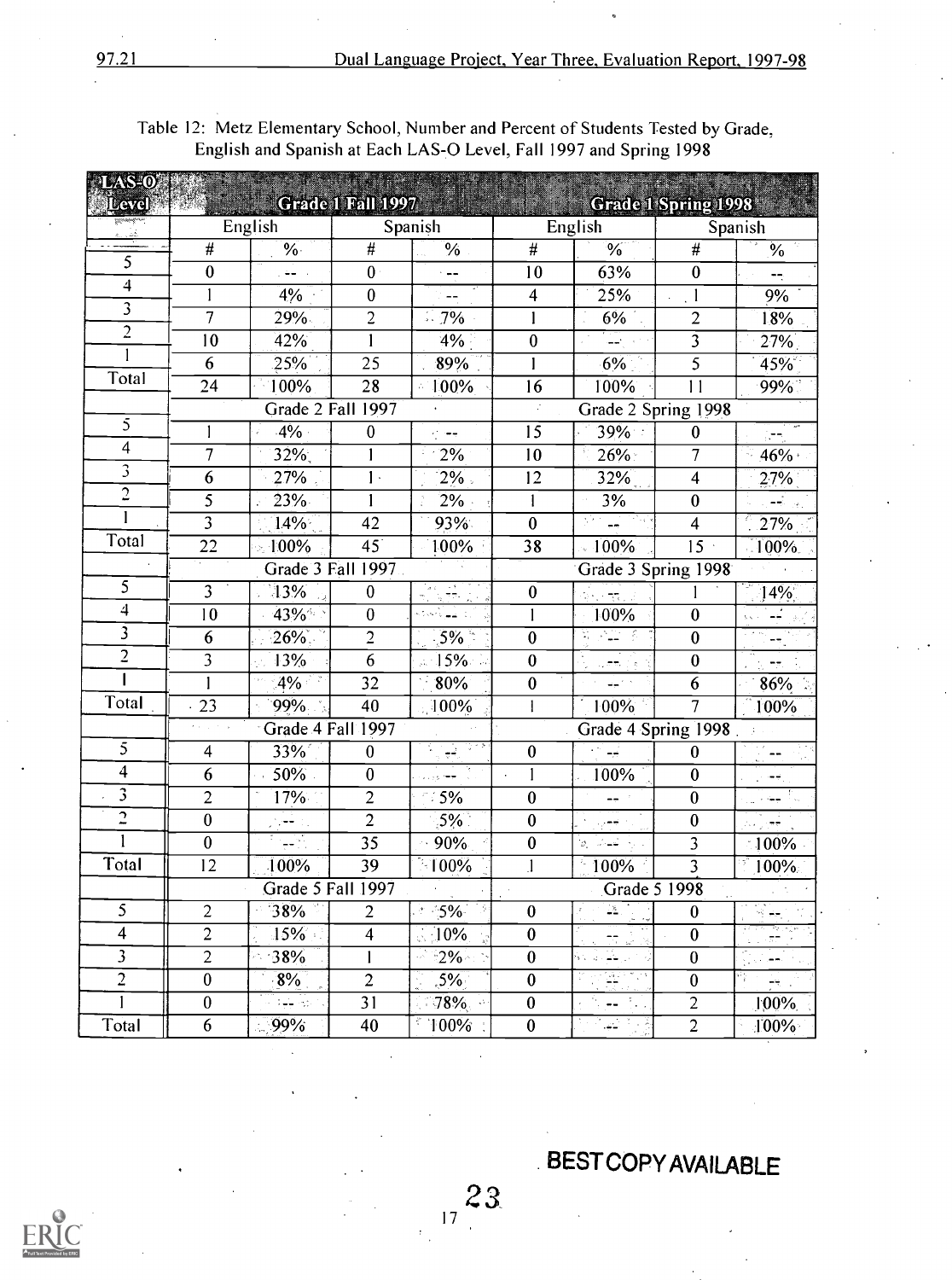#### 1995-97 RESULTS

During the 1997-98 school year, the student testing program included the English TAAS, Spanish TAAS, Iowa Test of Basic Skills (ITBS), La Prueba de Realizacion, and LAS-0 English and Spanish tests. Data from the Title VII Biennial Evaluation Report, 1995-97 (OPE Publication Number 96.08) was revisited and compared to the results of the 1997-98 school year. The results of the comparisons are the following.

- TAAS English: Comparing passing rates of third grade Dual Language Project students in 1996-97 and 1995-96, the 1996-97 results were higher in that 15% more students passed Reading, 1% more passed Mathematics, and 10% more passed All Tests Taken in 1996-97 than in the first year, 1995-96. (Spanish TAAS results in 1996-97 will serve as the baseline for 1997-98 results.)
- Iowa Test of Basic Skills: The results for DLP third and fifth graders were essentially the same in 1996-97 as in 1995-96 on Language, Mathematics, and Composite scales. (La Prueba de Realizacion, the Spanish achievement test scores in 1996-97 will serve as baseline data for 1997-98.)
- Peabody Picture Vocabulary Test: Randomly selected DLP students at Pre-K having  $\bullet$ scores on both the English and Spanish Peabody test in 1996-97 showed results that were 13.6 standard score points higher in English and 16.3 standard score points higher in Spanish than those of a randomly selected group of 95-96 Pre-K students.

#### 1997-98 RESULTS

The data on Tables 13-18 were obtained by utilizing the Office of Program Evaluation's GENeric Evaluation SYStem (GENESYS). GENESYS provided demographic data, academic progress, and other achievement information on program students. GENESYS, a custom designed software package written in SAS programming language, accesses student data files maintained on the district's mainframe computer, and creates group profiles for any given set of students. Tables 13 and 14 present the number of LEP and non-LEP students, by grade, demographic indicators, and the attendance rate for all the students at each site. The average attendance rate, for students at Metz Elementary is slightly higher for non-LEP students than it is for LEP students. At Sanchez Elementary school, the average attendance rate is higher for LEP students than for non LEP students

Tables 15 and 16 present the results of the ITBS, and a comparison of the two school between LEP students and non-LEP students, at each school site.

- $\bullet$ At third grade, fall administration of the ITBS reading and mathematics mean scores were generally higher at Sanchez than Metz for All Students, LEP Students, and non-LEP Reading. On mathematics for non-LEP students, Metz and Sanchez results are essentially identical.
- At fifth grade, the reading and mathematics mean scores of All Students and non- $\bullet$ LEP students were higher for Sánchez than Metz. For LEP students, Sánchez Reading and Composite mean scores were higher than the scores of Metz, but the Metz mathematics mean score is higher.

 $18$  24

 $\mathcal{L}$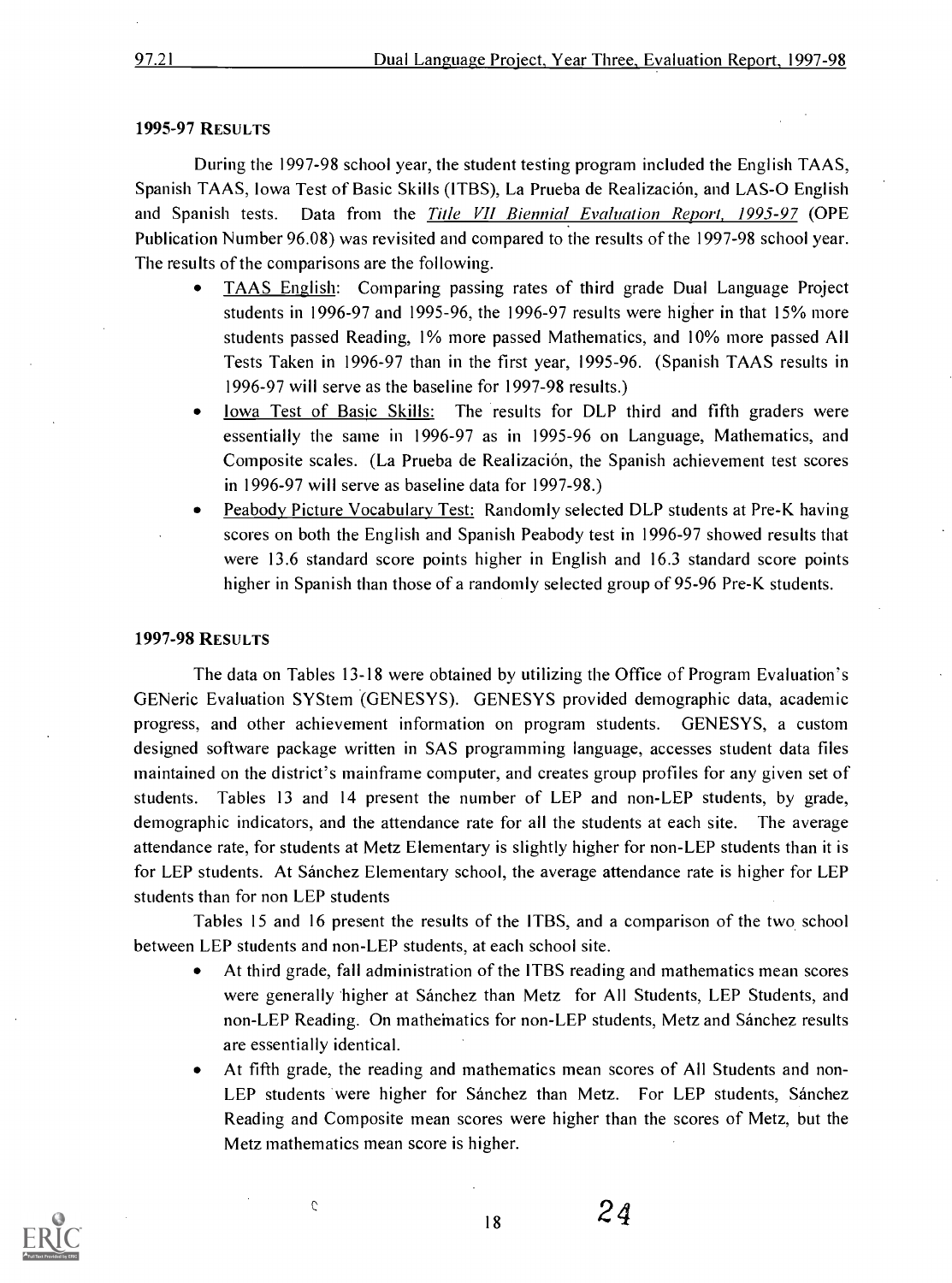Tables 17 and 18 summarize the percentages of LEP and non-LEP DLP students at Metz and Sanchez passing TAAS reading, writing, and mathematics subtests at Grades 3, 4, and 5 in the 1997-98 school year. Among the results are the following:

- Third Grade: At Sanchez, a higher percentage overall, both among LEP and non-LEP students, passed the TAAS reading subtest than at Metz, but greater percentages of students overall, both LEP and non-LEP, passed the mathematics subtest at Metz. Non-LEP students at both campuses did better than LEP students on both subtests.
- Fourth Grade: LEP students at Sánchez outperformed their non-LEP couterparts on the Grade 4 writing subtest; the reverse was true at Metz. Overall, a much greater percentage of students passed the writing section at Metz than at Sanchez.
- Fifth Grade: At Metz, LEP and non-LEP students passed the reading subtest in equal proportions, but at, Sanchez a greater proportion of LEP students passed the reading test than their non-LEP counterparts. LEP students fared better on the mathematics subtest than non-LEP students at Metz, whereas at Sanchez non-LEP students passed at a higher rate. Overall, higher percentages of fifth-graders at Metz passed both subtests than at Sánchez.

Project Attrition The original DLP cohort (1995-96) consisted of 596 students at PK-3. At the end of the three-year period, there were 459 students, a loss of 137 students, resulting in an attrition rate of 23%. It is projected that about 365 original students, or approximately 61% of the original cohort, will still be in the project two years hence.



 $19\ 25$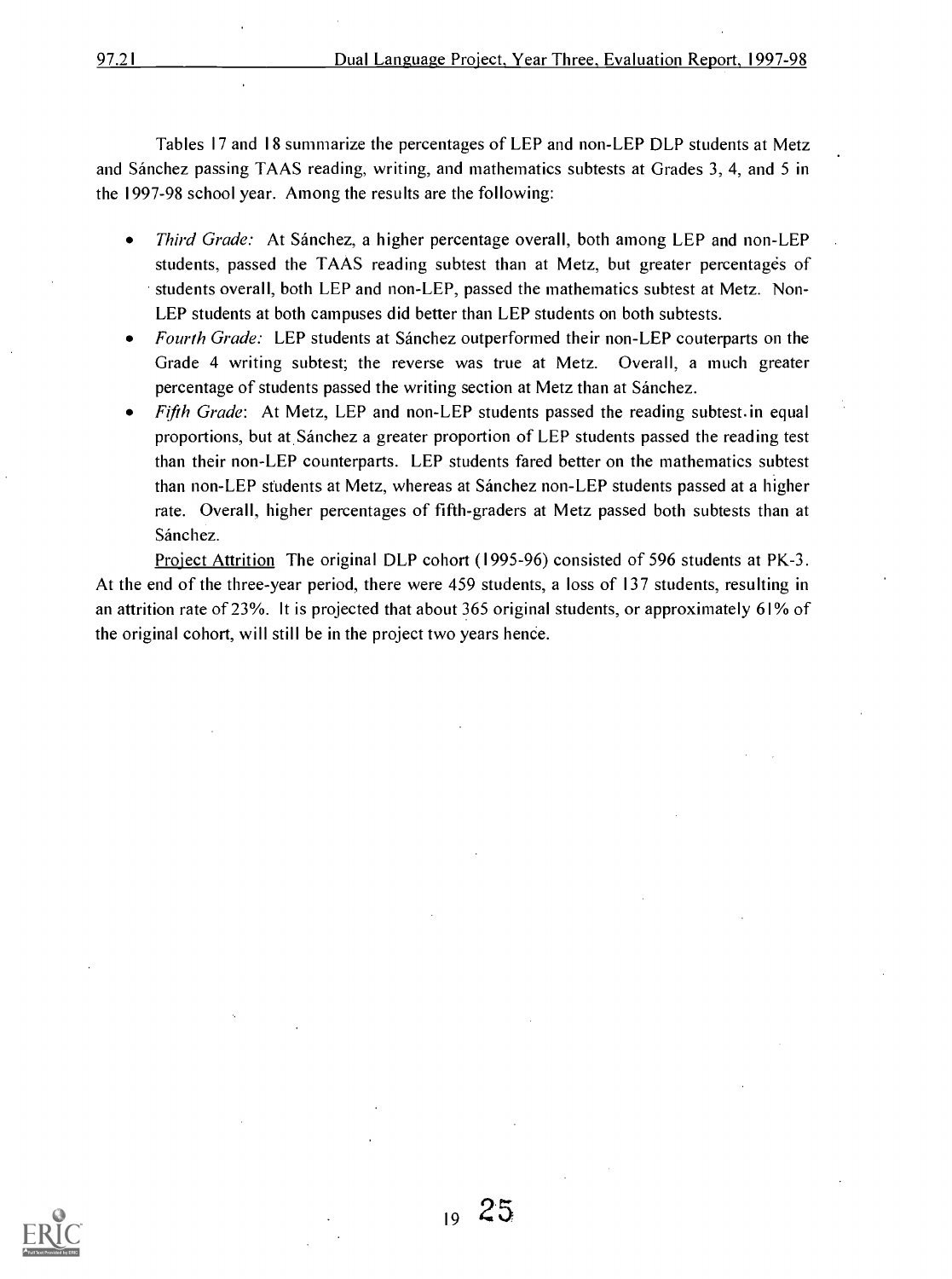|                             | Number LEP<br><b>Students</b> | Number Non-LEP<br><b>Students</b> | Total     |
|-----------------------------|-------------------------------|-----------------------------------|-----------|
|                             | Grade<br>riali I              |                                   |           |
|                             | 17                            | 30                                | 47        |
|                             | 13                            | 57                                | 70        |
|                             | 9                             | 53                                | 62        |
|                             | 10                            | 49                                | 59        |
| 5                           | 17                            | 47                                | 64        |
| Total                       | 76                            | 226                               | 302       |
| Percent                     | (25%)                         | (75%)                             | $(100\%)$ |
|                             | <b>Demographic Indicators</b> |                                   |           |
| Overage                     |                               | 25                                | 25        |
| <b>Special Education</b>    | 10                            | 36                                | 46        |
| <b>Gifted/Talented</b>      |                               |                                   |           |
| <b>Discipline Incidents</b> |                               | 6                                 |           |
|                             | <b>Attendance Rate</b>        |                                   |           |
| <b>Fall 1997</b>            | 97.3%                         | 96.9%                             | 97.0%     |
| Spring 1998                 | 95.7%                         | 97.0%                             | 96.7%     |
| Average                     | 96.5%                         | 97.0%                             | 96.9%     |

Table 13: Metz Elementary School, LEP and Non-LEP Students by Grade, Demographic Indicators, and Attendance Rates, 1997-98

Table 14: Sánchez Elementary School, LEP and Non-LEP Students by Grade, Demographic Indicators, and Attendance Rates, 1997-98

|                             |                               | Number LEP Number Non-LEP |           |
|-----------------------------|-------------------------------|---------------------------|-----------|
|                             | <b>Students</b>               | <b>Students</b>           | Total     |
|                             | Grade                         |                           |           |
|                             | 51                            | 37                        | 52        |
|                             | 15                            | 36                        | 51        |
|                             | 12                            | 50                        | 62        |
|                             | 16                            | 49                        | 65        |
| 5                           | 20                            | 39                        | 59        |
| <b>Total</b>                | 78                            | 211                       | 289       |
| Percent                     | (27%)                         | (73%)                     | $(100\%)$ |
|                             | <b>Demographic Indicators</b> |                           |           |
| Overage                     |                               | 15                        | 20        |
| <b>Special Education</b>    |                               | $-36$                     | 47        |
| Gifted/Talented             |                               | 19                        | 19        |
| <b>Discipline Incidents</b> |                               | 20                        | 22        |
|                             | <b>Attendance Rate</b>        |                           |           |
| <b>Fall 1997</b>            | 98.1%                         | 96.9%                     | $97.2\%$  |
| Spring 1998                 | 96.8%                         | 95.6%                     | 95.6%     |
| Average                     | 97.5%                         | 96.3%                     | 96.6%     |



 $26$  BEST COPY AVAILABLE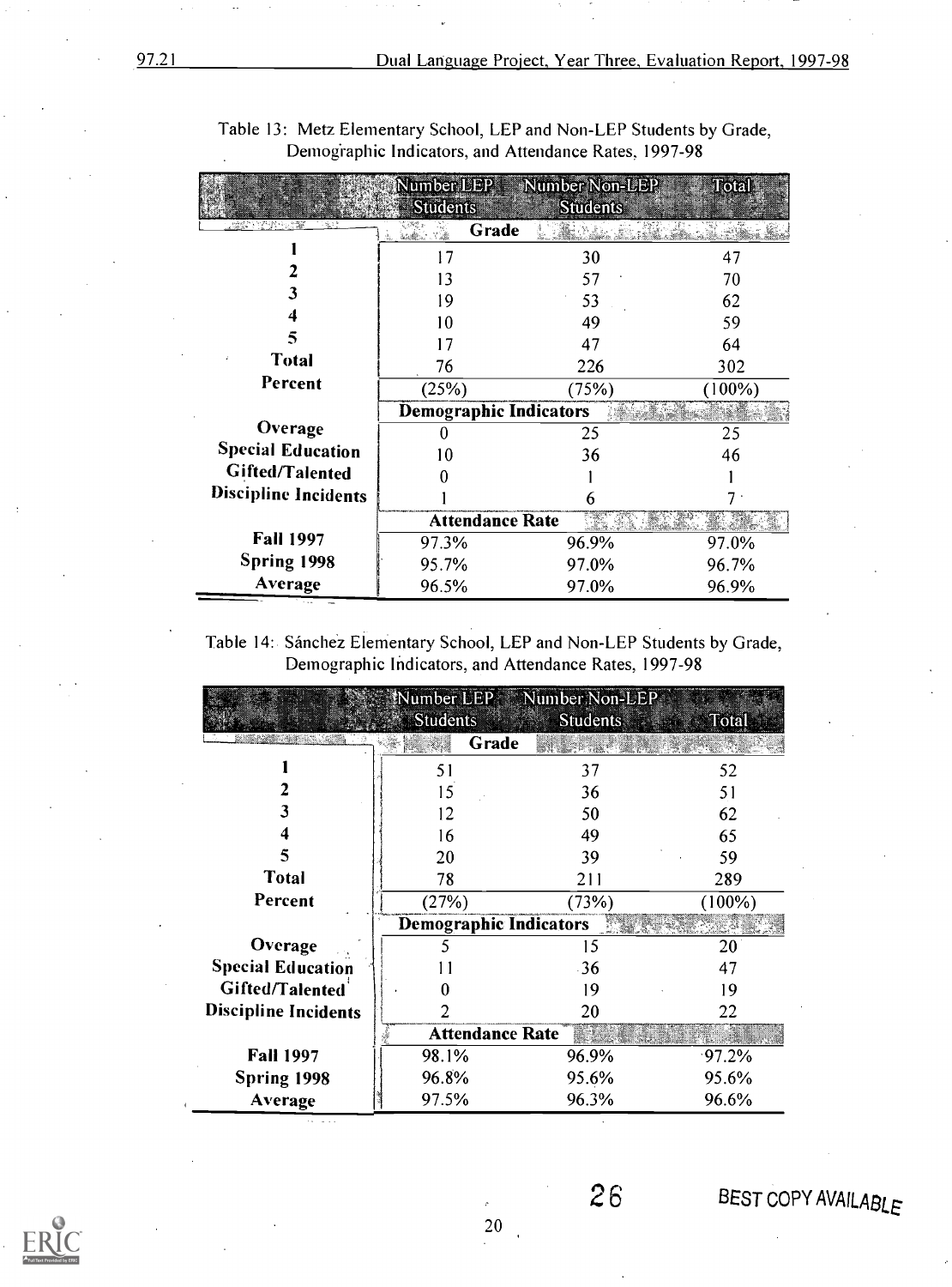|       |               |            | <b>LEP Students</b> |             |           |            |  |
|-------|---------------|------------|---------------------|-------------|-----------|------------|--|
|       | Reading       |            |                     | Mathematics | Composite |            |  |
|       | Number        | Mean       | Number              | Mean        | Number    | Mean       |  |
| Grade | Tested        | Percentile | Tested              | Percentile  | Tested    | Percentile |  |
| 3     | 16            | 16.1       | 16                  | 18.1        |           |            |  |
| 5     | 20            | 11.2       | 20                  | 30.4        | 20        | 17.2       |  |
|       |               |            | Non-LEP Students    |             |           |            |  |
|       |               | Reading    | Mathematics         |             | Composite |            |  |
|       | Number        | Mean       | Number              | Mean        | Number    | Mean.      |  |
| Grade | <b>Tested</b> | Percentile | Tested              | Percentile  | Tested    | Percentile |  |
| 3     | 35            | 27.2       | 35                  | 35.0        |           |            |  |
|       |               |            |                     |             |           |            |  |

| Table 15: Metz Elementary School, LEP and Non-LEP Students, ITBS Mean Percentiles, |  |
|------------------------------------------------------------------------------------|--|
| 1997-98                                                                            |  |

Table 16: Sánchez Elementary School, LEP and Non-LEP Students, ITBS Mean Percentiles,1997-98

|       |        |            | <b>LEP Students</b> |             |           |             |  |
|-------|--------|------------|---------------------|-------------|-----------|-------------|--|
|       |        | Reading    |                     | Mathematics | Composite |             |  |
|       | Number | Mean       | Number              | Mean        | Number    | Mean        |  |
| Grade | Tested | Percentile | <b>Tested</b>       | Percentile  | Tested    | Percentile  |  |
| 3     | 9      | 20.3       | 9                   | 19.6        |           |             |  |
| 5     | 20     | 18.3       | 20                  | 28.1        | 20        | 21.1        |  |
|       |        |            | Non-LEP Students    |             |           |             |  |
|       |        | Reading    |                     | Mathematics |           | Composite   |  |
|       | Number | Mean       | Number              | Mean        | Number    | Mean        |  |
| Grade | Tested | Percentile | Tested              | Percentile  | Tested    | Percentile. |  |
|       | 43     | 31.8       | 43                  | 34.6        |           |             |  |
| 5     | 35     | 32.3       | 35                  | 42.6        | 35        | 39.5        |  |

**BESTCOPY AVAILABLE** 

**大型产品** 

 $\ddot{\cdot}$ 

 $21^2$ 

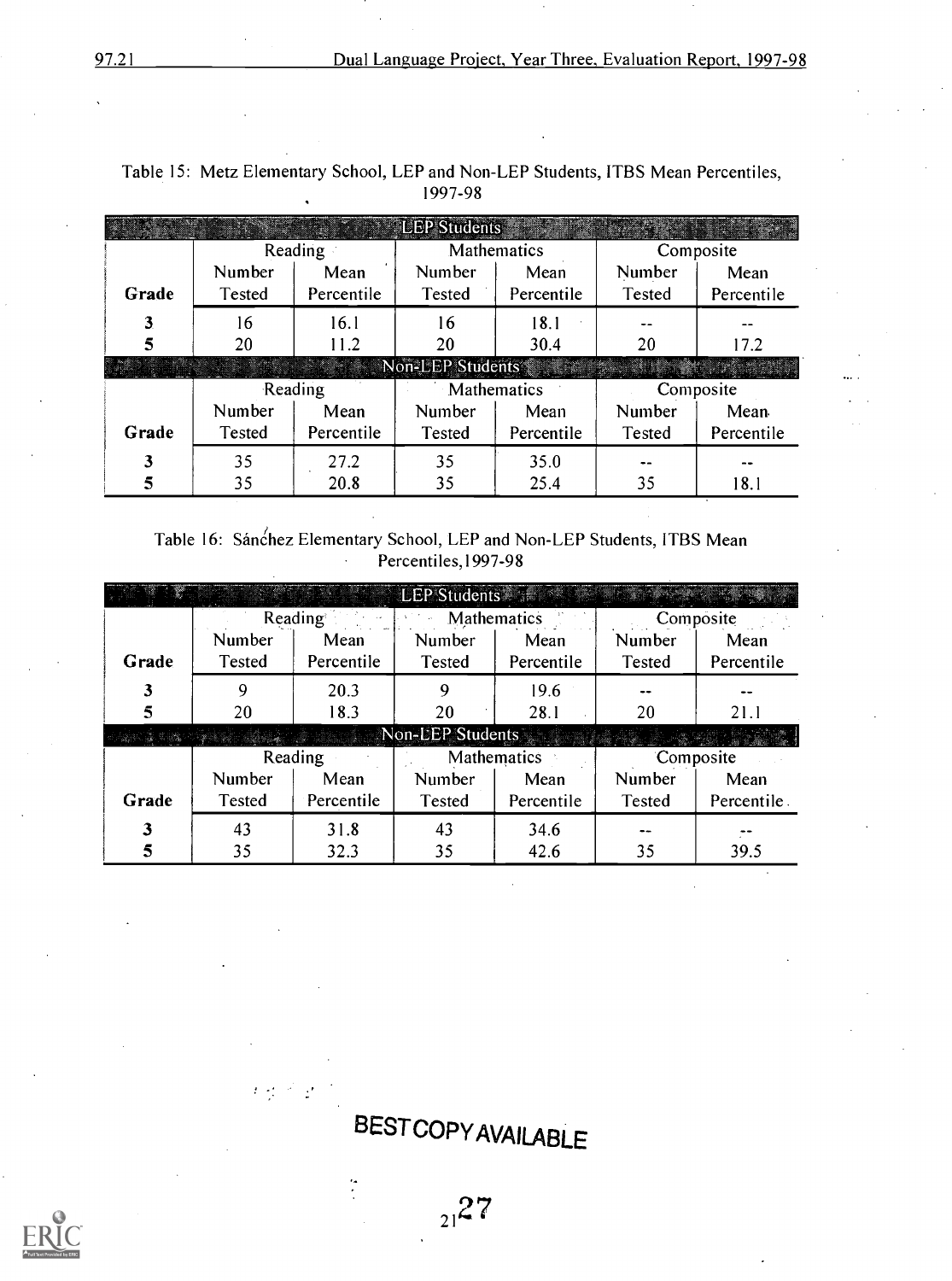|       | <u>o ang mga </u> |         | <b>LEP Students</b> |             |               |         |
|-------|-------------------|---------|---------------------|-------------|---------------|---------|
|       |                   | Reading |                     | Mathematics |               | Writing |
|       | Number            | Percent | Number              | Percent     | Number        | Percent |
| Grade | <b>Tested</b>     | Passing | Tested              | Passing     | Tested        | Passing |
|       | 12                | 42%     | 13                  | 62%         |               |         |
|       |                   |         |                     |             |               | 57%     |
|       | 7                 | 65%     | 17                  | 71%         |               |         |
|       |                   |         | Non-LEP Students    |             |               |         |
|       | Reading           |         |                     |             |               |         |
|       |                   |         | Mathematics         |             |               | Writing |
|       | Number            | Percent | Number              | Percent     | Number        | Percent |
| Grade | Tested            | Passing | Tested              | Passing     | <b>Tested</b> | Passing |
|       | 31                | 58%     | 30                  | 67%         |               |         |
|       |                   |         | --                  | --          | 41            | 78%     |

| Table 17: Metz Elementary School, LEP and Non-LEP Students, |  |
|-------------------------------------------------------------|--|
| TAAS Percent Passing, 1997-98                               |  |

Table 18: Sanchez Elementary School, LEP and Non-LEP Students, TAAS Percent Passing, 1997-98

|       |         |         | <b>LEP Students</b> |         |                |         |
|-------|---------|---------|---------------------|---------|----------------|---------|
|       | Reading |         | Mathematics         |         | <b>Writing</b> |         |
|       | Number  | Percent | Number              | Percent | Number         | Percent |
| Grade | Tested  | Passing | <b>Tested</b>       | Passing | <b>Tested</b>  | Passing |
| 3     |         | 71%     |                     | 44%     |                |         |
|       |         |         |                     |         | 9              | 78%     |
| 5     | b       | 67%     | 16                  | 44%     |                |         |
|       |         |         | Non-LEP Students    |         |                |         |
|       |         | Reading | Mathematics         |         | <b>Writing</b> |         |
|       |         |         |                     |         |                |         |
|       | Number  | Percent | Number              | Percent | Number         | Percent |
| Grade | Tested  | Passing | <b>Tested</b>       | Passing | Tested         | Passing |
|       | 40      | 78%     | 40                  | 65%     |                |         |
|       |         |         |                     |         | 41             | 46%     |

28

BEST COPYAVAILABLE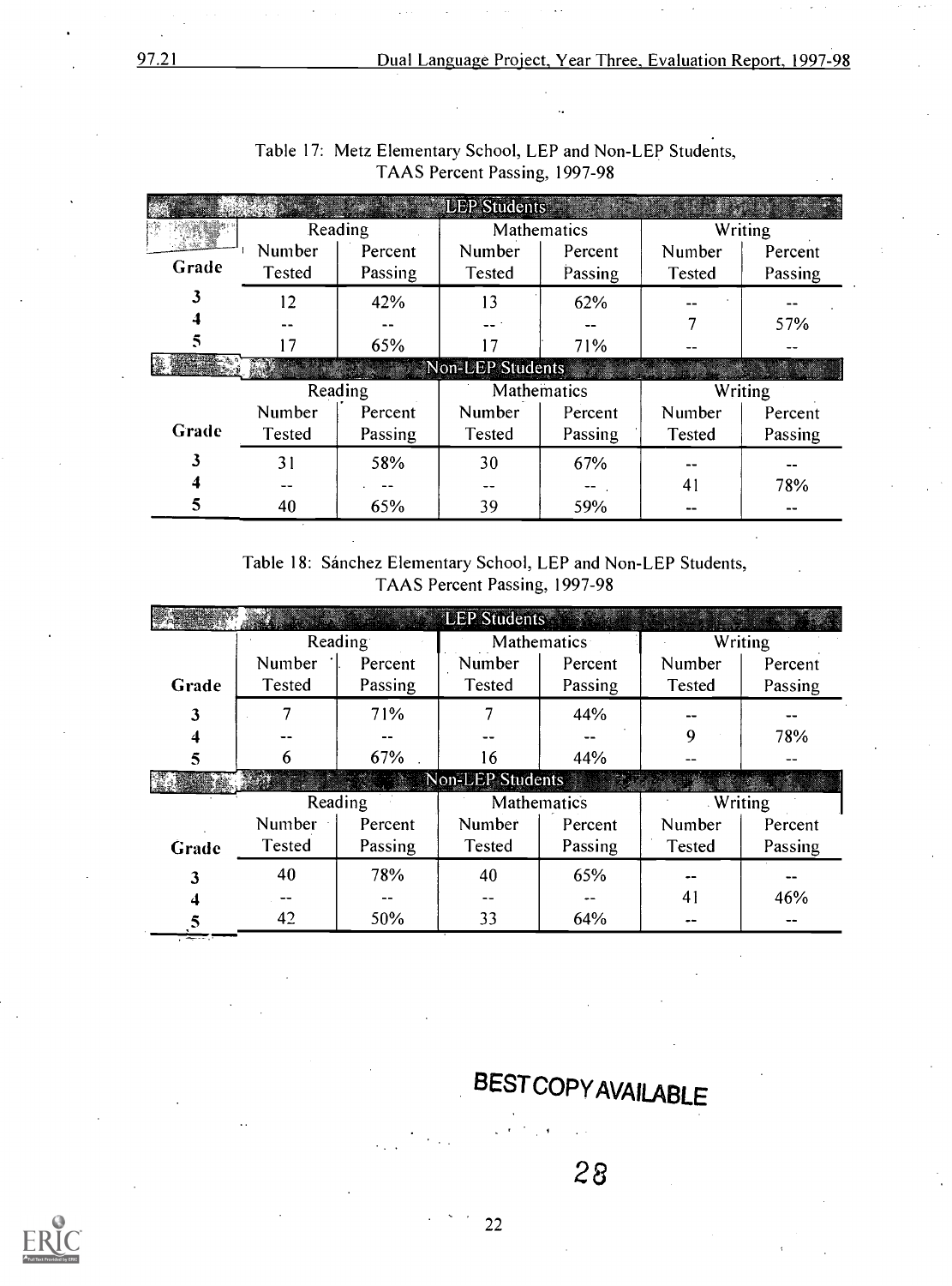#### **CONCLUSIONS**

The DLP has been effectively and efficiently implemented. The project staff are effectively accomplishing staff development, materials development, parent training, and student testing. Although the major emphasis is on the implementation and training of staff on the two major programs, ADAPTA and FO/D, the project is developing numerous bilingual, bicultural materials that promote the dual language climate in the two schools. Although the staff development, materials development, and parent training components are certainly impressive, the cultural component is probably the most outstanding component, not only for its scope and materials, but also for the range of cultural activities that comprise the academic and social climate of the schools.

Although preliminary, student achievement data comparing LEP and non-LEP students point to a narrowing of the achievement levels for the two groups of students at grades 3 and 5 on the Iowa Test of Academic Skills and the Texas Assessment of Academic Skills. Improvement has been greater in the mathematics than reading area, in part to the effect of the FO/D and other mathematics/science materials being used. Also oral language scores, both English and Spanish, show that an increasing number of students are achieving the "mastery level" (Level 4) on the Language Assessment Scales-O.

Data from the next two years will be more definitive in terms of students' language and academic achievement.

#### SUMMARY OF MAJOR FINDINGS

- The instructional goal of the project is to develop native-like oral proficiency and  $\bullet$ grade-appropriate reading/writing skills in both English and Spanish. The strategy is to develop students' first and second language skills, using instruction that promotes concept development, heterogeneous groups at each grade level, cooperative learning, computer-assisted instruction, and self-paced (student choice) instruction.
- The Dual Language Project is upgrading the instructional programs for about 1,000 students, including 300 LEP and 700 non-LEP, in the two schools, Metz and Sanchez. The two schools provide year-round, single-track schooling, which allows teachers to teach material more effectively while also benefitting working parents in need of child care services.
- Two principal instructional programs are being implemented, including (1) ADAPTA, which integrates Montessori materials and techniques with whole language strategies and (2) FO/D, an English and Spanish science/mathematics program that promotes the development of mathematics, science, and higher-level thinking skills. These programs facilitate the integration of English dominant speakers with Spanish dominant speakers, while helping all students achieve concrete and abstract learning.
- The project staff continued its implementation of two main programs through teacher training and specially-prepared materials, and the use of a number of other language, mathematics, and science programs that are being integrated with the ADAPTA and Finding Out/Descubrimiento programs. New programs include: Primary Assessment of Language and Mathematics, Total Physical Response materials, Math Investigations, Science and Technology for Children, and Full Option Science System.

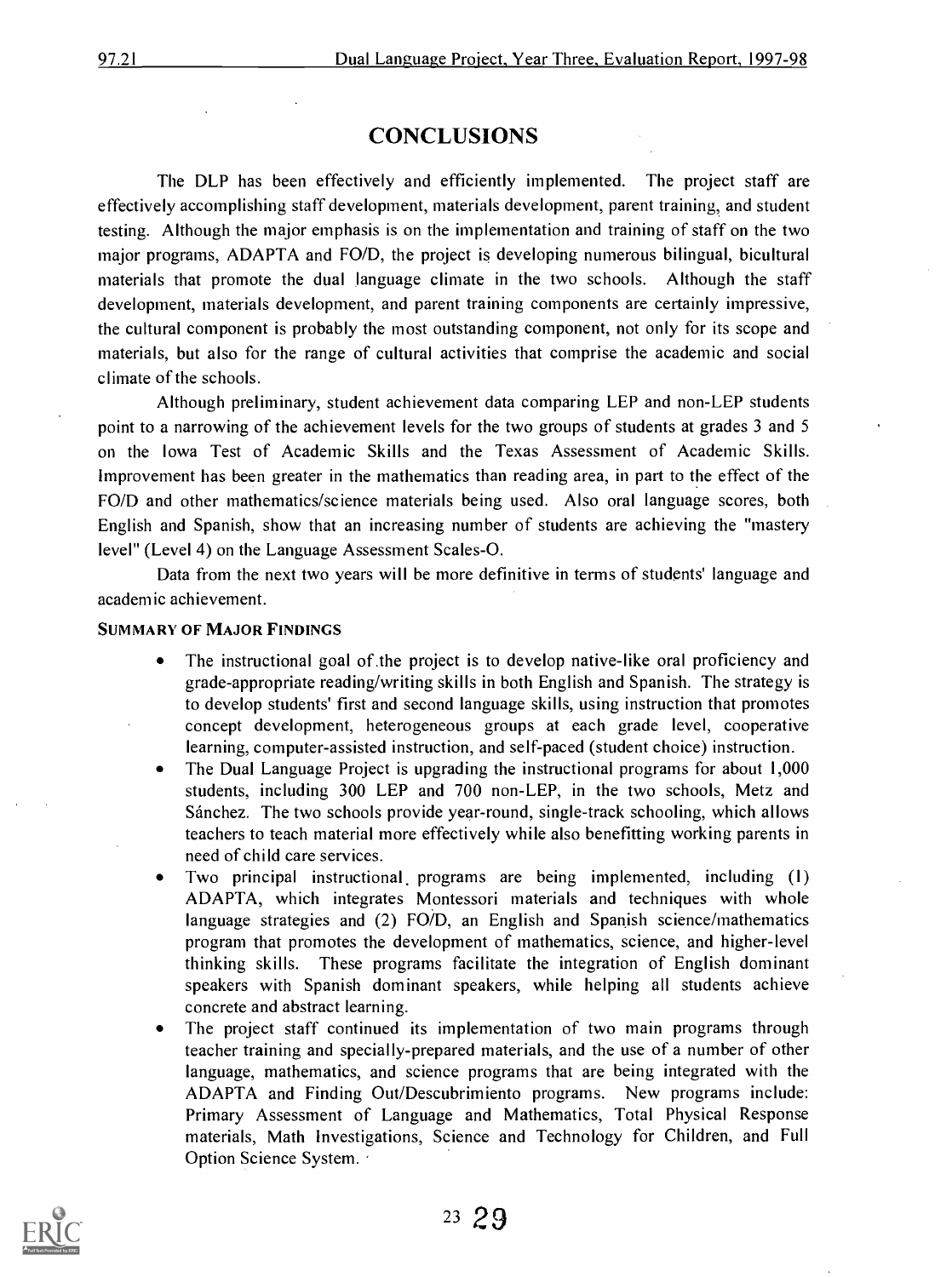- The DLP staff effectively employs a variety of strategies in promoting an  $\bullet$ environment at each school that reflects the goals of bilingualism, multiculturalism, and biliteracy. This has been achieved by providing teachers with a variety of literacy-enhancing skills and cultural materials for use in classroom instruction.
- Project staff have compiled a variety of cultural materials that are being used in staff development and in classroom instruction. Teacher resource notebooks are compilations of cultural activities that include sections on (1) Spanish poetry, (2) Spanish/English songs, rhymes, and games, (3) biliteracy, (4) Dia de los Muertos, (5) Black heritage, (6) Hispanic recipe book, (7) English/Spanish cassettes, 8) the 16 de septiembre, and 9) Navidad/Christmas. Teachers use these and other materials to provide students with a variety of second language opportunities and experiences and facilitate schoolwide activities that promote a print-rich bilingual environment at each school.
- $\bullet$ The cultural emphasis is also promoted through parental involvement and participation. Parents participate in meetings, conducted in English and Spanish, in which the resource teachers invite parents to participate in classroom instruction. After training, parents work with the two project resource teachers on the construction of materials for student use or engage in volunteer activities, such as reading to children and teaching cultural customs. Parents also participated in training sessions on parenting, ESL, and computer classes. About 100 parents were enrolled in ESL classes in the two schools during 1997-98.
- During 1997-98, the project served 1,116 students, including 341 (30%) LEP  $\bullet$ students, and 58 teachers, including 38 bilingual (65%), 9 ESL (16%), 11 other teachers, two assistants, and other support staff. Both campuses utilize site-based management and the DLP is being accomplished with the direction and support of two campus principals.
- The DLP staff and consultants provided about 18 staff development sessions for  $\bullet$ teachers and administrators, plus special training for teachers who, following training, serve as "consulting teacher trainers" on Finding Out/Descubrimiento at their respective grade levels and campuses.
- DLP staff worked with the computer lab technicians at each campus to provide  $\bullet$ learning opportunities for students using developmentally appropriate multimedia software in both English and Spanish. Students have access to about 170 computers in classrooms and labs. Internet connections are available on in 20 of 34 classroom and on 28 computers in Metz and in 34 classrooms and on 30 computers in Sanchez. Computers have not been purchased with Title VII grant funds.
- Staff use e-mail for most campus communication and work in computer labs in preparation for the district-mandated technology exam. Teachers earn technology certification on the basis of the Clarisworks Basic Competericies Test. At Metz, 10 teachers have completed technology certification, while at Sanchez 11 teachers have completed technology certification.

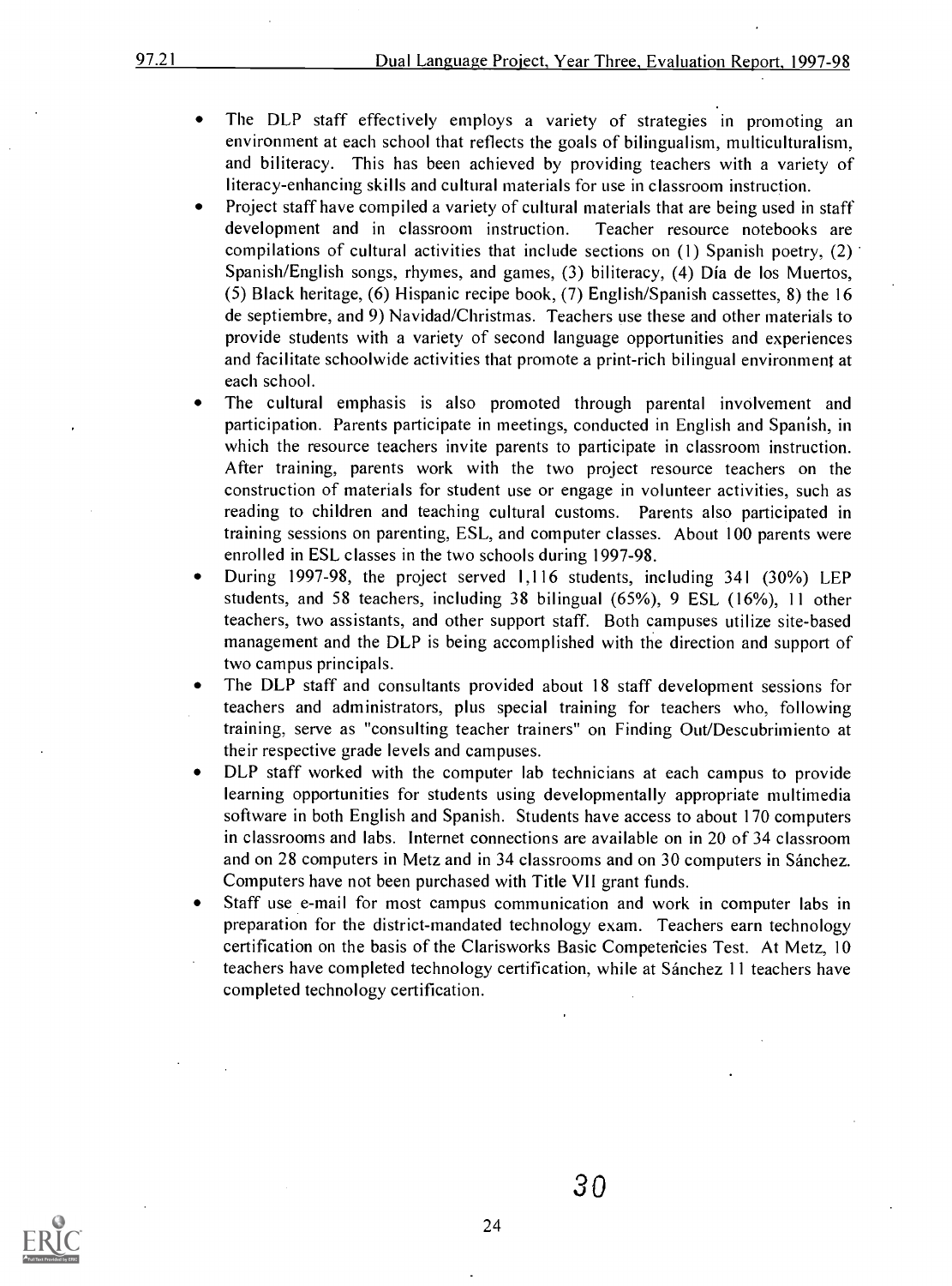Notable achievement indicators in the third year include the following:

- Metz: On the ITBS at third grade, non-LEP students had higher mean percentiles than LEP students on both reading  $(27<sup>th</sup>$  percentile vs. 16<sup>th</sup> percentile) and mathematics  $(35<sup>th</sup>$  percentile vs. 18<sup>th</sup> percentile); mean mathematics scores were higher than reading means for the total group. At fifth grade, on the ITBS, non-LEP students scored higher than LEP students on reading  $(21^{st}$  percentile vs. 11<sup>th</sup> percentile) but lower than LEP students on math  $(25<sup>th</sup>$  percentile vs. 30<sup>th</sup> percentile). TAAS results (Spring 1998) at third and fifth grades indicated improvement by LEP students relative to non-LEP students as a greater percentage of LEP students passed mathematics and an equal percentage of LEP and non-LEP students passed reading.
- Sanchez: On the ITBS at third grade, non-LEP students had higher mean scores than LEP students on both reading  $(32<sup>nd</sup>$  percentile vs.  $20<sup>th</sup>$  percentile) and mathematics (35<sup>th</sup> percentile vs. 20<sup>th</sup> percentile). At fifth grade, non-LEP students had higher mean scores than LEP students on both reading  $(32<sup>nd</sup>$  percentile vs. 18<sup>th</sup> percentile) and mathematics (43rd percentile vs. 28<sup>th</sup> percentile). *TAAS results (Spring 1998) at* grades 3 and 5 indicated improvement by LEP students relative to non-LEP students, as a greater percentages of LEP students passed fourth grade writing and fifth grade reading than non-LEP students.
- **Project Attrition:** The attrition rate of project students in the original PK-3 cohort group in 1995-96 which is being tracked is 23%, compared with an average rate of about 23.3% (Metz) and 20.2% (Sanchez) for TEA-AEIS mobility rate campus comparison groups and a rate of 24.8% in the district at large. The original cohort of . PK-3 students numbered 596 in the two schools. In 1997-98, 459 students remained. At the observed rate, approximately 365 students are expected to still be enrolled in the project two years from now.. Thus, between 60% and 65% of the original group will still be available for tracking and longitudinal analyses in 1998-99 and 1999- 2000.

#### RECOMMENDATIONS

With highly successful implementation and operation of the DLP in place, increased attention can be given to the evaluation of project impact on student achievement. The academic testing program is in place for students in Cohort 1--the ITBS is administered by district mandate in grades 3, 5, and 8. As DLP students become proficient in English they will be administered the ITBS in the alternate years in grades 2 and 4. The TAAS is administered by state mandate in reading and mathematics in grades 3, 4, 5, 6, 7, 8 and 10 and writing in grades 4, 8, and 10. The TAAS tests are available in Spanish in grades  $3, 4, 5,$  and  $6$ . La Prueba de Realización, the Spanish achievement test, will be administered to students as they attain proficiency levels in Spanish. The LAS-0 will be administered to students who have not attained the proficiency level of at least 4. The assessment of all students in Cohort 1 is an ongoing process with the purpose of providing students with instruction and experiences that will enhance their academic achievement.

A topic of concern relates to preliminary data which show only slight gains by many DLP students on oral Spanish proficiency, thus raising questions about the extent of Spanish language instruction in the project. Within the project, the 1997-98 school year saw the



2531

**BESTCOPY AVAILABLE**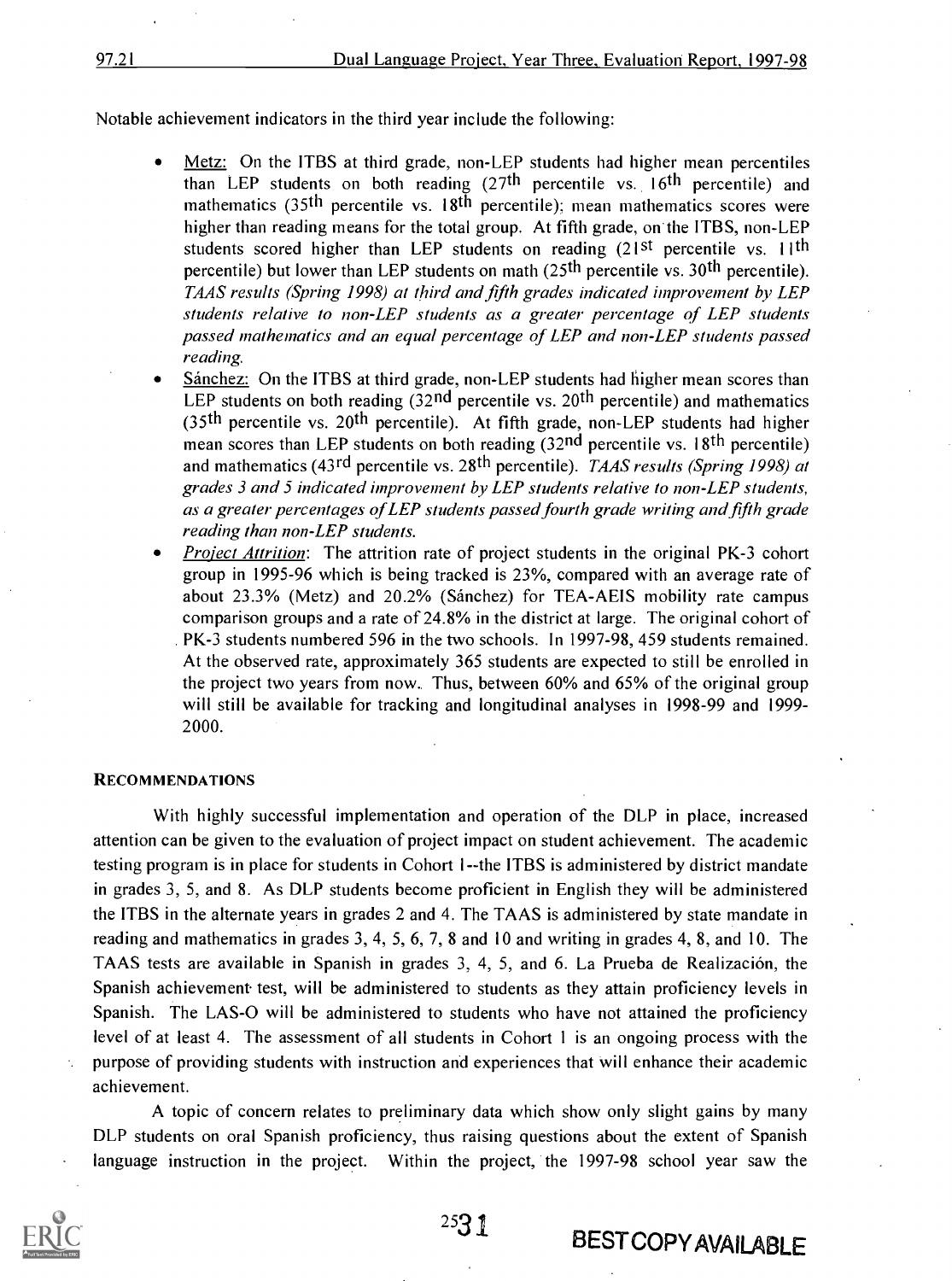introduction of new testing procedures that will facilitate detailed analyses of language development, in English and Spanish, for students over the next two years. In anticipation, during 1998-99 the project staff may choose to examine and specify the extent and the manner to which each school is utilizing English and Spanish instruction at each grade level. Bilingual teachers account for 65% of all teachers and ESL teachers for 16% in the two schools. Thus, about 80% of DLP teachers have special skills in working with LEP students.

Previous language testing has produced clouded results because the Pre-LAS and LAS-0 instruments do not possess scalar comparability. That is, a score of 4 or 5 on the Pre-LAS does not mean the same thing on the LAS-O. Now, however, all students in the DLP cohort, grades 1-5, will be tested with the LAS-0 on both the English and Spanish versions, thus permitting direct gain comparisons from one year to the next.

Professional staff development efforts have been extensive and have provided ample sessions on the instructional materials (ADAPTA and Finding Out/ Descubrimiento) selected by the program staff. Most of the professional staff development was provided to teachers, who taught, grades Pre-K-3. As most of the students in the original Cohort are progressing academically, teachers in the upper elementary grades could benefit from professional development. The professional training needs to include instructional components on Spanish as a Second Language and Spanish for the Content Areas. The LAS-0 levels for Cohort 1 indicate that Spanish is being acquired at a much slower pace than English. Many students continue to remain at Levels 1 and 2 (Non-Speakers or Limited Speakers of Spanish).

With a solid program in place, the need now is to track 400-500 students over 2-3 years and conduct grade level analyses on the total group and LEP and non-LEP subgroups. To this end, a relational database needs to be created and the evaluation budget, currently \$5,000, needs to be increased to accommodate the necessary analyses and reporting 'called for in comprehensive schoolwide projects.



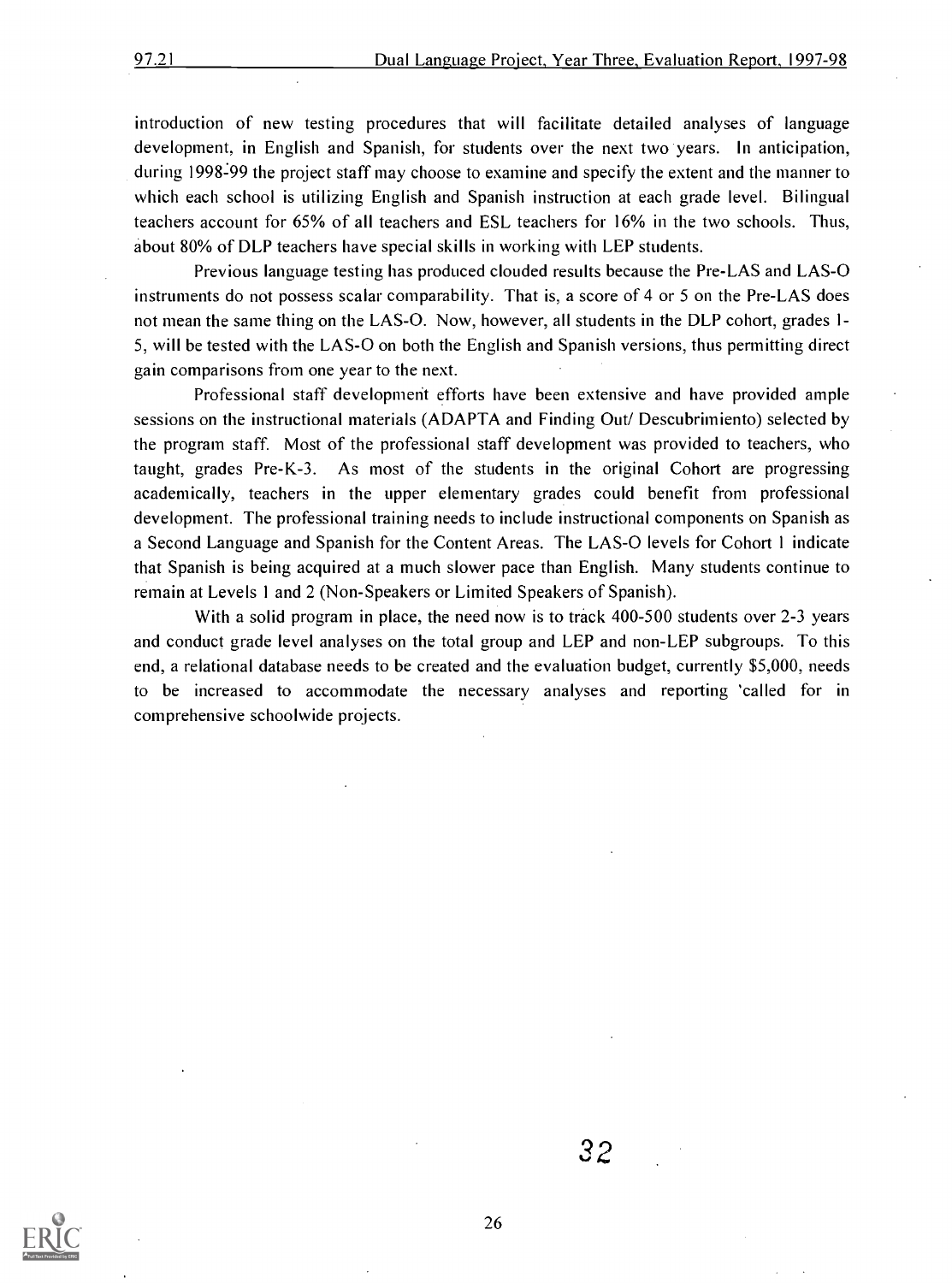### **APPENDICES**

 $\overline{\phantom{a}}$ 

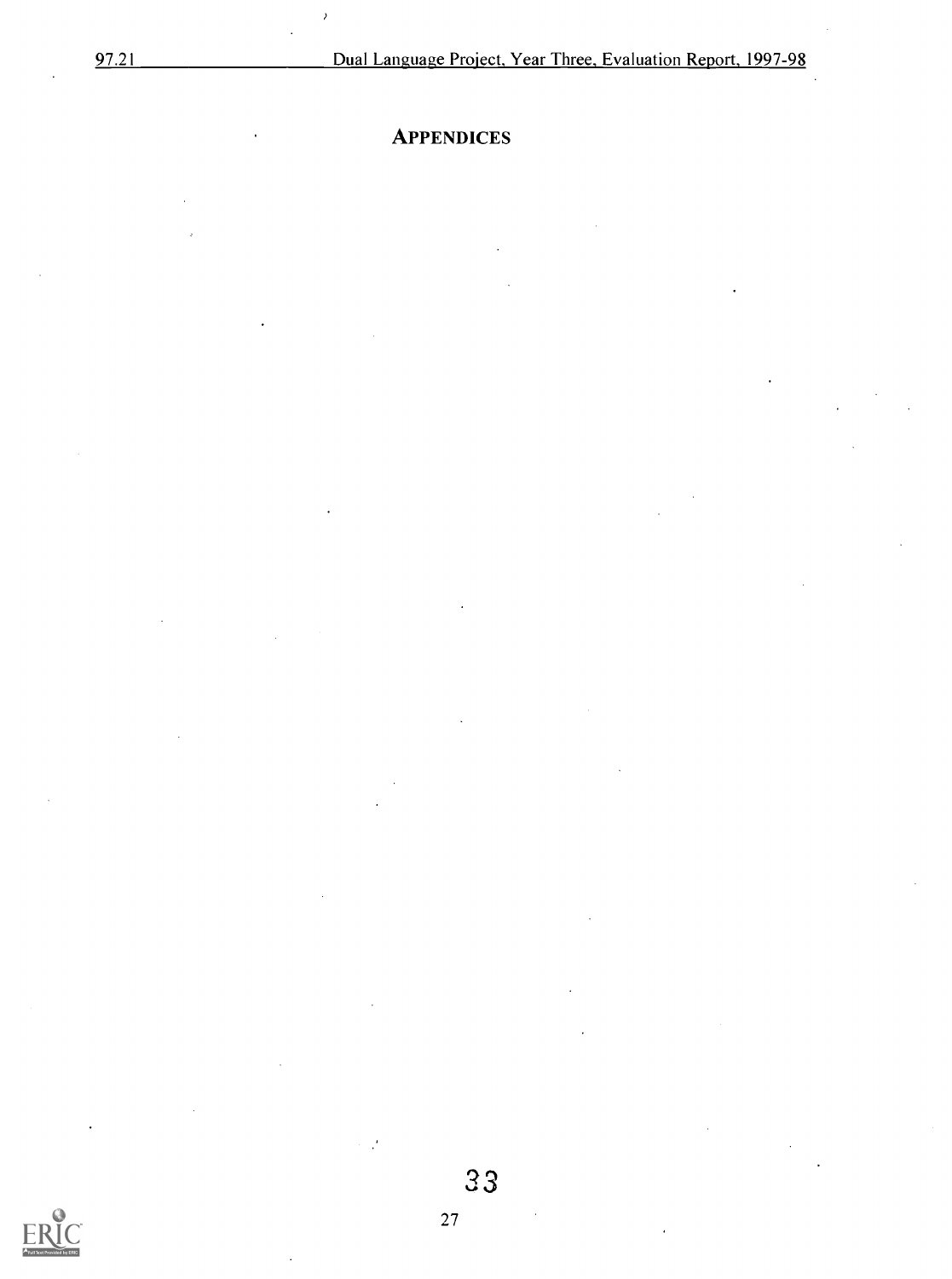97.21 Dual Language Project, Year Three, Evaluation Report, 1997-98

#### APPENDIX A

#### DUAL LANGUAGE PROJECT, PROFESSIONAL STAFF DEVELOPMENT, TIMELINE 1997-1998

| <b>Date and</b><br>Number of Hours | Subject                               | Number of<br>Participants | <b>Grade Levels</b> |  |
|------------------------------------|---------------------------------------|---------------------------|---------------------|--|
| 08/25/97                           | Finding Out/Descubrimiento-           |                           |                     |  |
| <b>6 Hours</b>                     | <b>Training of Trainers</b>           |                           |                     |  |
| 09/19/97                           |                                       | 9                         | $2 - 6$             |  |
| 3 Hours                            | <b>ADAPTA Individualized Language</b> |                           |                     |  |
| 09/22/97                           | <b>Activities Training</b>            | 15                        | Pre-K-1             |  |
| <b>6 Hours</b>                     | <b>ADAPTA Mathematics "A"</b>         | $\overline{\mathcal{A}}$  | $1-3$ .             |  |
| 09/29/97                           |                                       |                           |                     |  |
| 2 Hours                            | <b>ADAPTA Mathematics "A"</b>         | 6                         | $1 - 3$             |  |
| 10/09/97                           | <b>ADAPTA Mathematics "B"</b>         |                           |                     |  |
| 6.5 Hours                          | Session 1                             | 23                        | $1 - 3$             |  |
| 10/16/97                           | <b>ADAPTA Mathematics "B"</b>         |                           |                     |  |
| <b>6 Hours</b>                     | Session 2                             | 24                        | $1 - 3$             |  |
| 10/23/97                           | <b>ADAPTA Mathematics "B"</b>         |                           |                     |  |
| <b>6 Hours</b>                     | Session 3                             | 21                        | $1 - 3$             |  |
| 10/30/97                           | <b>ADAPTA Mathematics "A"</b>         |                           |                     |  |
| <b>6 Hours</b>                     | Session 1                             | 21                        | $Pre-K-1$           |  |
| 11/06/97                           | <b>ADAPTA Mathematics "A"</b>         |                           |                     |  |
| <b>6 Hours</b>                     | Session 2                             | 20                        | Pre-K-1             |  |
| 12/04/97                           | <b>ADAPTA Mathematics "A"</b>         |                           |                     |  |
| <b>6 Hours</b>                     | Session 3                             | 22                        | Pre-K-1             |  |
| 02/05/98                           | <b>ADAPTA Mathematics "B"</b>         |                           |                     |  |
| <b>6 Hours</b>                     | Session 1                             | 19                        | $Pre-K-1$           |  |
| 02/12/98                           | <b>ADAPTA Mathematics "B"</b>         |                           |                     |  |
| <b>6 Hours</b>                     | Session 2                             | 22                        | Pre-K-1             |  |
| 02/19/98                           | <b>ADAPTA Mathematics "B"</b>         |                           |                     |  |
| <b>6 Hours</b>                     | Session 3                             | 23                        | Pre-K-1             |  |
| 03/05/98                           |                                       |                           |                     |  |
| <b>6 Hours</b>                     | Sensorial                             | $\overline{7}$            | Pre-K-1             |  |
| 03/06/98                           |                                       |                           |                     |  |
| 3 Hours                            | Sensorial                             | 6                         | $Pre-K-1$           |  |
| 04/17/98                           | <b>ADAPTA Individualized Language</b> |                           |                     |  |
| <b>6 Hours</b>                     | <b>Activities Training</b>            | $\overline{2}$            | $Pre-K-2$           |  |
| 04/2498                            | <b>ADAPTA Individualized Language</b> |                           |                     |  |
| 3 Hours                            | <b>Activities Training</b>            | 6                         | Pre-K-2             |  |
| 06/12/98                           | <b>ADAPTA Individualized Language</b> |                           |                     |  |
| <b>6 Hours</b>                     | <b>Activities Training</b>            | 3                         | Pre-K-K             |  |



34

÷,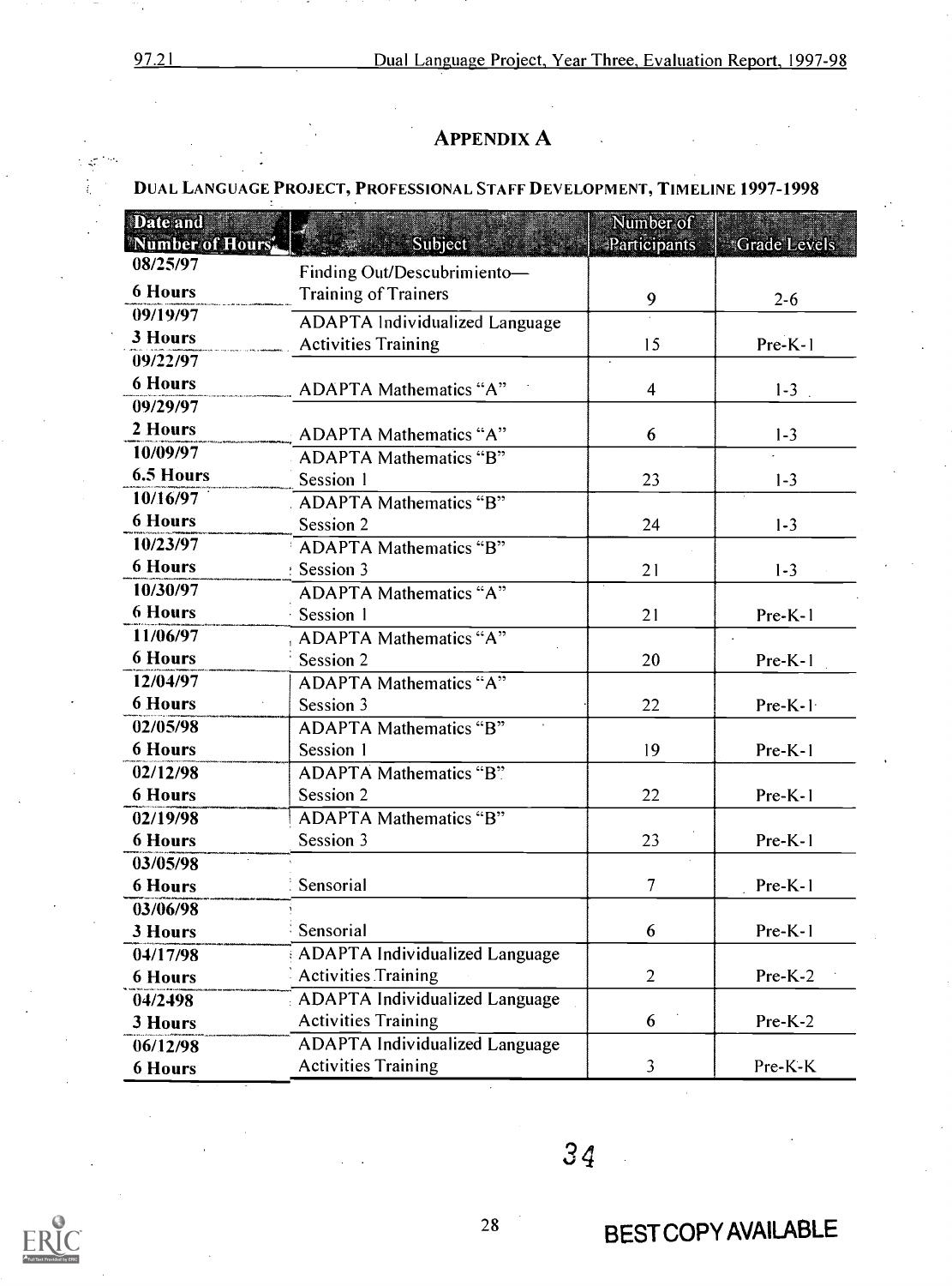#### APPENDIX B

#### ACTIVITIES IN TECHNOLOGY SUPPORTING THE DUAL LANGUAGE PROJECT, 1997-98

#### Technology Objectives 2.12-2.27 and 2.2.1-2.27

Each school's Campus Improvement Plan (CIP) reflects the commitment to implement the DLP and to focus on enhancing instruction through technology. During the first year of the grant (FY 95-96) over \$6,000 were spent on software from both Title VII and local grant funds. The Campus Advisory Council (CAC) determined it was more effective to incorporate the use of the existing software programs into the curriculum before making additional purchases in the 1996-97 school year. The directive from the CAC at Sanchez Elementary was that their computer funds be spent in developing a literacy collection of emergent/beginning reading materials in both Spanish and English for all grade levels, Pre-K-6. Metz Elementary had used Title 1 funds for a similar purpose in the 1995-96 school year. These literacy collections are housed in the Literacy Rooms at both schools where they are available for teacher check-out.

The literature received supports the Accelerated Reader software program in English and Spanish purchased by Title VII in 1995-96. Project staff assisted in this effort by bringing to both campuses four major book publishers to display Spanish reading materials in literature and in the content areas. Sanchez and Metz matched the Title VII funds with Title 1 and local grant monies to create a dual language library for multi-leveled readers on site. In addition, the staff at Metz used approximately \$6,000 of Title VII funds to purchase software which included: 1) Heartbeeps  $\pi$ , a program to reinforce the objectives of the Texas Assessment of Academic Skills in Spanish for grades 3-5, 2) *Enciclopedia de Ciencia*<sup>TM</sup>, a dictionary and writing software in both languages; and 3) software requested by classroom teachers (Objectives 1.14 and 1.2.4). Metz also used local funds to purchase 28 "Storybook Weaver Deluxe" CDs for 1st-6th grade classrooms to assist students in writing and illustrating stories in English and Spanish. The staff at Metz is presently seeking a good Spanish encyclopedia software for use on the computer.

The Computer Lab Technician (Tech) at both campuses provides learning activities for all students using developmentally appropriate multimedia software in both English and Spanish, as well as Tenet and Internet. The classroom teacher is responsible for project based, technology supported instruction. Techs provide direct instruction on computer skills and software manipulation in the lab classes. Students are encouraged to produce a variety of projects that demonstrate their use of computer technology. Students can create newsletters, homepages, yearbook projects, journals, and databases for future reports by using the Internet (Objectives 2.17 and 2.27. Some student activities include:

- Two classes at Metz are currently involved in a Pen Pal Project on e-mail with  $\bullet$ corporate partners, Motorola and ATT.
- Students at Metz, who participate in an After School Program, are involved in  $\bullet$ getting personal e-mail addresses through a free Internet e-mail access service which allows students to communicate with their parents during the school day.
- Sanchez Scavenger Hunts through the Internet provides fun with technology for students.

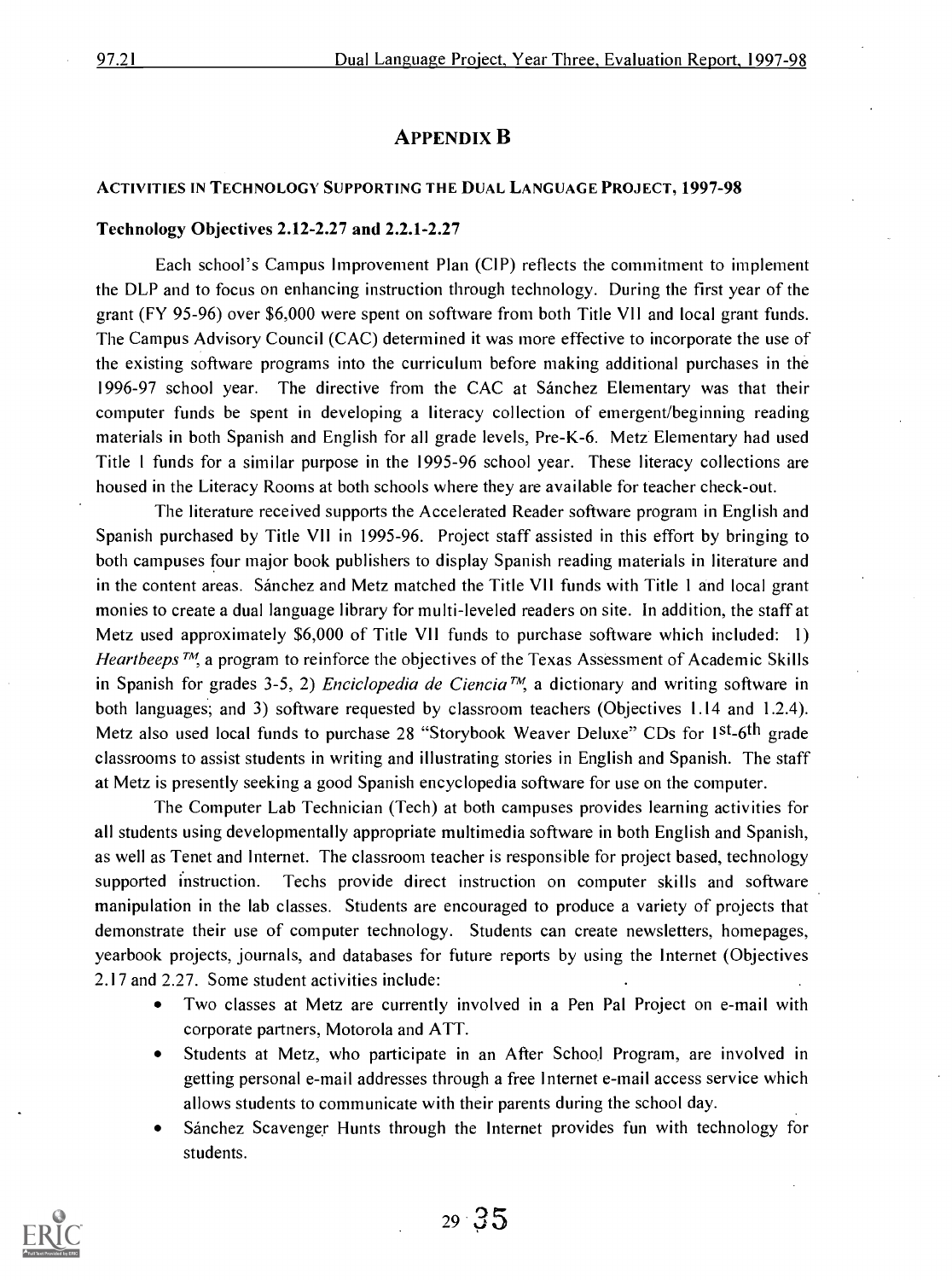Third and sixth graders at Sánchez continue to utilize HyperStudio technology in  $\bullet$ their research projects

Some technology activities for parents included the following:

- Parent and child computer classes were held at Sanchez for eight weeks for parents from both schools during the third quarter of 1996. The size of the 'class necessitated that it be divided into two separate groups and served at each school for an additional six weeks.
- Parents had the opportunity to review a variety of software programs for different grade levels. They used ClarisWorks and the Bilingual Writing Center for word processing activities.
- Parents accessed various bilingual websites on the Internet, and they browsed through online government employment job lines.
- Parents receive instruction on keyboarding, word processing, creating spreadsheets and using the Internet on Saturday mornings, when the computer laboratory at Metz is open.

The computer laboratories are used on both campuses by staff members to prepare for the AISD mandatory technology competency evaltition. The AISD Technology Leadership Team provides weekly classes for teachers at Sanchez to enhance their technological skills. All Sanchez teachers are expected to complete technology competency evaluation by December 1998, and teachers at Metz by June 1999. At Sanchez all teachers and staff have access to e-mail and their own e-mail addresses. Consequently, Sánchez personnel are encouraged to use their email for the majority of their on-campus communication, which includes school bulletins, announcements, and communication with some of their students' parents.



 $36$ 

30

Ò,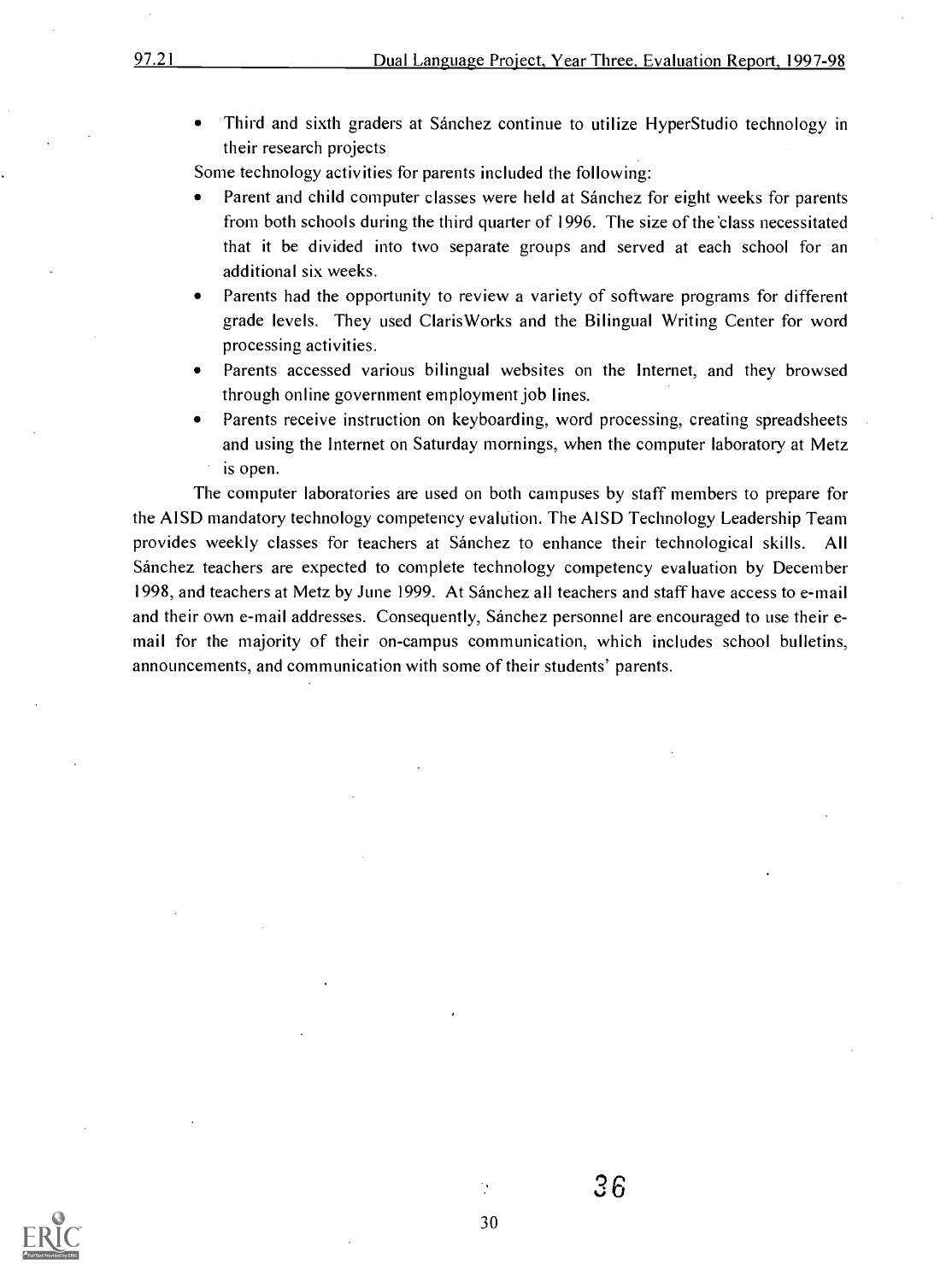#### APPENDIX C

#### PARTICIPATION AT CONFERENCES AND PRESENTATIONS, DUAL LANGUAGE PROJECT, 1997-98

- DLP resource teachers participated in Finding Out/Descubrimento Training of Trainers, on June 22 and 26, 1997.
- The orientation meeting for parents attending NABE was conducted on January 27, 1998, at Sánchez Elementary, by one of the resource teachers.
- The project specialist made a presentation entitled "How the Brain Works" at the Professional Development Academy, as part of the district's Teacher Leadership Development Program, on February 4, 1998.
- On February 5, 1998, the project specialist gave a presentation entitled "Teaching Students with Learning Differences" to the faculty at Metz Elementary.
- On February 6, 1998, the project specialist and one of the resource teachers gave a presentation entitled "Valentine's Day Art Projects" for the parents at Metz Elementary.
- The project specialist provided a presentation for the faculty at Sunset Elementary on the topic of brain-based learning and lesson design, also known as "4MAT", on February 18, 1998.
- The project specialist made a presentation entitled "Inclusive Practice and the Establishment of TAAS Academies" at the districtwide staff development activity, on February 20, 1998.
- One of the resource teachers made a presentation titled "Sánchez Elementary: A Trilingual School" at the districtwide staff development activity, on February 20, 1998.
- The DLP staff, ten teachers, and four parents attended the NABE Conference on February 24-28, 1998, held in Dallas, Texas.
- One of the resource teachers attended the districtwide ESL presentation on the newly-adopted ESL textbooks at the Professional Development Academy, on March 3, 1998.
- The DLP staff participated at the Metz Elementary Second Annual Family .Mathematics Night, on March 5, 1998.
- One of the resource teachers served a facilitator at the districtwide parent conference at Sánchez Elementary, on March 7, 1998.
- On March 19, 1998, the project specialist and one of the resource teachers presented to the Metz Elementary staff on-site, on the topics "Literacy Skills" and "Using Games to Teach Spanish as a Second Language."
- On March 24, 1998, the project specialist gave a presentation entitled "Accommodations and Adaptations for Special Needs" to the faculty from Metz Elementary, on-site.



### 7 BEST COPY AVAILABLE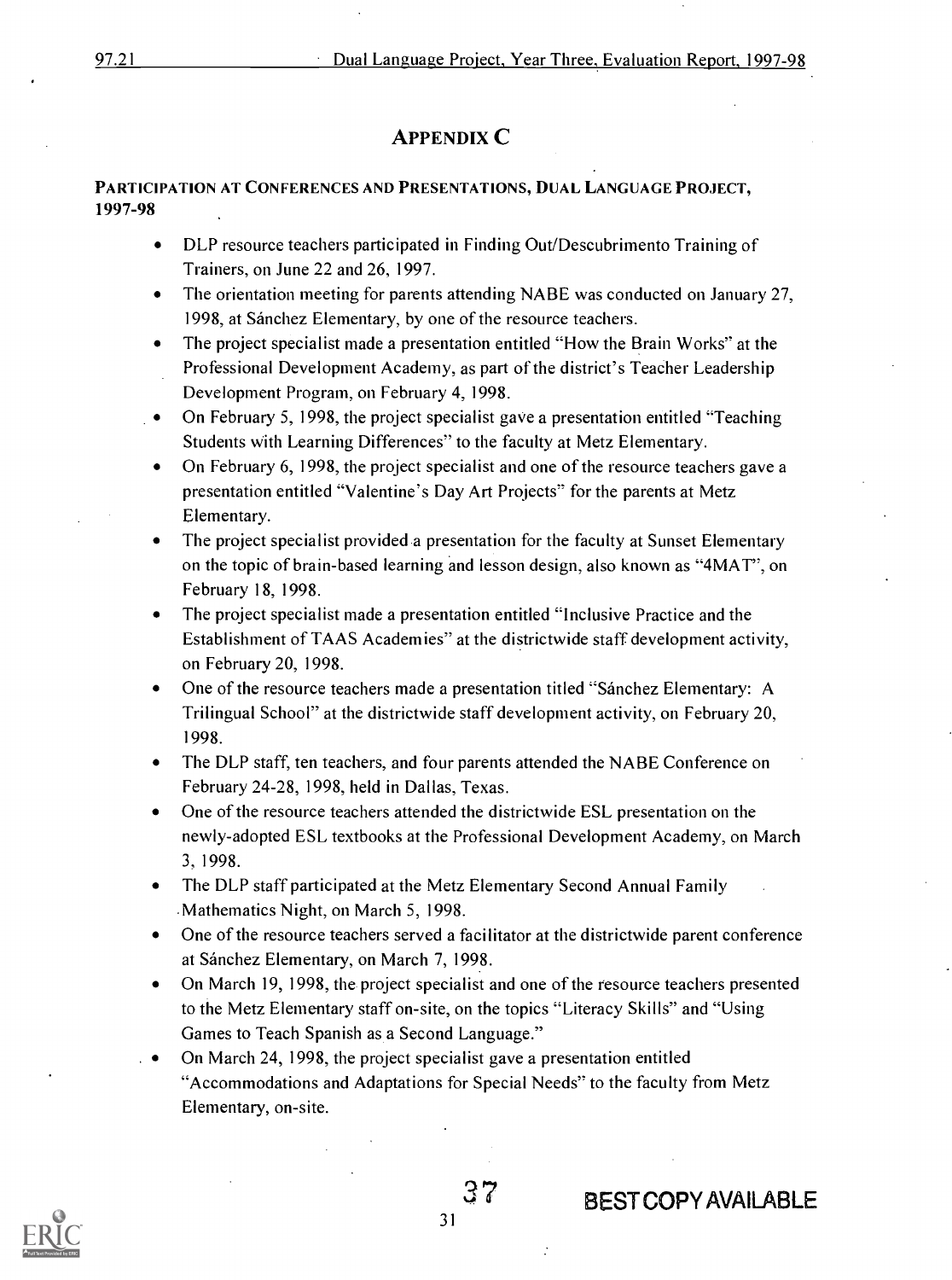- The project specialist and one of the resource teachers attended a one-day Total  $\bullet$ Physical Response Workshop conducted by Berty Segal Cooke in Houston, Texas, on March 27, 1998.
- The project specialist attended the statewide Association of Supervision and  $\bullet$ Curriculum Development Conference on April 16, 1998.
- A resource teacher gave a presentation for the Concilio de Barrio, an East Austin  $\bullet$ community neighborhood group, meeting held at Metz Elementary on April 18, 1998.
- On May 7, 1998 the project specialist, the director and bilingual coordinators from  $\bullet$ AISD's Bilingual Education Department visited the dual language at Ysieta Independent School District in El Paso, Texas.
- The project specialist attended the Curriculum Assessment Conference sponsored by  $\bullet$ AISD on June 9-11, 1998.

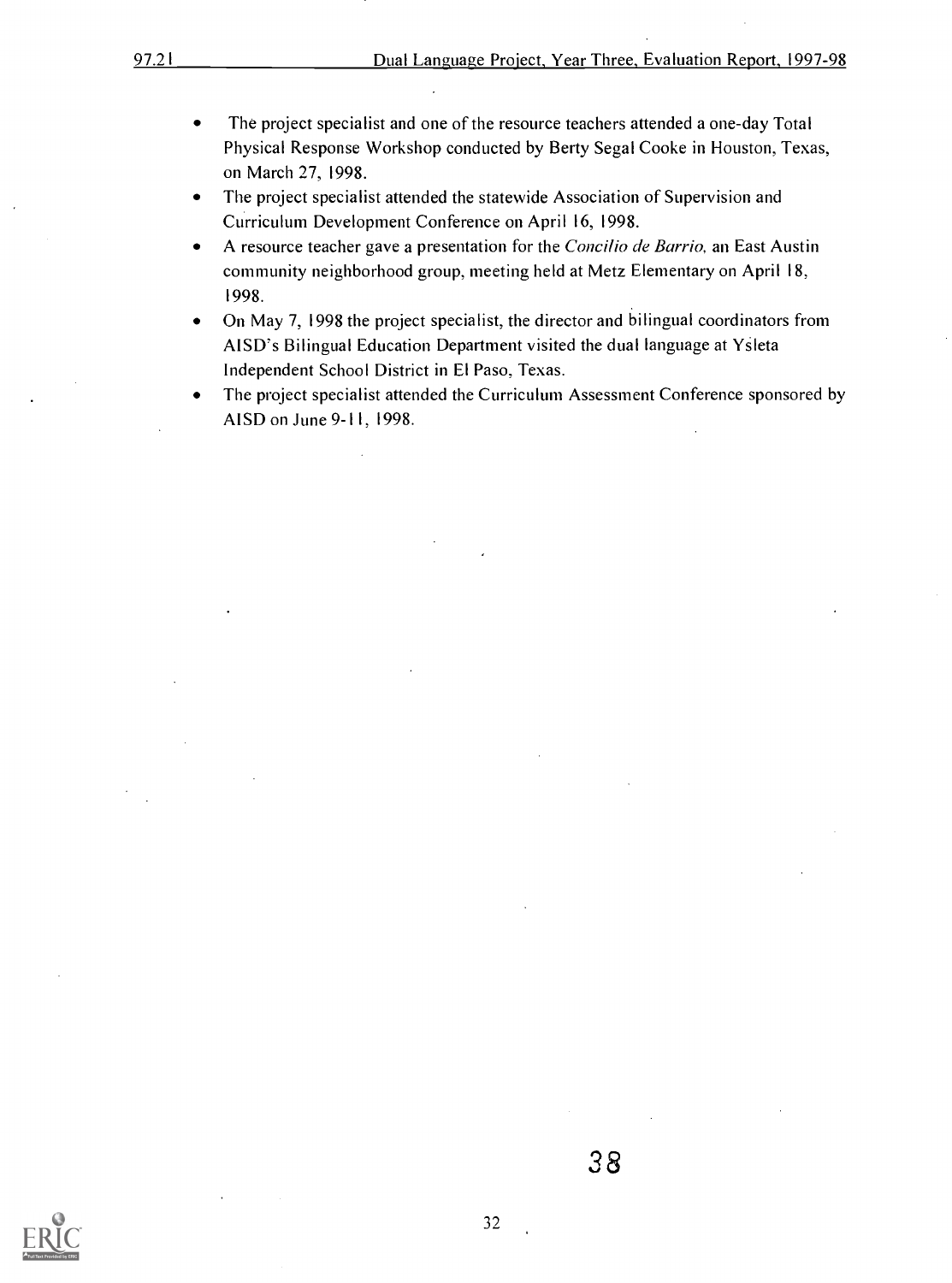#### REFERENCE LIST

Ernest, H. M., & Gonzalez, R. M. (1997). Title VII Dual Language Project Biennial Report, 1995-97. (OPE Publication 96.08). Austin, TX: Austin Independent School District, Office of Program Evaluation.

Ernest, H. M., & Gonzalez, R. M. (1996). Dual Language Project: Title VII First-Year Evaluation Report, 1995-96. (OPE Publication 95.05). Austin, TX: Austin Independent School District, Office of Program Evaluation.

Munn, R.L. (1997, June). Dual Language Project: Annual Performance Report, 1996-97 for the Office of Bilingual Education and Minority Language Affairs (OBEMLA). Austin, TX: Austin Independent School District, Dual Language Project. Unpublished report.

Munn, R.L. (1996, June). Dual Language Project: Annual Performance Report, 1995-96 for the Office of Bilingual Education and Minority Language Affairs (OBEMLA). Austin, TX: Austin Independent School District, Dual Language Project. Unpublished report.

Reyes, J. (1996, June). Dual Language Project: Annual Performance Report, 1997-98 for the Office of Bilingual Education and Minority Language Affairs (OBEMLA). Austin, TX: Austin Independent School District, Dual Language Project. Unpublished report.

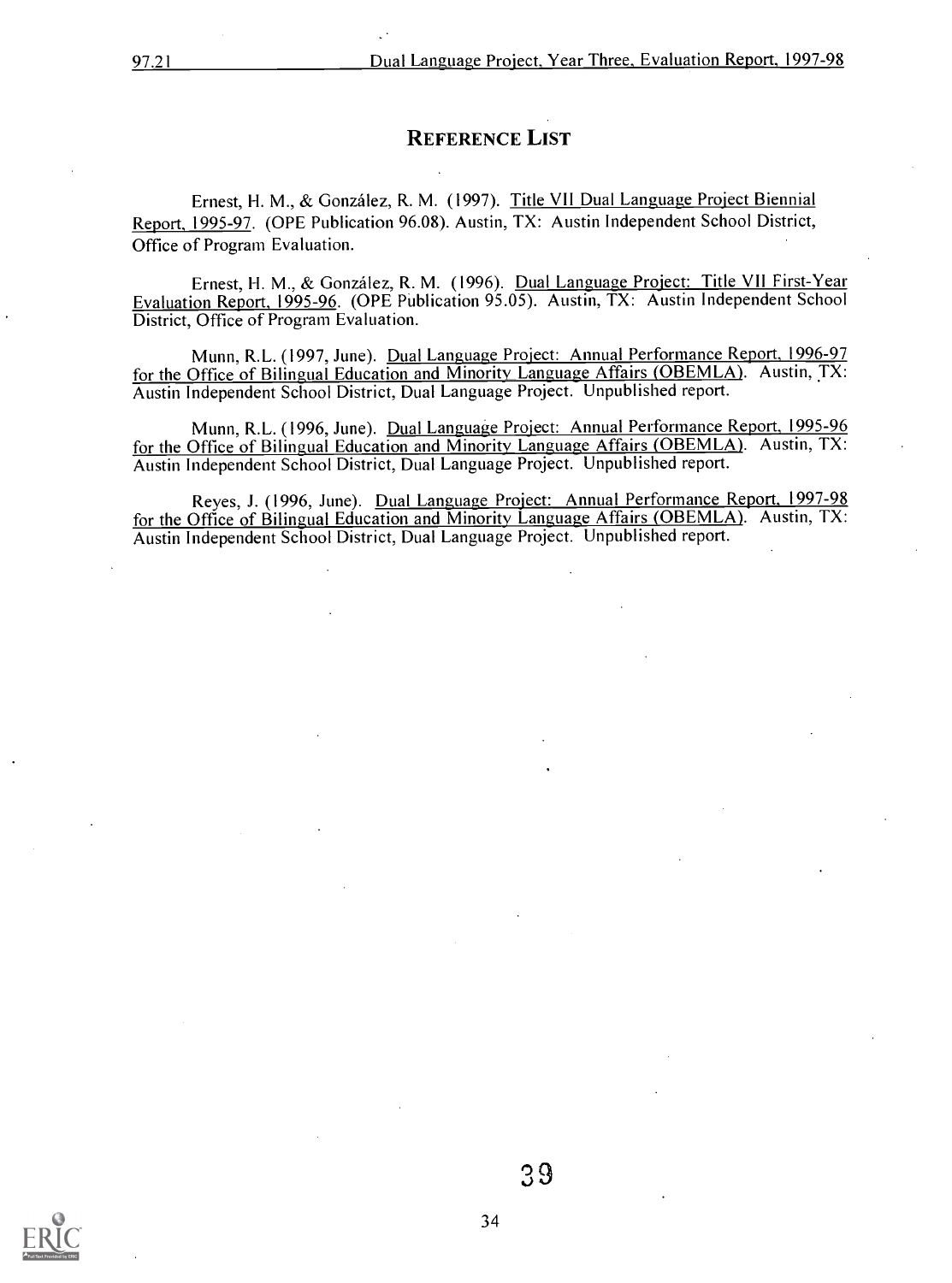### Austin Independent School District

Department of Accountability Dr. Susan Kemp, Director

Office of Program Evaluation Dr. Holly Williams, Assistant Director

> Evaluator Ralph Smith, M. Ed.

Authors Dr. Paul Liberty, Consultant/Evaluation Analyst Rosa Maria Gonzalez, Evaluation Associate

> Contributing Staff Janice Curry, Evaluation Associate

> > **Secretary** Ruth-Fairchild

Programmer Veda Raju



Board of Trustees Kathy Rider, President Doyle Valdez, Vice President . Ted Whatley, Secretary Loretta Edelen Olga Garza Liz Hartman Rudy Montoya Ave Wahrmund Patricia A. Whiteside

Superintendent of Schools A. C. Gonzalez

> Publication Number 97.21 April 1999



BEST COPY AVAILABLE